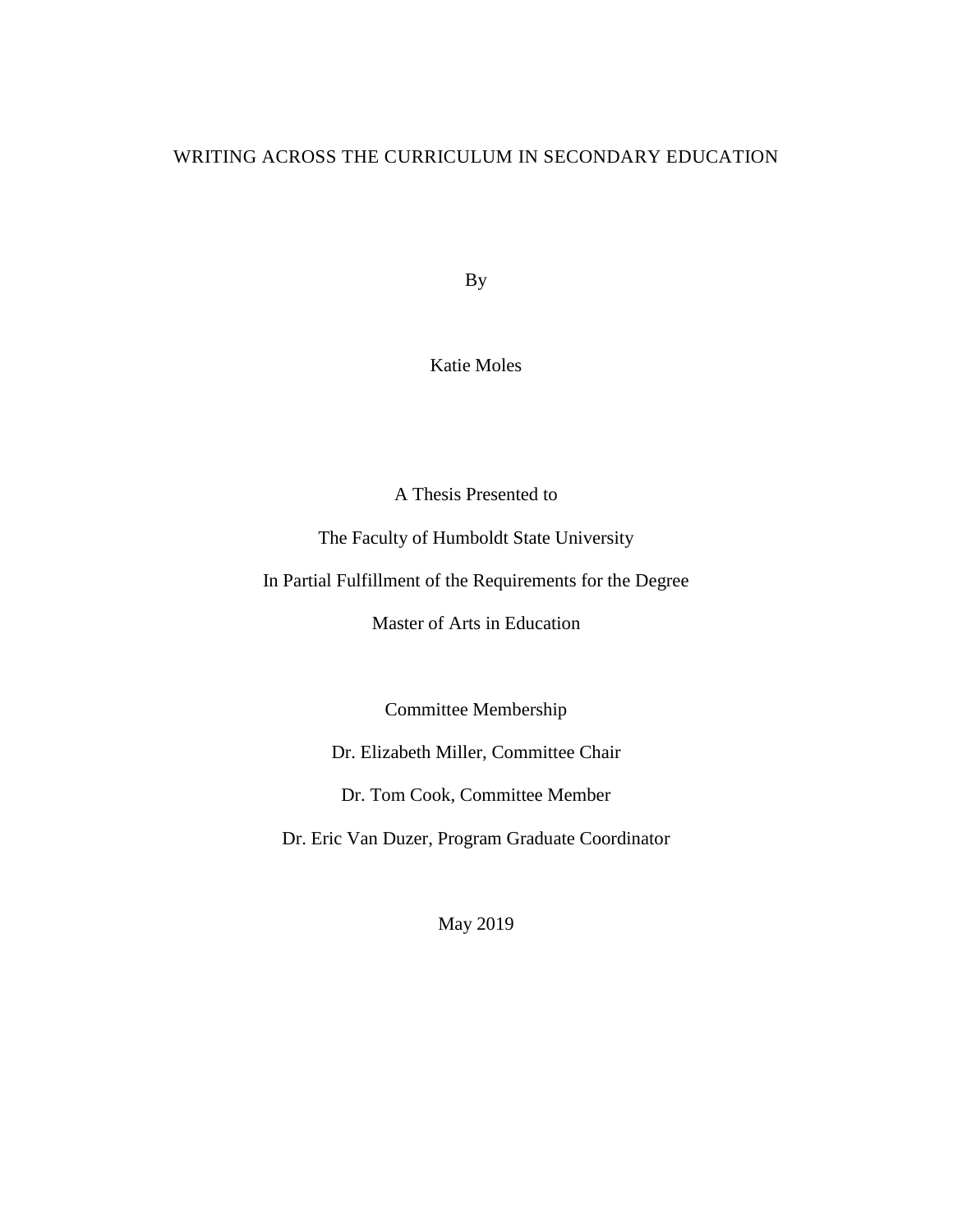#### **Abstract**

#### <span id="page-1-0"></span>WRITING ACROSS THE CURRICULUM IN SECONDARY EDUCATION

# Katie Moles

Academic writing is an undervalued practice in secondary education. Many teachers outside of the English Language Arts struggle to implement writing into their curriculum due to their lack of confidence in teaching different writing skills and the amount of time teaching and assessing writing can require. Writing is extremely beneficial to students developing content knowledge and discursive writing skills; however, because not many teaching emphasize the importance of writing, students do not develop necessary writing skills. In California, 49.88 percent of students in grades 3- 11 who participated in the California Assessment of Students Performance and Progress (CAASPP) did not meet the standards in English Language Arts (Torlakson, 2018). This study researches secondary education teachers in Northern California to understand how they teach writing and areas where they need support to more successfully bring writing into their classrooms to promote student literacy.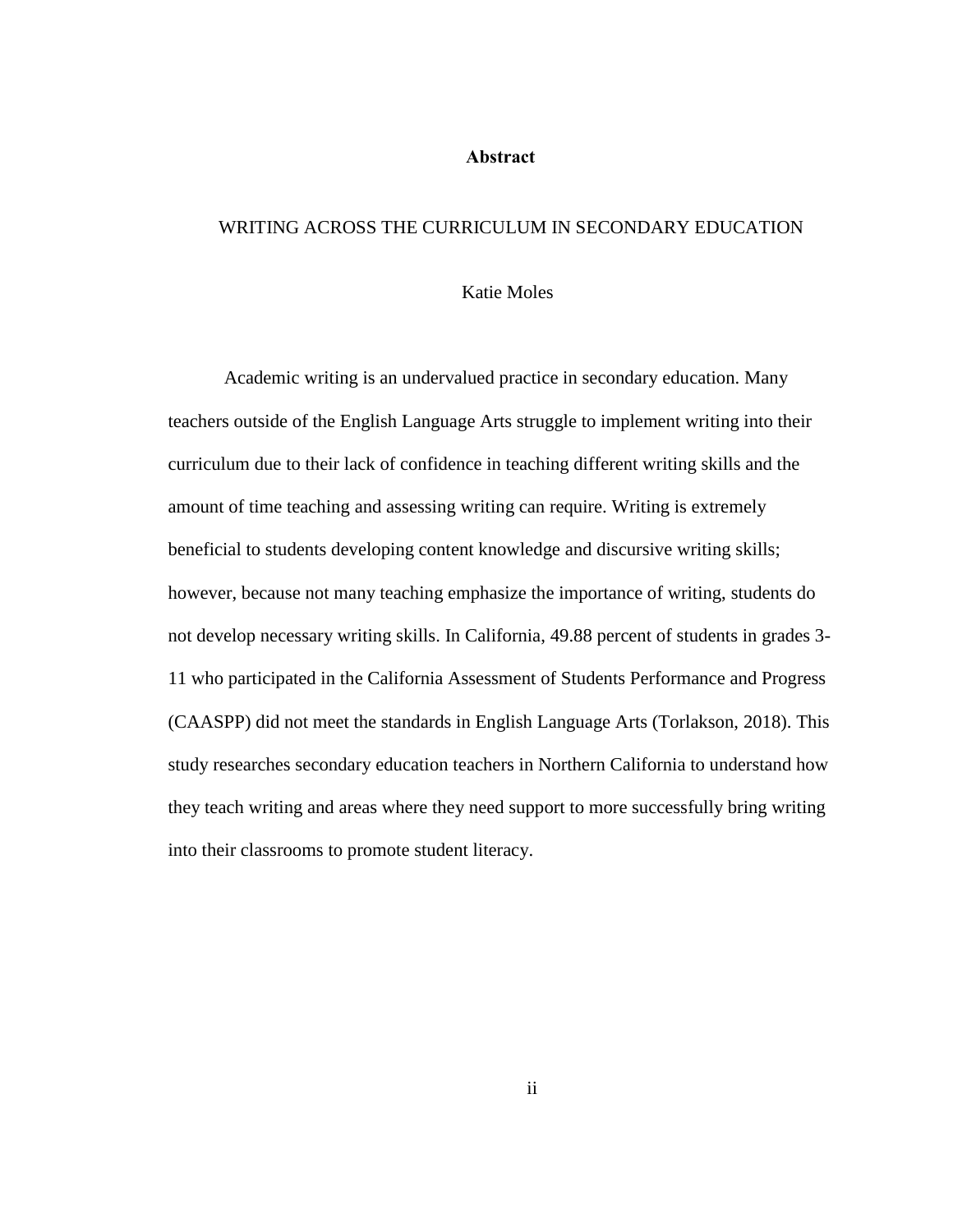# **Table of Contents**

| Vygotsky's sociocultural theory of cognitive development and the zone of |
|--------------------------------------------------------------------------|
| Cultivating knowledge and confidence through writing practices  14       |
|                                                                          |
|                                                                          |
|                                                                          |
|                                                                          |
|                                                                          |
|                                                                          |
| 111                                                                      |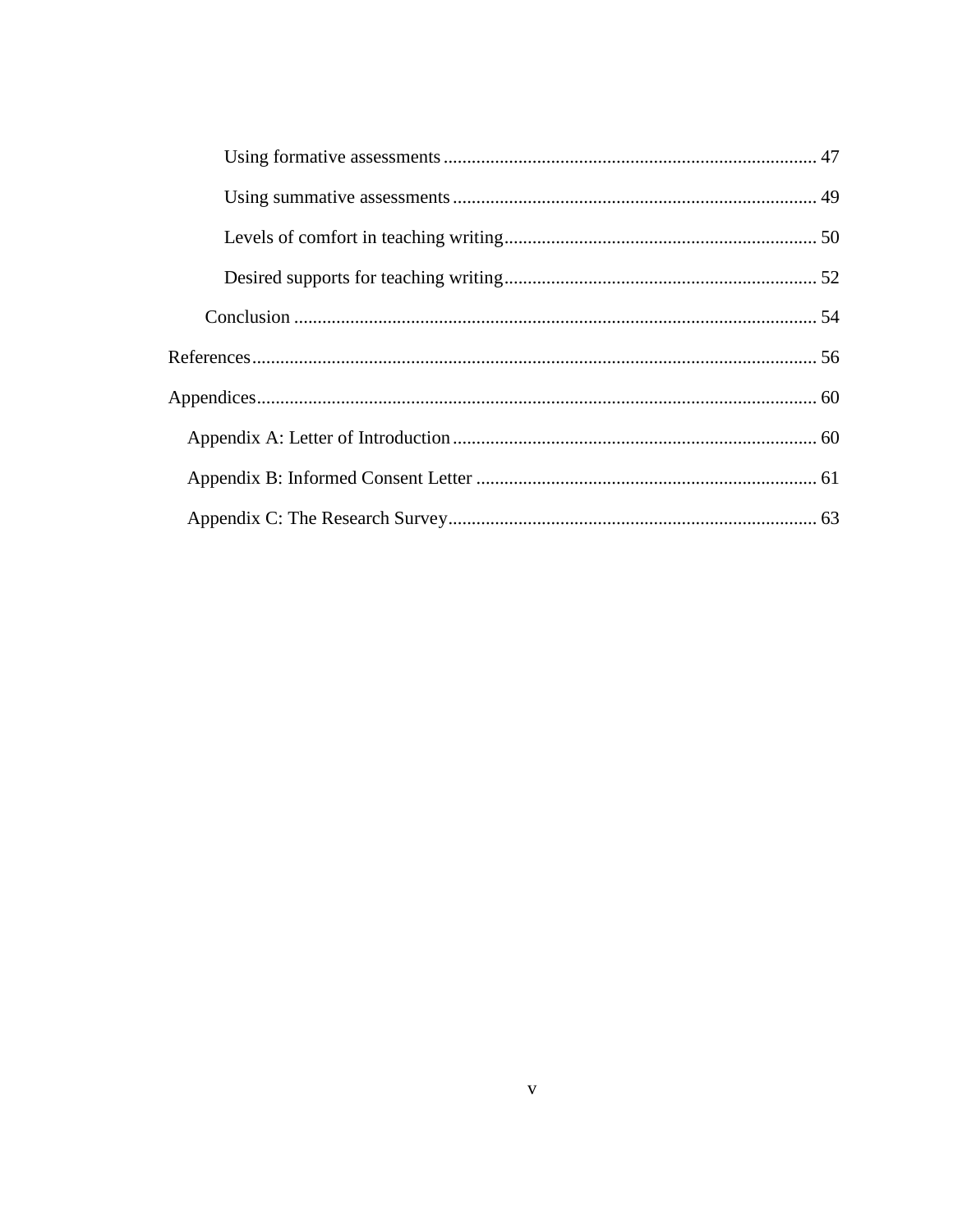# **List of Tables**

<span id="page-5-0"></span>

| Table 7: Areas where teachers desire more support for teaching and assessing student |  |
|--------------------------------------------------------------------------------------|--|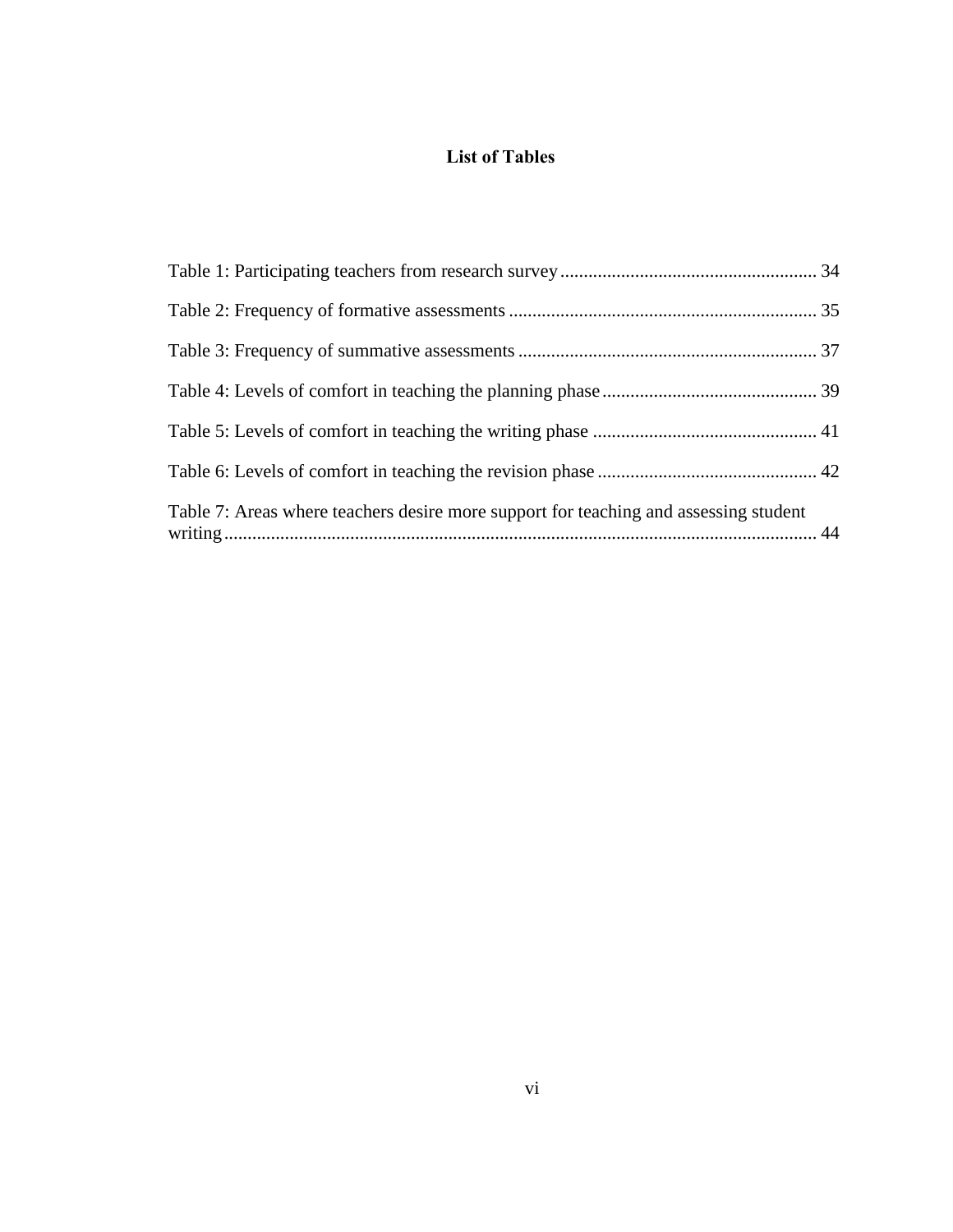# **List of Appendices**

<span id="page-6-0"></span>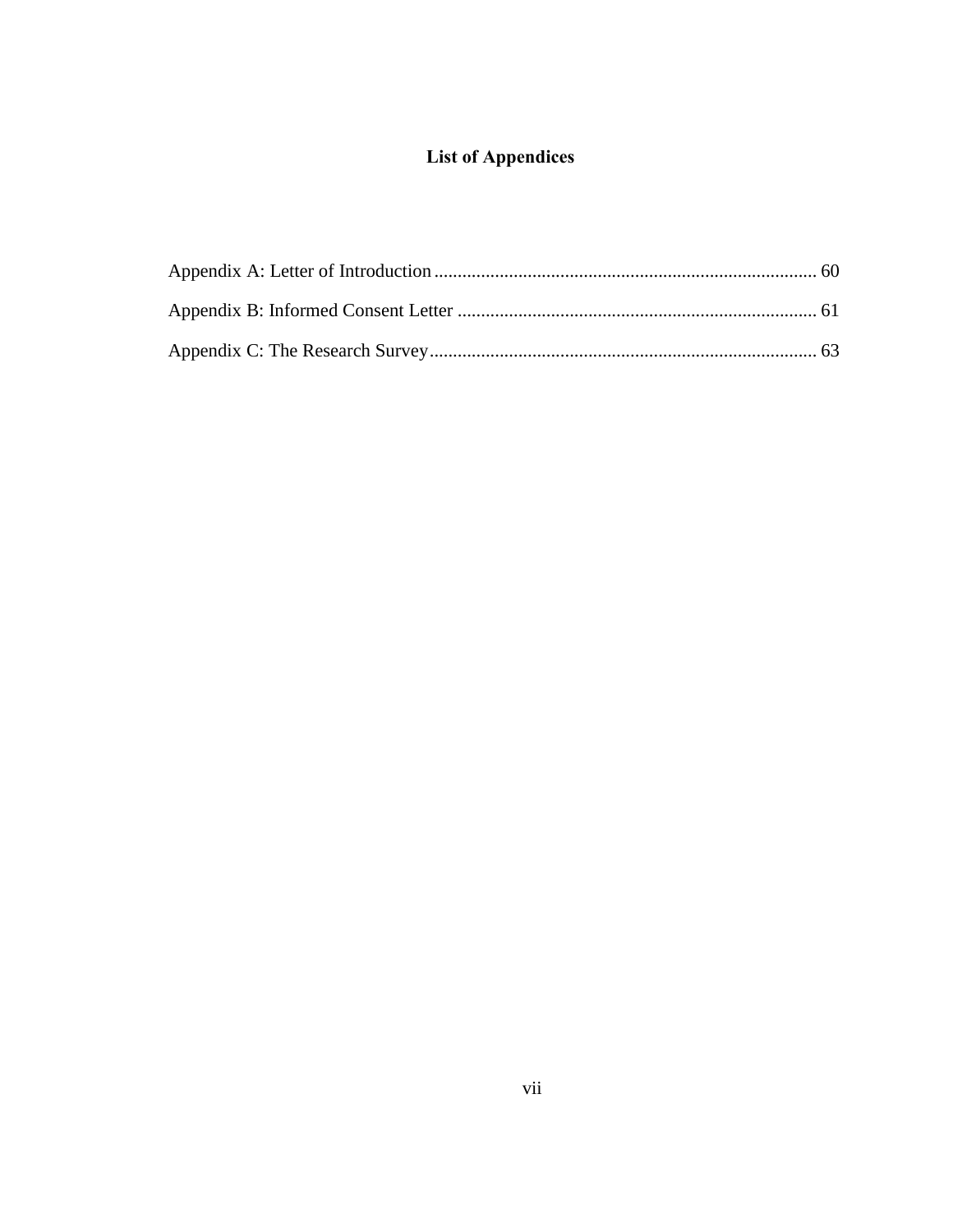# **CHAPTER I**

# **Introduction**

<span id="page-7-0"></span>Within the world of academia, writing is a skill and a craft that can be demonstrated, refined, and mastered by students, so long as writing is embedded within the curriculum of different areas of study. As a secondary education English Language Arts (ELA) teacher, it has always felt as though a majority of the responsibility of teaching academic writing has been placed upon those who teach ELA. The fact of the matter, however, is that there are a plethora of different styles, purposes, and strategies for writing, and not all of them can be encompassed in one class, with only one teacher for a very small fraction of an academic school year, and it is even stated within the Common Core State Standards that all teachers are responsible for teaching writing. Therefore, it is important for all disciplines to share the focus of teaching writing by treating it as a valued component of their classroom curriculum in order to teach students how to appropriate their writing skills for different purposes.

The main objective of this thesis is to understand what kinds of supports teachers need in order to have more inclusive writing practices within the classroom, as well as potential issues that warrant the absence of academic writing from different disciplines. Students will find that writing will always be an important skill in their everyday lives well into adulthood, so it is important to teach them the necessary skills in order to ensure that they are successful after high school, regardless if they have intentions of attending college, a trade school, or entering the workforce. Because not every student excels in the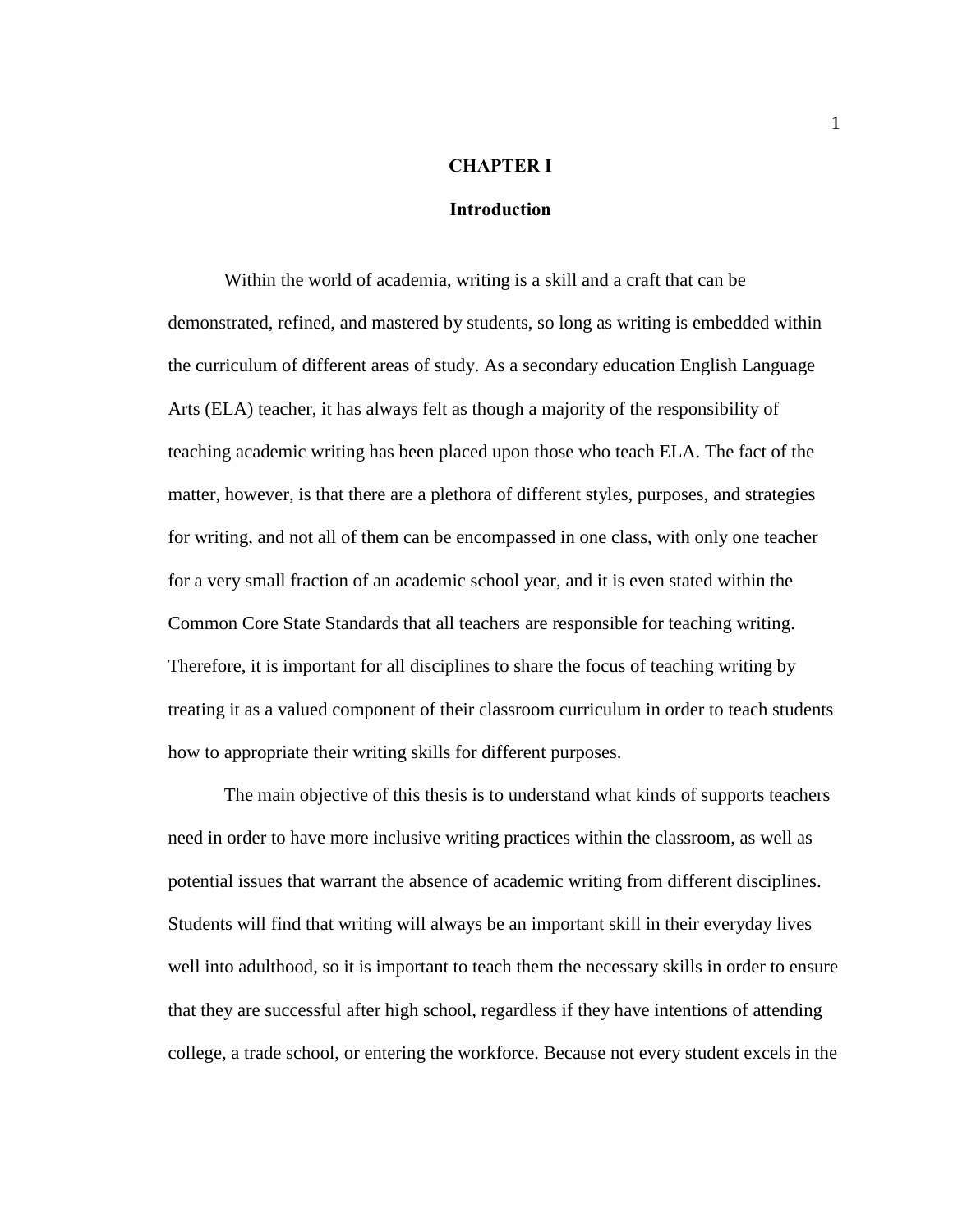realm of ELA, it is important for math, science, and other disciplines to incorporate writing in order to demonstrate to students how writing fits into every aspect of their lives.

With this sense of partnership and responsibility, I investigated how teachers within various districts of Northern California engage in writing across the curriculum in their secondary education classrooms. I surveyed high school teachers of all disciplines to learn more about their own teaching experiences such as how many years they have been teaching, the kinds of writing practices they incorporate into their classroom curriculum, and areas where they would like support to more successfully teach, implement, and assess student writing. The survey consisted of questions regarding their classroom curriculum and how often they require shorter formative writing tasks, as well as processed, summative writing-based assessments, and had participants rate their levels of comfort in teaching writing. From the results of the survey I have gained a better understanding of how writing practices trend among academic disciplines and have found areas where teachers need more support for teaching writing in order to make it a more inclusive component of a high school student's academic experience. The study is outlined in the following pages, beginning with a review of relevant literature on academic writing, followed by a description of the research methods, the results of the survey, and conclusions made about the participants' uses of writing assessments and their desires for more support in teaching writing.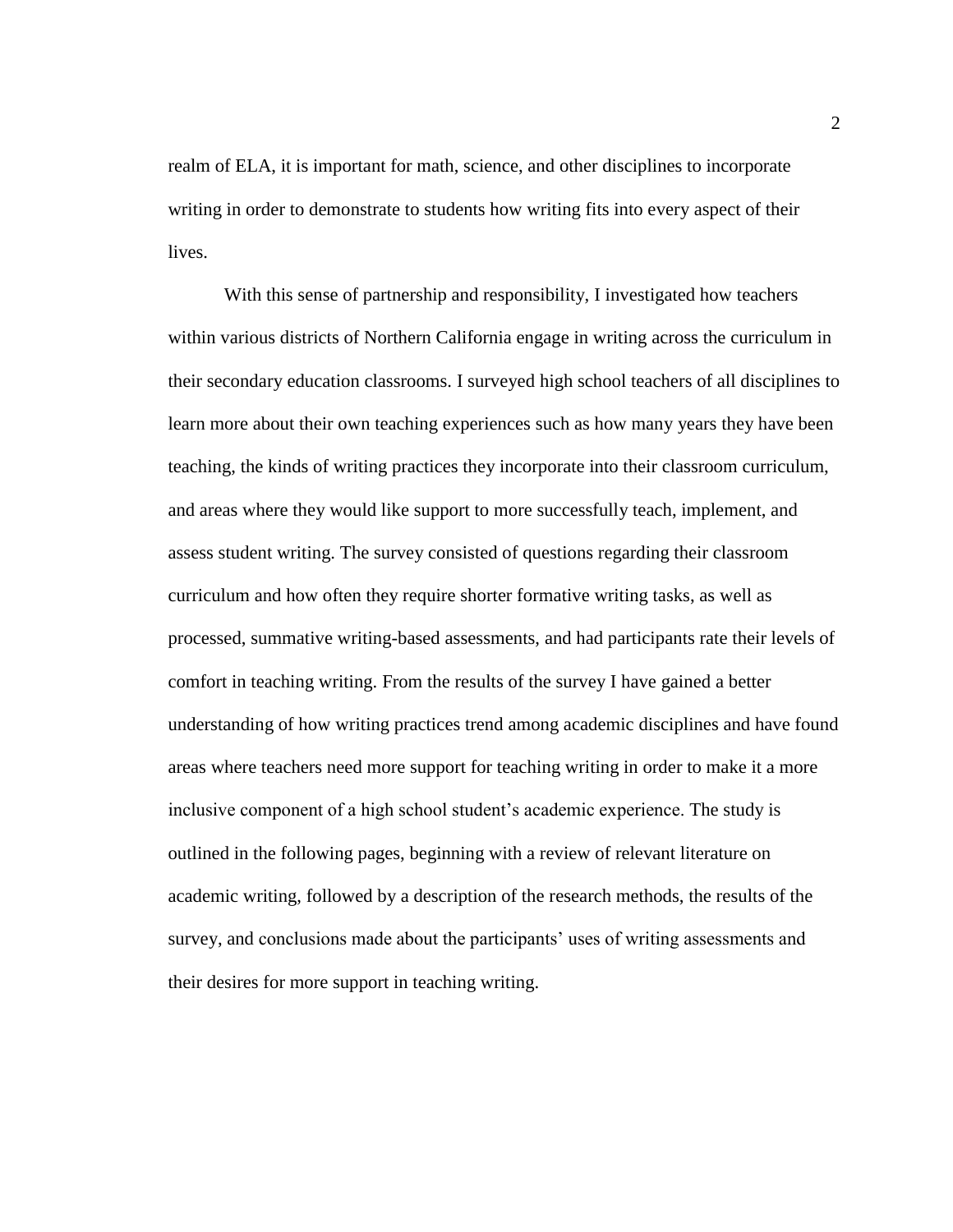# **CHAPTER II**

#### **Literature Review**

#### <span id="page-9-1"></span><span id="page-9-0"></span>**Introduction**

The act of writing is not merely an intimate pastime reserved as a form of selfexpression, nor is its purpose in the classroom to be used as a tool where students recite facts about a variety of conventional topics. While writing for personal enjoyment is an optional way to utilize one's vocabulary, share opinions, and communicate experiences to readers, academic writing serves a different purpose. In order to promote student literacy, the responsibility of teaching academic writing must be shared among all disciplines, rather than being primarily relied upon by English Language Arts (ELA) teachers.

To determine the value of interdisciplinary academic writing, this literature review will explore the California State Standards and the depth of writing each discipline requires, how the inclusion of academic writing benefits students and teachers, and, lastly, how writing inclusivity is more attainable than it has previously been perceived.

#### <span id="page-9-2"></span>**Academic Writing Standards**

The Common Core State Standards (CCSS) are a clearly articulated set of discipline-specific educational goals and expectations for K-12 grade levels in English Language Arts (ELA) and Mathematics. These standards are designed for multiple disciplines to help prepare students to be successful in college, career, and life after high school (National Governors Association Center for Best Practices, Council of Chief State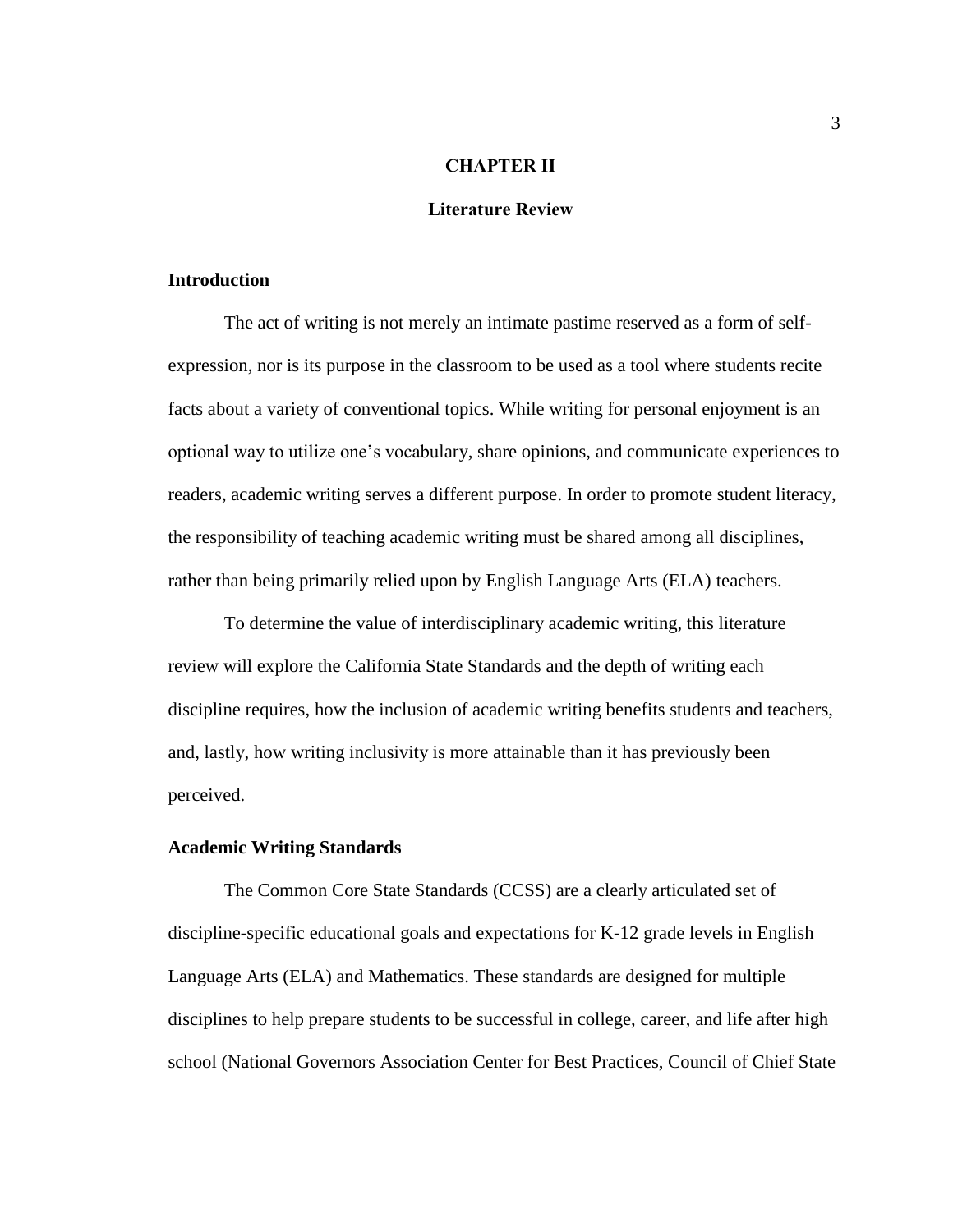School Officers [NGA Center and CCSSO], 2010). Currently 42 out of 50 states within the U.S. have adopted these standards and utilize them as learning goals and skills that are to be achieved through carefully selected curriculum that is determined by states, school districts, and individual teachers. The skills outlined by the CCSS resemble the spiral approach to teaching because each standard builds upon itself with each progressive grade level (California Common Core State Standards, 2018). For example, the second CCSS under ELA for Reading Literature in grade six states that students should be able to "determine a theme or central idea of a text and how it is conveyed through particular details; [and] provide a summary of the text distinct from personal opinions or judgments" (NGA Center and CCSSO, 2010, para. 2). The same ELA Reading Literature standard for the following, seventh grade year requires students to "determine a theme or central idea of a text and analyze its development over the course of the text; [and] provide an objective summary of the text" (NGA Center and CCSSO, 2010, para. 2). Between these two consecutive school years, students are practicing the same skills; however, the standards utilize more sophisticated and condensed language to articulate how students should be working towards mastery of the desired skills. When the standards are implemented as recursive practices, the learning processes of these skills are treated like a continuum of learning where students are continuously exposed to different types of texts, thinking practices, and writing strategies, emphasizing learning as a deeper, ongoing process, rather than approaching content as a master-and-move-on method (Morrow, 2012).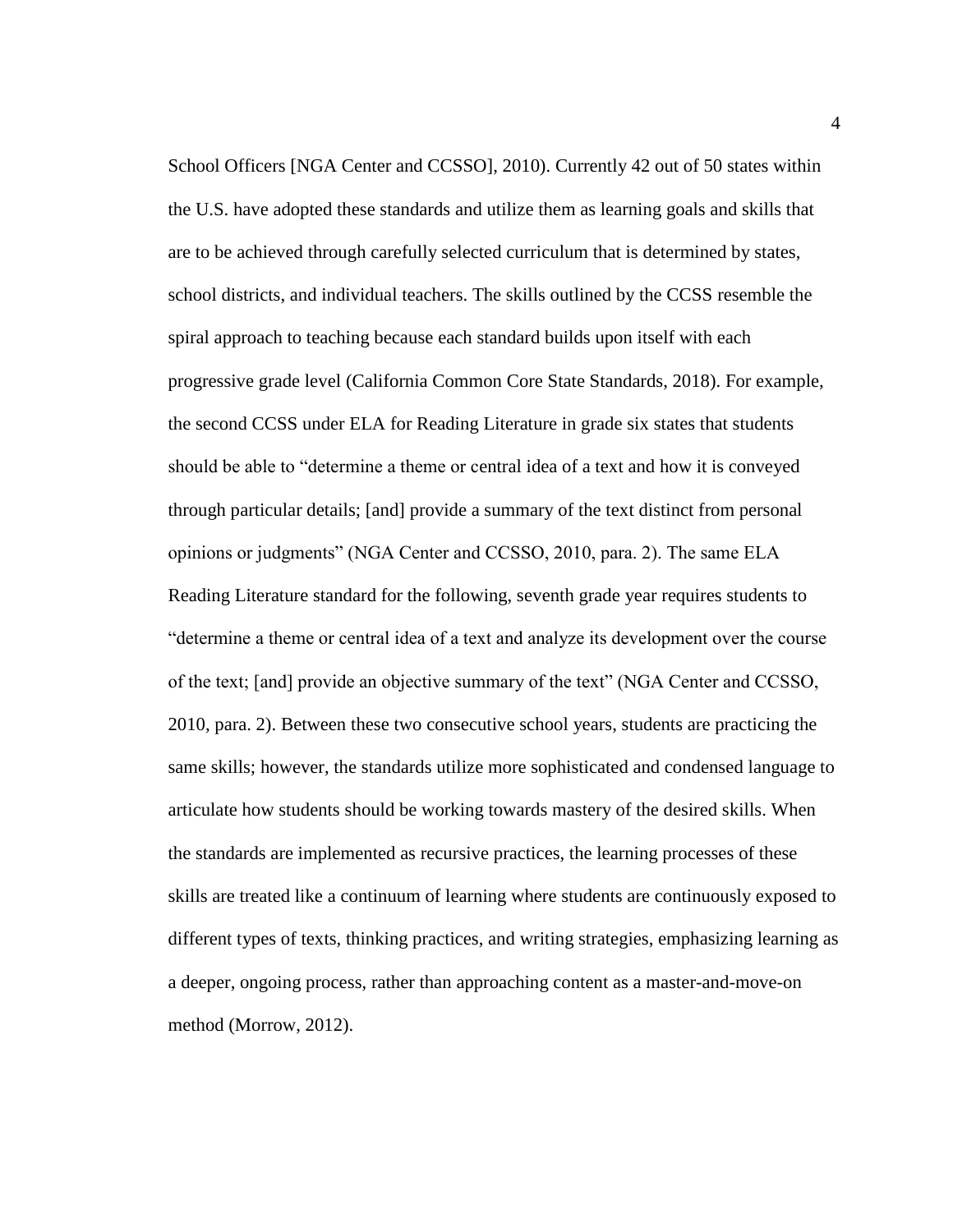Along with ensuring the success and preparedness of each student for whichever pathway they choose after high school, another purpose of these widely used common standards is to make sure students are receiving the best, most cohesive education, regardless of where they attend school. These common goals often make it easier for students who change teachers mid-year, or those who transition between schools, whether they be moving from across town, to the next state, or from the other end of the country (Morrow, 2012). The CCSS precisely outline the skills and procedures students need to know from year to year, but it is up to individual teachers to design appropriate curriculum to help students develop the required skills (NGA Center and CCSSO, 2010).

English Language Arts (ELA) and Mathematics make up the two main sections of the state standards, with ELA sharing its Anchor Standards for College and Career Readiness with History, Science, and Technical Studies. The Anchor Standards contain supplemental content for learning core literacy skills and are designed to accompany and support the literacy standards in different subject areas (NGA Center and CCSSO, 2010). The Anchor Standards are designed to support the core skills in reading, writing, speaking, listening, and language skills, while providing teachers of ELA, history, social studies, science, and technical subjects opportunities to utilize their "content area expertise to help students meet the particular challenges" (English Language Arts Standards, 2018, para. 3) of the CCSS. Because the standards include are also designed to prepare students for life after high school, the standards emphasize the importance of "critical-thinking skills and the ability to closely and attentively read texts, … [learning]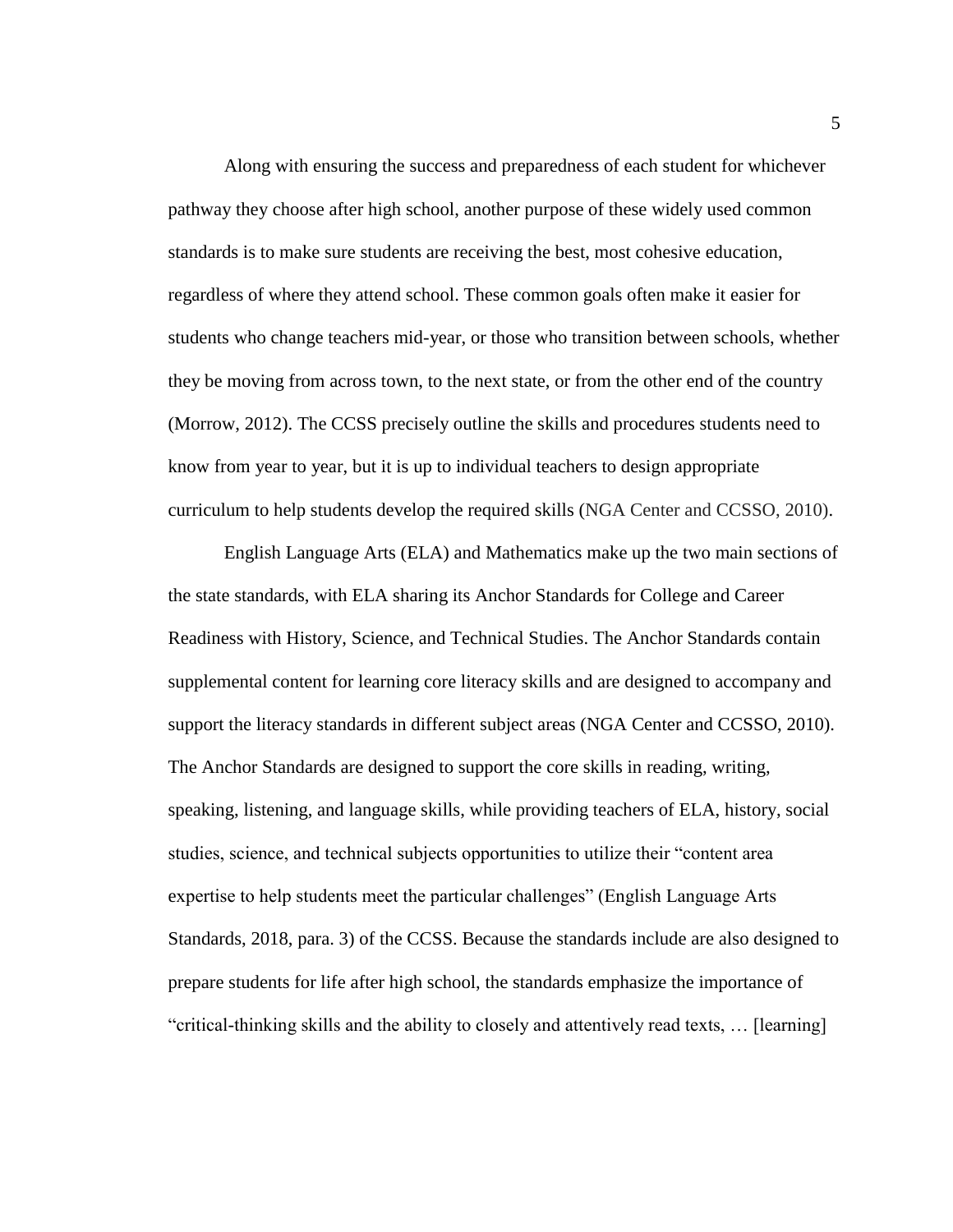to use cogent reasoning and evidence collection skills, … [and] what it means to be a literate person" (English Language Arts Standards, 2018, para. 5).

The Common Core State Standards (CCSS) suggest that teachers of all subjects must share the responsibilities of teaching reading and writing in their discipline-specific classroom curriculum (Morrow, 2012). At the high school levels, grades 9-12, the standards for mathematics has students writing and rewriting a handful of mathematical equations and expressions, but never requires students to engage in any form of academic writing that does not involve numerical digits (Mathematics Standards, 2018). ELA standards, however, are broken down into five categories: The Anchor Standards, Reading (Literature, Informational Texts, and Foundational Skills), Speaking and Listening, Language (Progressive Skills), and Writing, a category which has a combined 56 standards for grades 9-10 and 11-12 (NGA Center and CCSSO, 2010). These writing standards require that students master numerous skills, including the mastery of grammar rules, appropriately incorporating evidence into writing and proper in-text citation, and requires students to produce writing from the four different types of texts: expository, descriptive, persuasive, and narrative (NGA Center and CCSSO, 2010).

While the CCSS for History share the same Anchor Standards as ELA, these standards are much more limited in the amount of writing that is required of students with grades 9-12 sharing a total of 20 standards (NGA Center and CCSSO, 2010). These standards use terminology that promote reflection and critical thinking, concepts that require a student to break down a text in order to fully understand its content; however, the terms within the standards, such as compare, integrate, assess, comprehend, evaluate,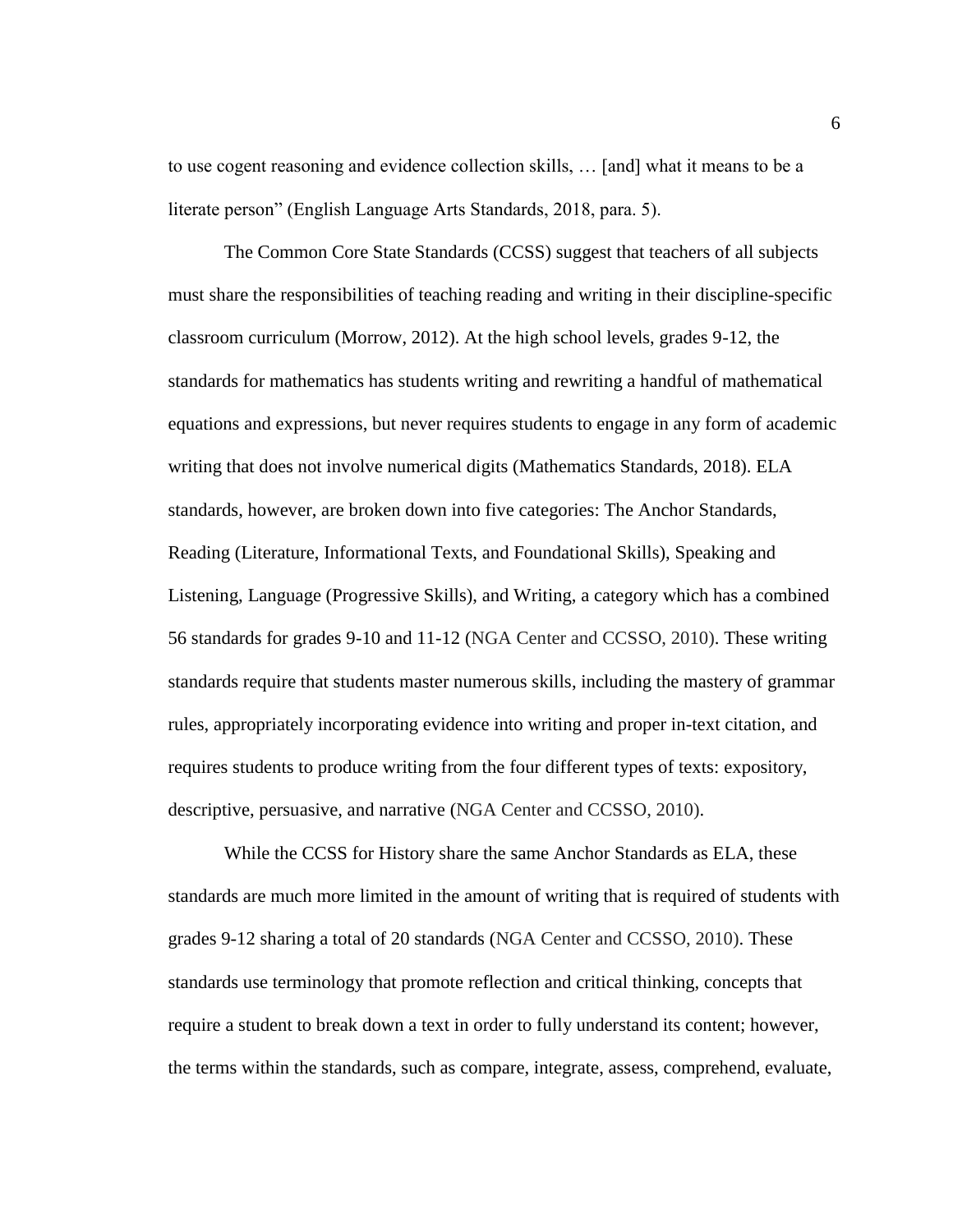analyze, determine, integrate, and cite (NGA Center and CCSSO, 2010), insinuate that students must master these skills in writing. If these skills were assessed through other conventions, they would be ill-practiced and developed to a level of mediocrity at best. Because it is not explicitly stated that students are to demonstrate mastery of these standards through their own processed writing, it is up to individual teachers to develop appropriate and effective curriculum in order to help students successfully acquire all of the required skills as outlined by the state standards (Literacy Implementation Guidance for the ELA Common Core State Standards, 2015).

The CCSS for Science and Technical Subjects are very similar to the History standards; however, they require students to master the outlined skills using scientific and technical texts. As with the History standards, there is nothing explicitly stating that students need to engage in any form of academic writing, giving absolute freedom of curriculum and forms of assessment to the individual teachers of these subjects. All of the standards for both History and Science and Technical Subjects require students to read, comprehend, and engage with academic texts; however, unlike the ELA standards, there is no dictation requiring any sort of academic writing for the many different types of classes that fall into these categories (NGA Center and CCSSO, 2010).

# <span id="page-13-0"></span>**Student Benefits of Academic Writing**

<span id="page-13-1"></span>**Everyday writing.** The act of writing benefits students in many ways, and not all of them rely on following a specific outline or processed structure of writing. People engage in writing personally every day, such as writing shopping lists, letters, text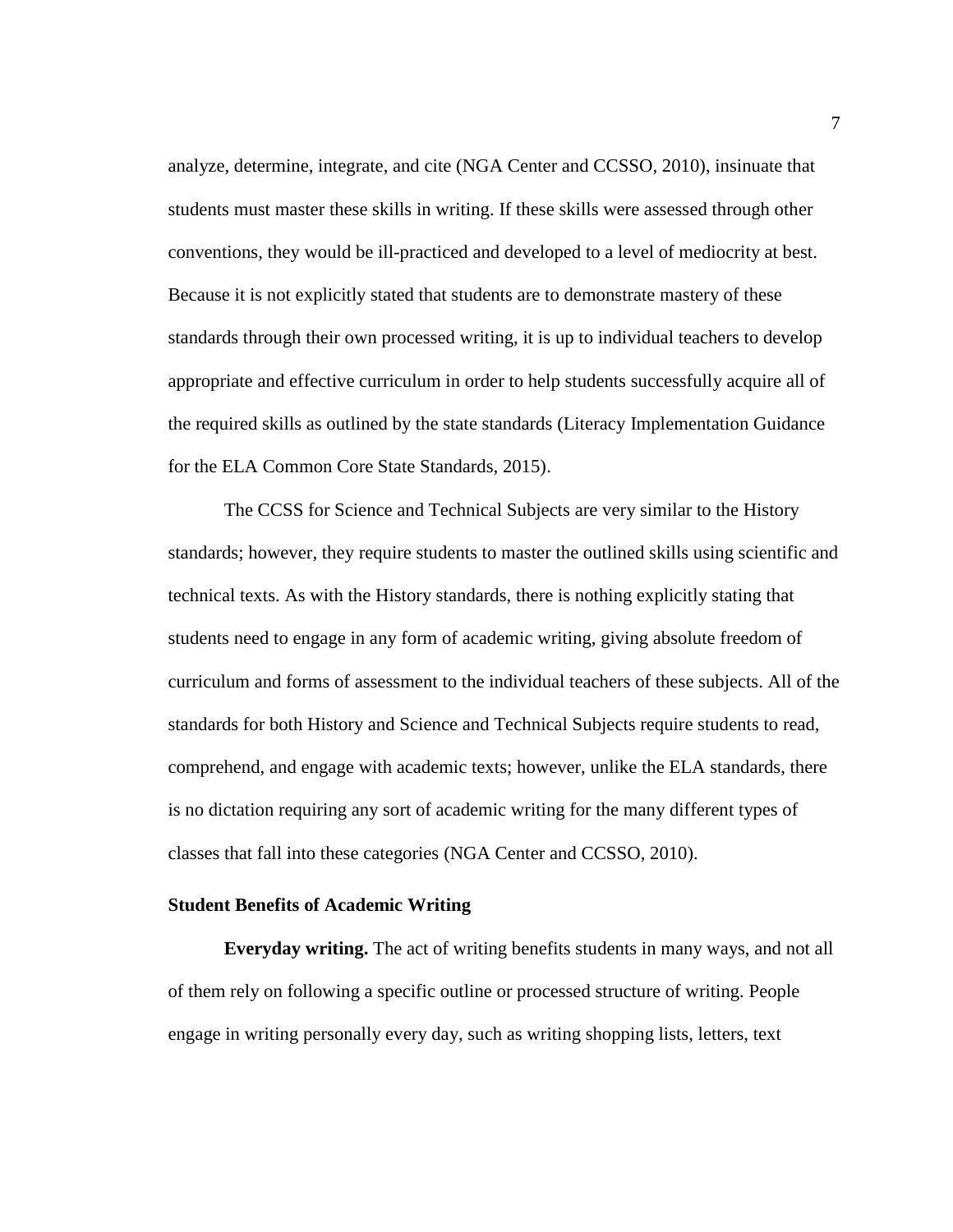messages, etc.; publicly through social media posts, or filling out forms containing personal information; and at work or school where most writing is considered public and is usually for the purpose of communicating knowledge or an experience to someone else (Eastman, 1997). When academic writing is pigeonholed into one category with only one purpose and one expected outcome, students are deprived of finding other ways to develop their own skills of acquiring knowledge and communicative styles (Maxwell, 1996).

<span id="page-14-0"></span>**Freewriting.** A processed piece of academic writing is the most prominent form of summative assessments in order to test the mastery of a predetermined skill as outlined by the state standards. This type of intricate writing faces the risk of students not providing an accurate depiction of their depth of knowledge of a topic as they may continuously feel preoccupied with making sure they adhere to the appropriate writing form, mechanics, and grammar that is expected of them (Majelan, 2014). It is important to provide students with opportunities to engage in different types of writing that diverge from the traditional, stale processed paper, like the five-paragraph essay, in order to more accurately gauge a student's understanding of a topic. Free writing and open-ended writing prompts provide suitable opportunities for students to experience writing where they are free to focus solely on thinking about the content they are learning (Maxwell, 1996). When students are able to freely engage in writing activities that allow them to explore their thoughts without the pressures of adhering to the rules of grammar, mechanics, word choice, or spelling, they increase their fluency and content knowledge, regardless of the disciplinary subject (social studies, math, science, etc.) by focusing their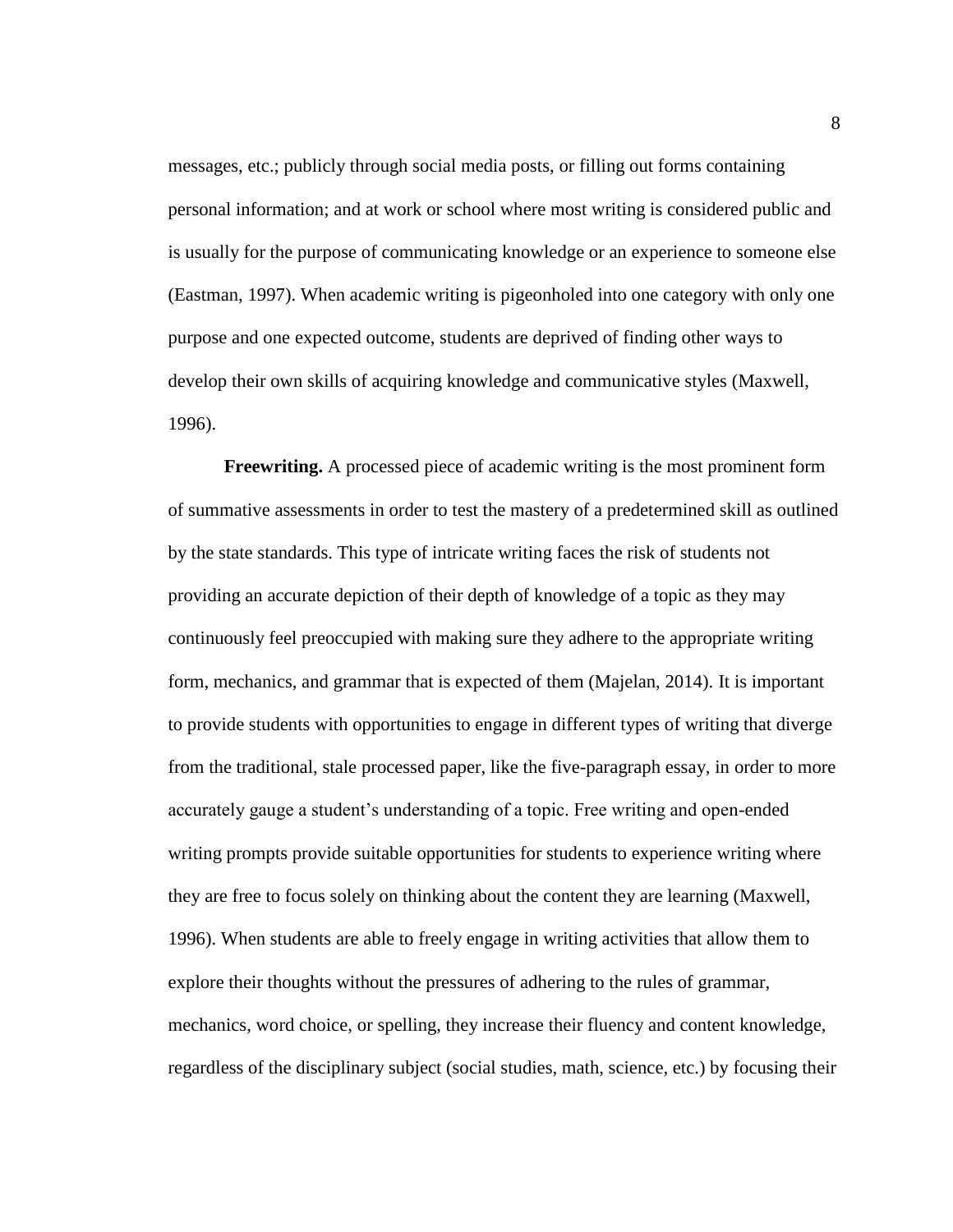energy into simply processing and synthesizing information while getting their words onto the paper (Eastman, 1997; Majelan, 2014).

<span id="page-15-0"></span>**Writing as discourse.** Just as a piece of writing can be a continuously evolving expression of knowledge, it is important for students to understand that academic writing of any caliber is a form of working discourse. Before students can construct compelling arguments, embed evidence, and synthesize information, they must be well-practiced in more casual forms of writing in order to acquire the many benefits of writing, such as content knowledge, fluency in the fine motor skills that help a person's thoughts make their way onto the paper, and making personal connections with the content and the reader (Eastman, 1997). Consistently practicing writing provides students opportunities to engage with a reader while also practicing effective communication of their understanding, thoughts, or perspectives of a topic (Maxwell, 1996). These types of writing practices can be achieved through quick daily exercises that have students engage in organizing information into coherent written thoughts (Maxwell, 1996).

Receiving written feedback on writing is also advantageous in terms of helping students understand the next steps they need to take in order to extract more meaning of the subject and strengthen their overall writing skills. When students engage in written discourse, they are learning how to adapt their writing styles to different audiences, enhancing their abilities to recount and organize information, and begin to change their attitudes towards writing because it is writing that is being used for a different purpose than they are used to (Maxwell, 1996). Written feedback from an instructor is also a beneficial way to give individualized and constructive feedback students are generally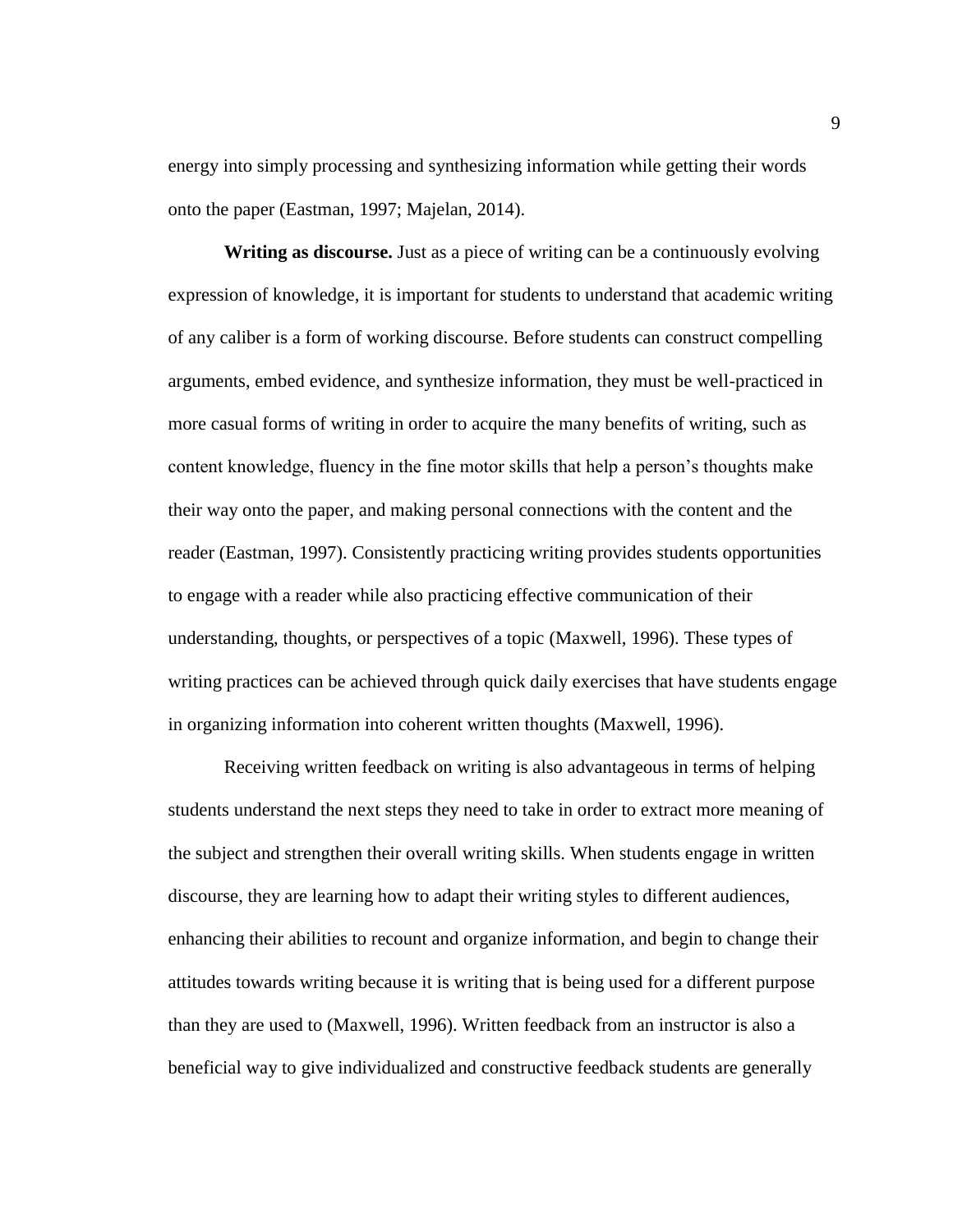eager to receive. By providing this type of individualized attention, students are able to view constructive criticism or written validation as another form of valuable discourse.

<span id="page-16-0"></span>**Modeling and the writing process.** Modeling a constructive writing process is another way to help young writers find their own ways of strengthening their comprehension, allowing them to further develop content knowledge (Literacy Implementation Guidance for the ELA Common Core State Standards, 2015). The writing process, "discovering, drafting, and revising" (Maxwell, 1996, p. 14; Raphael, 1989), begins with prewriting activities, like brainstorming, researching a topic, outlining, and note-taking, to help students generate ideas for writing, while also transferring information to the long-term memory; however, students cannot be expected to be fluent in these skills without first having the behaviors modeled for them (Majelan, 2014).

The second step of the writing process requires students to construct ideas into sentences and paragraphs to inform readers of their topic which is successfully achieved through modeling practices. Sentence frames and graphic organizers are a valuable form of modeling how to effectively demonstrate one's learning and helps students practice ways to coordinate and display essential information extracted from a source or about a topic (Maxwell, 1996). Students also benefit from using scaffolded graphic organizers because of how easily they can be adapted for different purposes or modified to build independence as students gain familiarity with using different types of writing structures (Maxwell, 1996). This point of the writing process allows students to stop writing, take more notes, and conduct brief revisions while the writer navigates their way towards the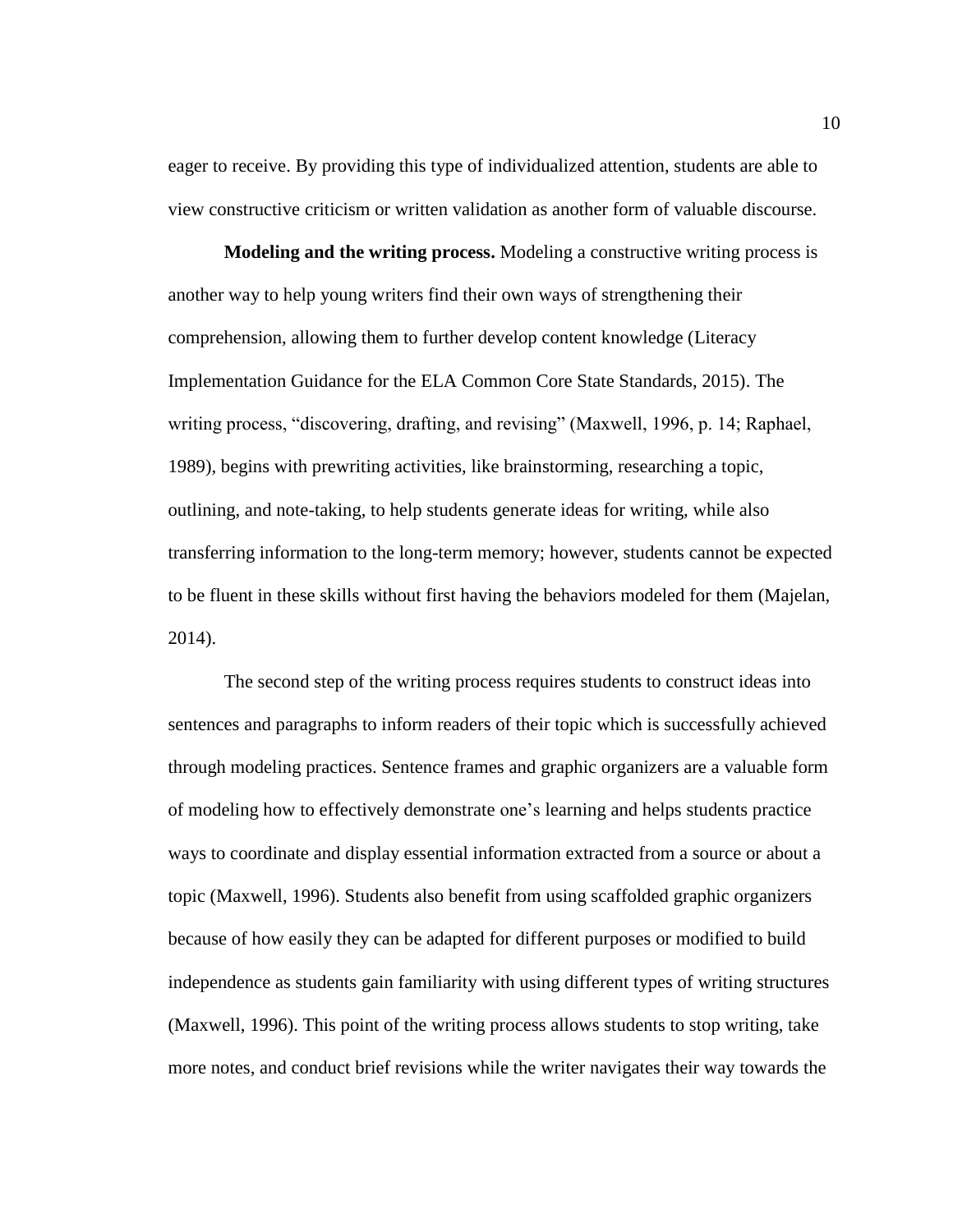end, at which point the final step of the writing process, rewriting, or post-writing, or revision, occurs (Eastman, 1997). It is important for young writers to understand that the writing process is a constantly changing system that reorganizes itself with every new piece of information that is acquired, and that revision happens often when the author revisits the writing with refreshed vision and new information about the subject (Maxwell, 1996).

It is through the writing process that students learn two important aspects of writing: audience and purpose (Raphael, 1989). It is essential for students to know who their readers are so they can ensure they are communicating all necessary aspects of the information they are relaying. For example, if students were to write to audiences other than their classroom teacher, they are more likely to engage in revision activities to establish enough information to more thoroughly articulate their knowledge to better inform their reader (Raphael, 1989). When students understand the purpose of a piece of writing, regardless if it is a list of items for a trip to the grocery store, an email to a peer, or a processed essay, writers must engage in prewriting activities to organize and fulfil all areas of a subject in order to make the information as relevant and thorough as possible (Raphael, 1989). Helping students develop an understanding of writing for different audiences and the purposes attributed with different writing occasions, encourages them to think more critically about how they display their knowledge to different readers, as well as the type of language to use to ensure it is appropriate for the outlined task and subject of discussion.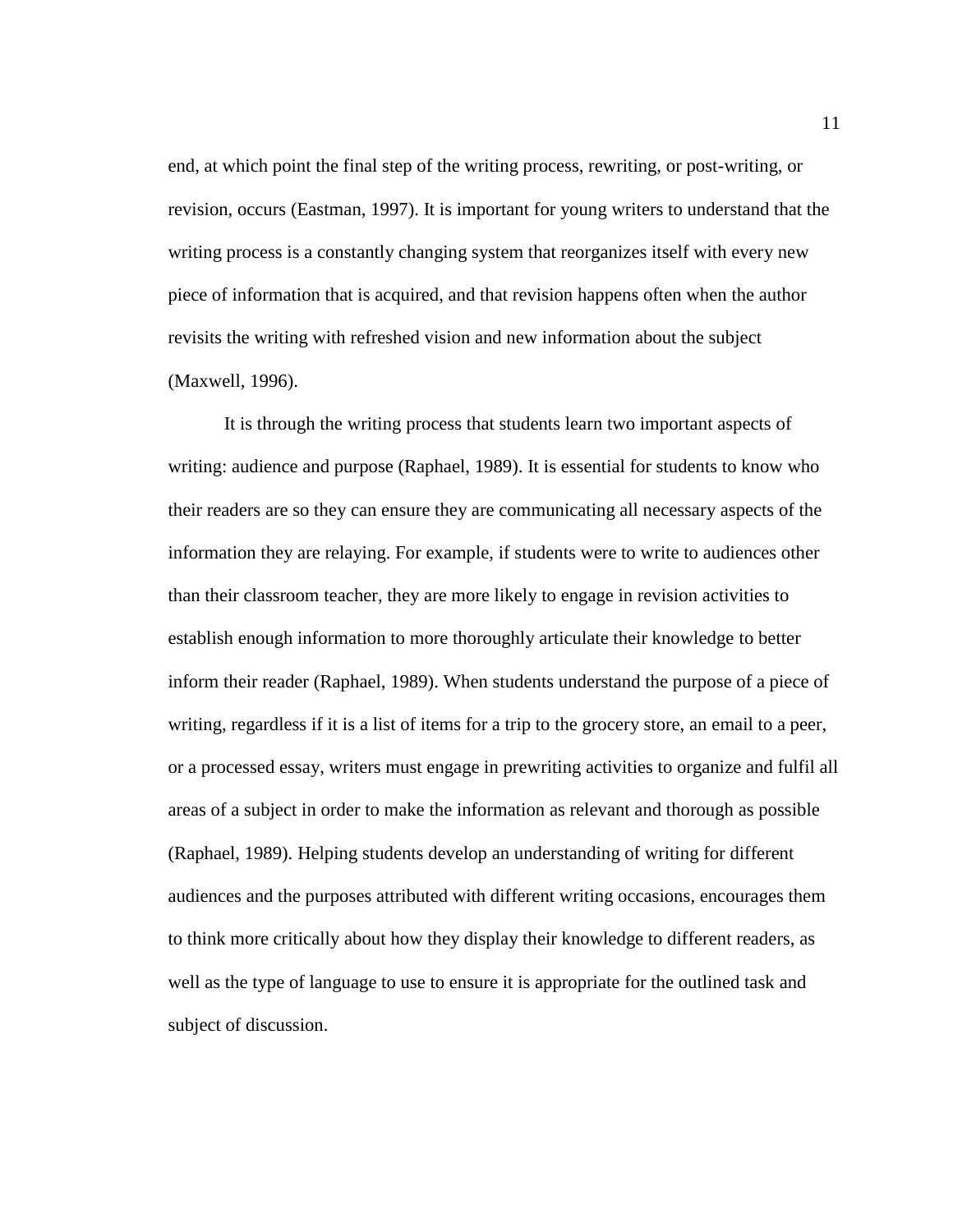<span id="page-18-0"></span>**Vygotsky's sociocultural theory of cognitive development and the zone of proximal development.** Twentieth century Russian psychologist, Lev Vygotsky founded the Sociocultural Theory of Cognitive Development, where he argues that a child's learning is guided through continuous social interactions that develop into habitual behaviors (McLeod, 2018). These continuous social interactions require that all children have a More Knowledgeable Other (MKO) to learn from, a role which may not always be fulfilled by an adult teacher but can often be students' peers as well (McLeod, 2018). Vygotsky's perspective on learning was cyclical in the sense that learners' thoughts are influenced by the activities they engage in, which help to develop meaningful learning strategies that are later applied to their participation in future activities (Thomas, 1999). This spiral-like perspective on learning and acquiring knowledge argues that learners often need guidance from someone who has the knowledge and experience to model how to effectively navigate their way through new and unfamiliar tasks (McLeod, 2018; Thomas, 1999). With opportunities for learners to receive help and guidance from MKOs, they are provided with the practice necessary to comprehensively handle similar future encounters with less help than before until they can eventually perform the task on their own. As they progress, a learner's understanding and perceptions are challenged and motivated with each activity, allowing them to successfully proceed through future endeavors of knowledge acquisition and skills-based tasks more independently (Thomas, 1999).

The structure of the Common Core State Standards (CCSS) reflect Vygotsky's perspective on learning because both the standards and Vygotsky's standpoint are based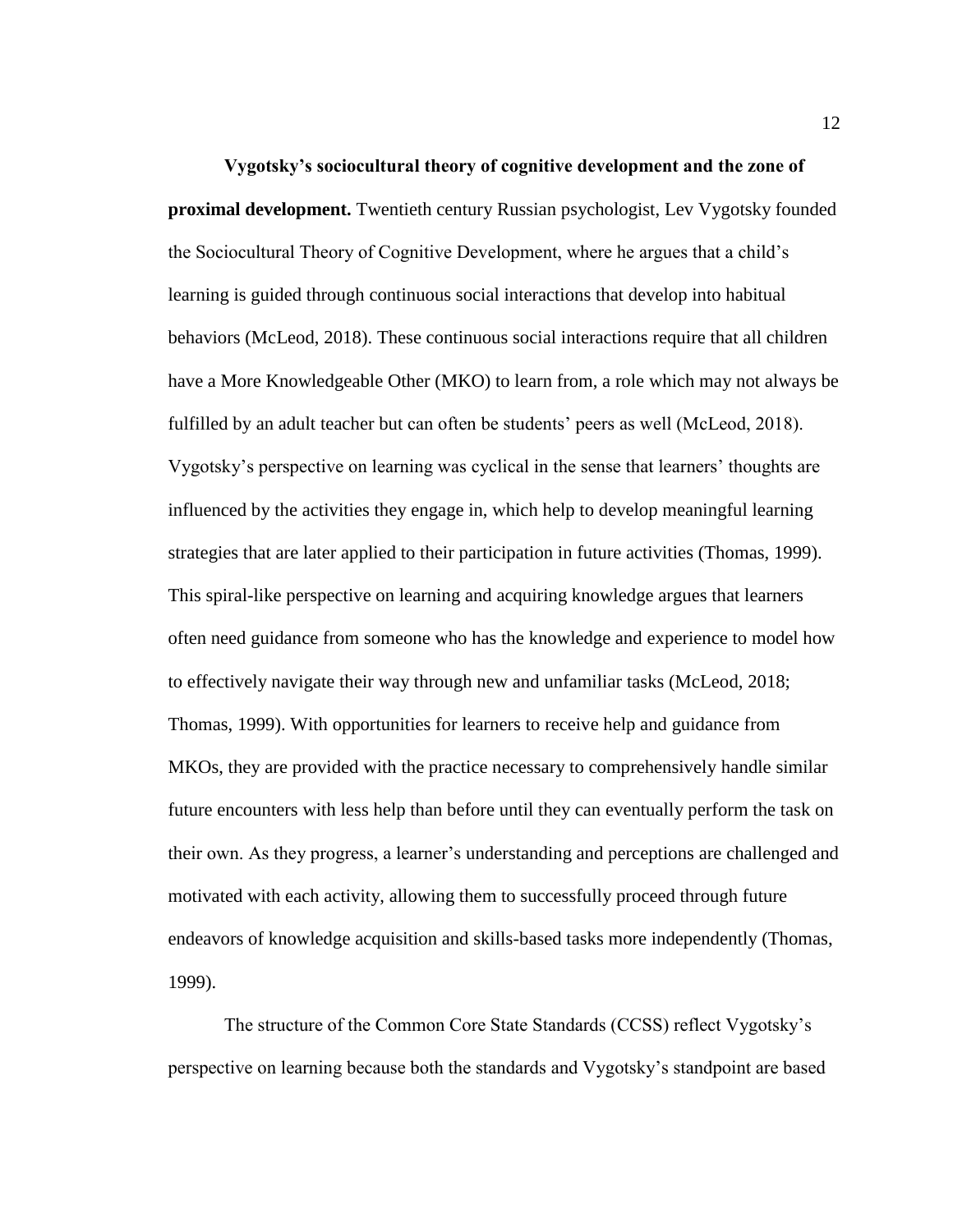on the concept that achieving mastery of a skill is directly influenced by repetition and practice of the desired skill. Just as Vygotsky believed that learners were at the greatest advantage when having new skills modeled for them, then practicing those skills with the guidance of an MKO before they demonstrate their own mastery, the language of the CCSS progress and adapt to the next anticipated grade level of a student while still practicing the same skills they had previously learned, making learning resemble a circular, spiral-like learning concept (Morrow, 2012).

Vygotsky's Zone of Proximal Development (ZPD) outlines a visual representation of the process of one's learning. The ZPD refers to what a child is capable of understanding on their own without any help from an MKO, and what they could achieve with the help of someone who is more experienced and knowledgeable (McLeod, 2018). The ZPD is broken down into three levels, the first level being what can be learned or tasks that can be completed independently; the second level is what can be learned from an MKO through modeling and scaffolding; and, lastly, concepts, skills, or knowledge that are unattainable to the learner at their current age or level of ability (McLeod, 2018). Each of these levels require learners to engage in critical thinking and problem-solving strategies in order to develop an understanding of the task at hand. Learners reach the ZPD when they are able to complete tasks or perform skills with limited amounts of intervention from the support and guidance of an MKO, making scaffolded lessons and repetitive practices some of the most influential learning procedures (Thomas, 1999).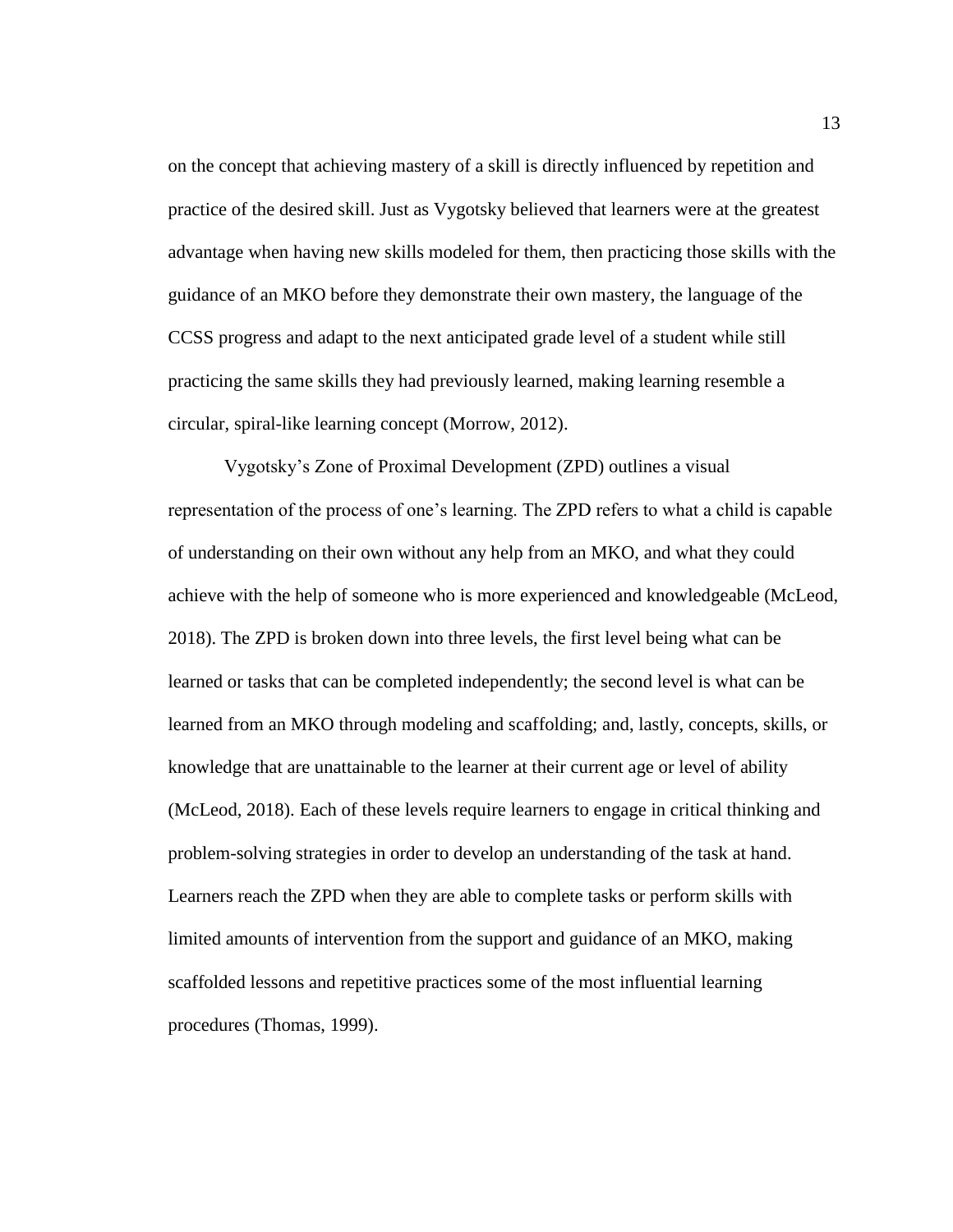The function of the ZPD is similar to the structure of the CCSS in that learners cannot immediately jump ahead to higher skill levels without having had scaffolded instruction. Referring back to the previously mentioned example of the second ELA Reading Literature standards for grades six and seven, students are expected to be able to perform the same task of writing a summary of a piece of literature that only portrays information from the text and is free from personal opinions; however, the actual language used for the standard greatly varies between the two grades levels (NGA Center and CCSSO, 2010). These two standards also demonstrate the importance of an MKO by providing an example of how teachers must scaffold the methods of learning the desired skills. It is conducive for teachers to be familiar with the standards in order to understand how they develop and expand year to year. Teachers can be a more functional MKO if they are aware of the skills their students are already familiar with, and if they know what skills their students will need to have for their next school year; therefore, it is beneficial for teachers to utilize the language within the standards when teaching the skills as they are outlined in the CCSS to further help to improve student literacy.

# **Cultivating knowledge and confidence through writing practices.** The

<span id="page-20-0"></span>Common Core State Standards (CCSS) include a vast amount of writing expectations, and because writing is often a neglected aspect of curriculum, it has become an underpracticed skill in many subject areas. Students become more confident learners when they continuously practice skills because they develop a better understanding of the necessary procedures to complete a task, allowing them to focus more on the content of a subject (Majelan, 2014; Yancey, Robertson, & Taczak, 2014). When students are free to engage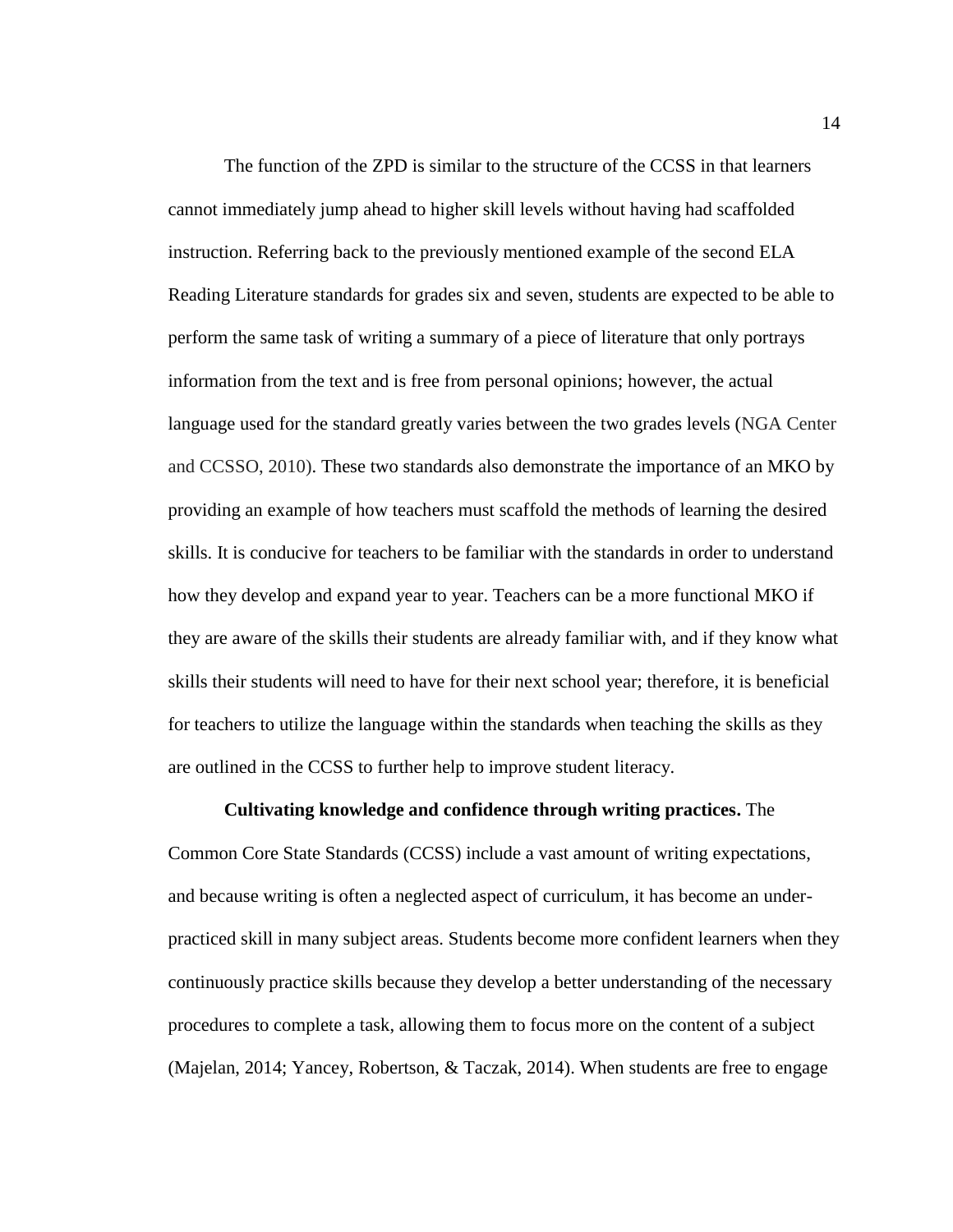in different types of writing, their compositions have the potential to become richer in reflection because they are utilizing the information they have gathered, and must then reflect and recount their understanding while using key vocabulary used in the original source of their research (Yancey, et al., 2014, p. 5). When viewed as a theoretical framework for learning, writing is broken down into different strategies that focus on how information is manipulated through repetition, elaboration, organization, and monitoring one's learning process through metacognitive reflective practices (Petko, Egger, & Graber, 2014).

The acquisition of knowledge through writing is considered a process that utilizes three steps: assemblage, remix, and critical incident (Yancey, et al., 2014). The first step of the assemblage model refers to when students engage in writing where they are integrating newly acquired knowledge (Yancey, et al., 2014). This step of the process allows students to receive new information and begin organizing it to determine meaning before they must recite the information to an audience. The second step of the knowledge acquisition process, the remix model, occurs when the new information is organized and integrated with their prior knowledge of the subject (Yancey, et al., 2014). The third and final stage, known as the critical incident model, is similar to Vygotsky's concept of the Zone of Proximal Development in that this occurrence refers to "where students encounter an obstacle" (Yancey, et al., 2014, p.5) that requires them to revisit previous steps in the process, or seek help from a More Knowledgeable Other in order to receive guidance to help them proceed with their intended task.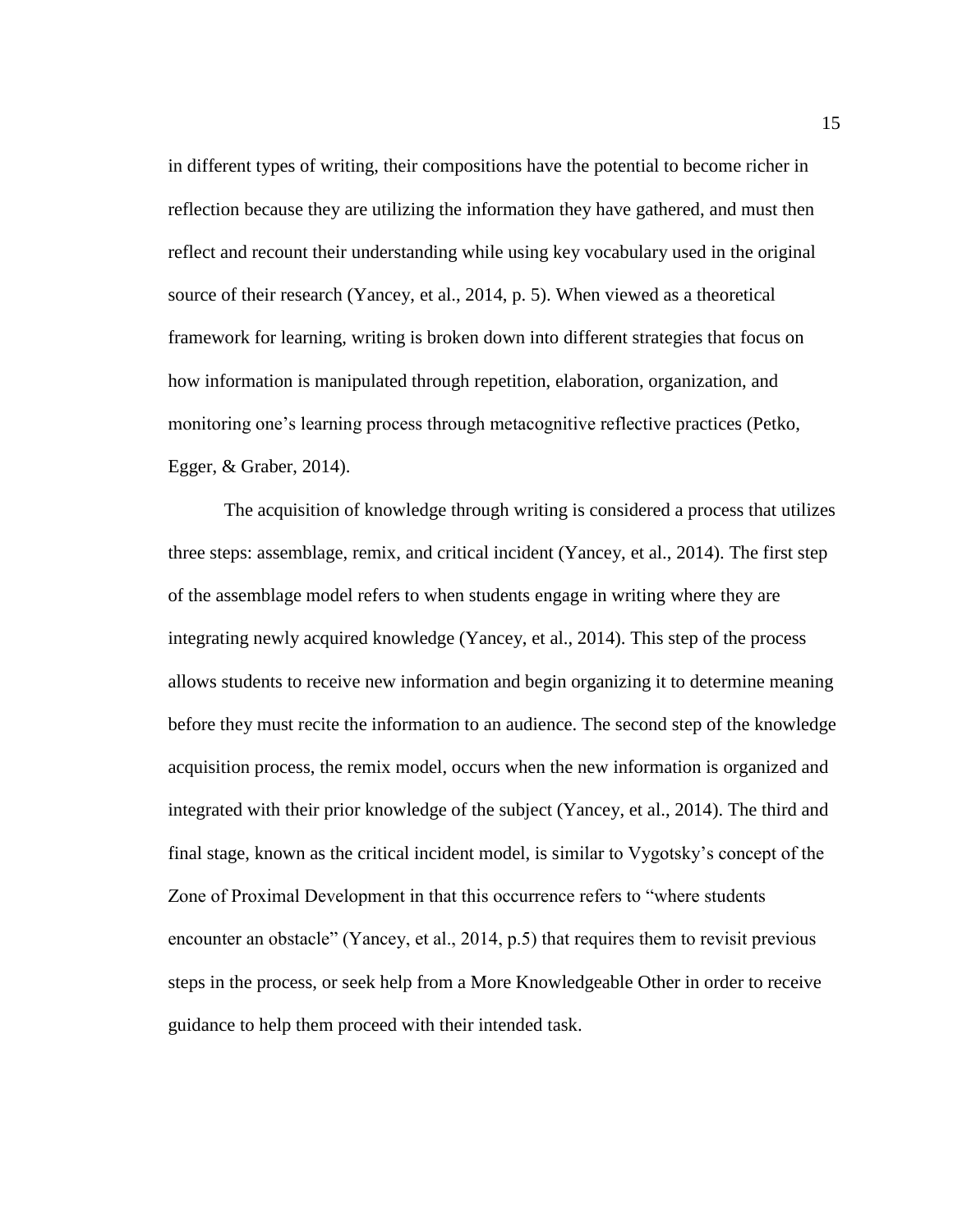When learners gain confidence to conduct skills on their own, they begin to develop their own procedures for completing tasks (Majelan, 2014; Yancey, et al., 2014). In the case of using writing as a tool for constructing knowledge, students will use models of the writing process they have developed over time; however, they will adapt their writing process to fit a specific purpose for acquiring and articulating information, while also appropriating their writing strategies depending on the "academic genres" (Yancey, et al., 2014, p. 17) they are adhering to.

#### <span id="page-22-0"></span>**Teacher Benefits of Interdisciplinary Writing Curriculum**

<span id="page-22-1"></span>**Interdisciplinary writing.** Along with students, teachers also experience many benefits when they include writing into their classroom curriculum, regardless of the subject they teach. The inclusion of an interdisciplinary writing curriculum allows schools to provide students with more opportunities to engage in constructive writing practices while simultaneously learning within different subject areas, and does not treat the teaching of writing as "merely an enrichment or occasional activity" (Miller, 1992, p. 331), but utilizes the act of writing as a learning tool. If students are participating in different writing exercises more frequently and in multiple settings, their content knowledge and reading and writing skills have the potential to improve, making learning and producing work to display their knowledge a more manageable and enjoyable task.

Interdisciplinary writing can also breach the limitations of subject-specific curriculum by integrating real world experiences, such as data collection, personal responsibilities, social justice issues or current events, and other authentic learning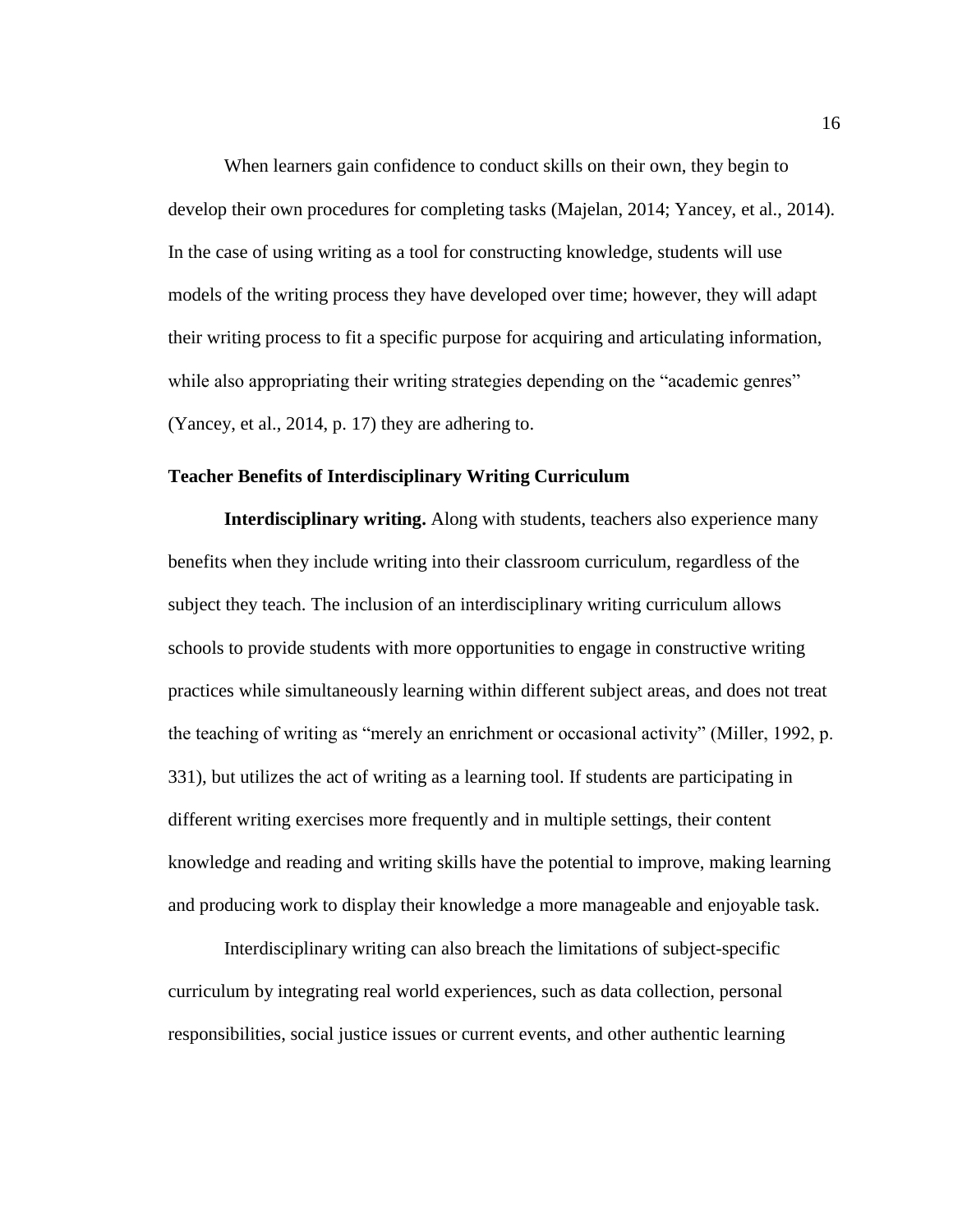opportunities (Staats, 2014). Students can participate in interdisciplinary writing activities where they apply mathematical, scientific, or psychology-based, etc. knowledge to examine the world around them. University of Minnesota algebra teacher, Susan Staats (2014) designs final projects in her math classes to reflect interdisciplinary pedagogy by having students develop mathematical models which they use to discuss concepts from the perspectives of educational theorists, often focusing on current affairs, such as educational disparities, international children's issues, identity development issues among immigrants, and the culture of poverty. This type of interdisciplinary curriculum allows students to understand the relationship between different disciplines and the practices that are associated with them help, and how they can work simultaneously across a breadth of different areas of study.

<span id="page-23-0"></span>**Supporting student learning.** Regardless of the discipline taught, teachers do not always have to rely on essay length samples of writing that have undergone a lengthy writing process that begins with brainstorming, analysis of information researched, synthesis, and thorough revision. Journal writing is a beneficial way to help students engage in writing exercises with lower emphasis and less pressure for accuracy of writing skills (grammar, spelling, etc.) that allows them to reflect on their thoughts and experiences while finding their own ways of connecting to the content of the curriculum (Eastman, 1997; Miller, 1992).

Providing opportunities to write reflectively allows many students to open up about their anxieties, confusions, or connections with the curriculum that teachers may otherwise never learn about if they were to only rely on oral classroom participation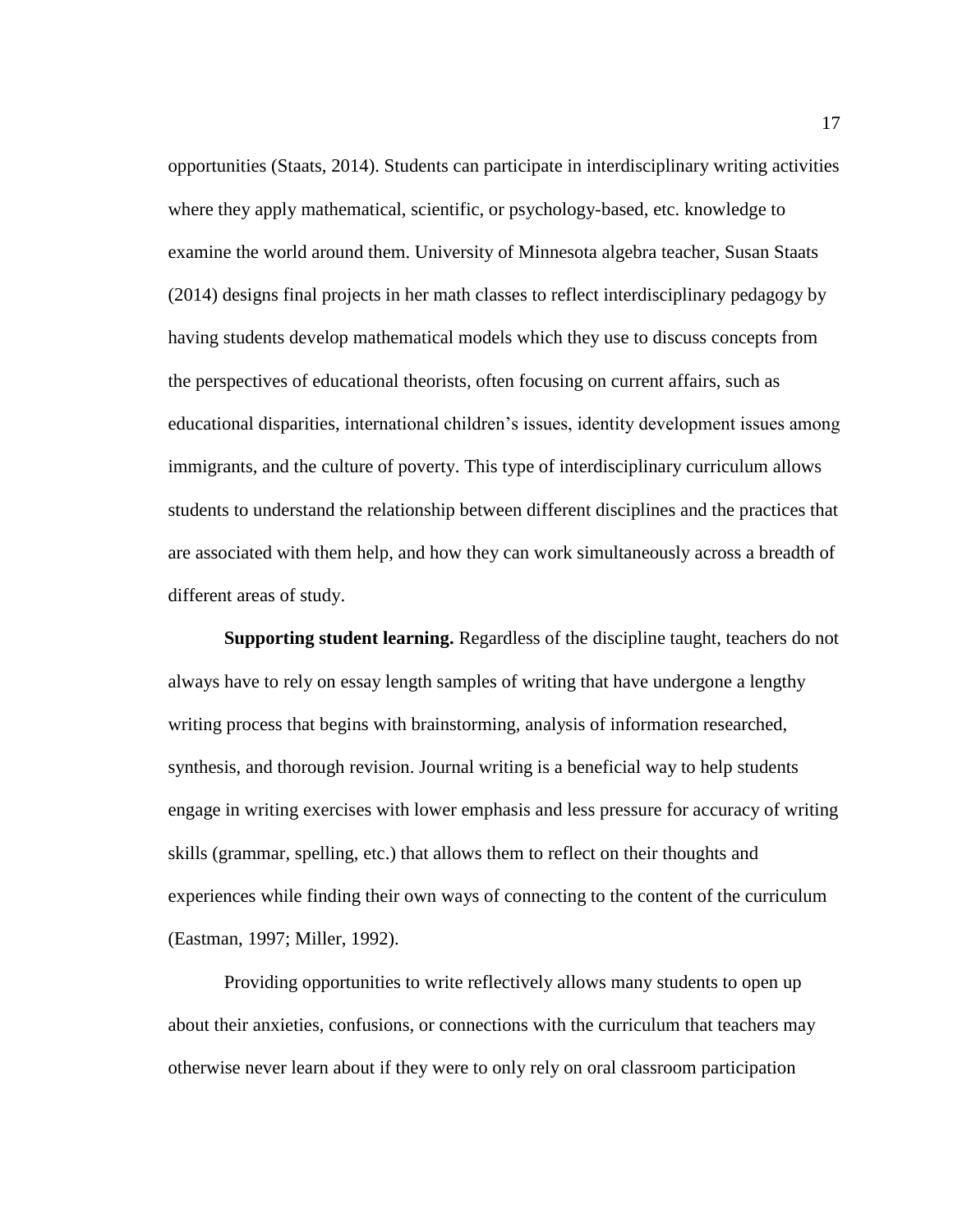(Miller, 1992). Many students, particularly "those with learning difficulties, may beneficiate from an explicit and repetitive training" (Stan, 2012, p. 1) that provides them with more opportunities to work with their prior knowledge they have already acquired, while continuing to work with their developing knowledge of a subject (Miller, 1992). Developing reflective writing as a regularly included aspect of curriculum provides students invaluable opportunities to metacognitively reflect on their learning the content and their vocabulary development of the content-specific language through continuous use and awareness of what they are learning (Stan, 2012). These samples of writing benefit teachers because they provide more intimate yet comfortable opportunities for students to communicate their understanding of the content, while also providing them with a chance to address aspects of the writing content that may cause them anxiety or confusion (Eastman, 1997; Miller, 1992). When students are presented with these types of communicative opportunities, teachers can gauge student learning while also providing insight to skills or content that might need reteaching in order to better support student learning and literacy.

<span id="page-24-0"></span>**Opportunities for teacher collaboration.** One way for teachers to collaborate across different disciplines is to consider writing as a team-teaching process. Faculty members can communicate together to facilitate joint projects that are designed to effectively blend different skills, such as demonstrating a convincing use of rhetoric within their compositions while writing to a specific audience for the purpose of a science related lab report (Davis & Matlak, 1978).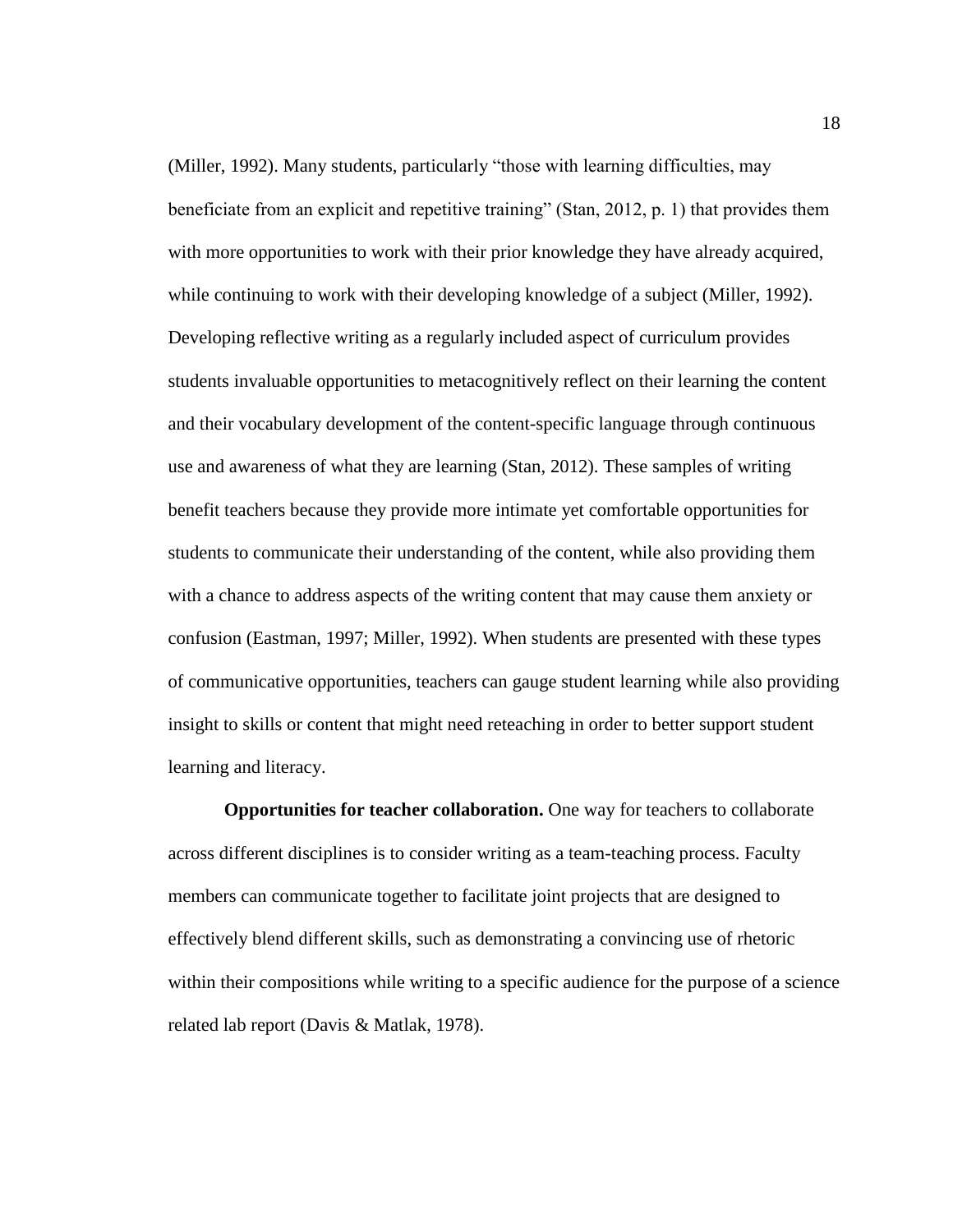Constructing courses or specific units within classes to function interdependently where more than one academic course can be paired with another discipline, helps students develop an understanding of a course's content and the academic skills necessary to engage in the curriculum in a more competently structured design. English Language Arts (ELA) and composition writing classes are some of the most flexible types of courses that be easily paired with different disciplines to enhance the learning experiences of students, even though they often require minimal alterations to course designs, curriculum content, and expectations of the work produced by students (Harriet Baylor Press, 1979).

When pairing two or more courses to function interdependently with one another, the best strategy is to design them with a "dual purpose in mind...to expand upon or reinforce [the] materials [being] taught" (Harriet Baylor Press, 1979, p. 311). ELA and composition classes often have the freedom to focus on different writing styles, techniques, and content, so it is generally easier for those classes to be more flexible and compatible with other disciplines. They have the ability to continuously teach reading and writing skills while implementing content and required texts to reflect and support topics that are concurrently taught in another discipline, helping students develop the desired reading and writing skills, while also providing them with supplemental information related to the topic (Harriet Baylor Press, 1979). Designing courses that have instructors communicating to develop cohesive interdisciplinary curriculum provides students with more opportunities to engage in course-specific content while also practicing literacy skills. This teaching design has the potential for students to produce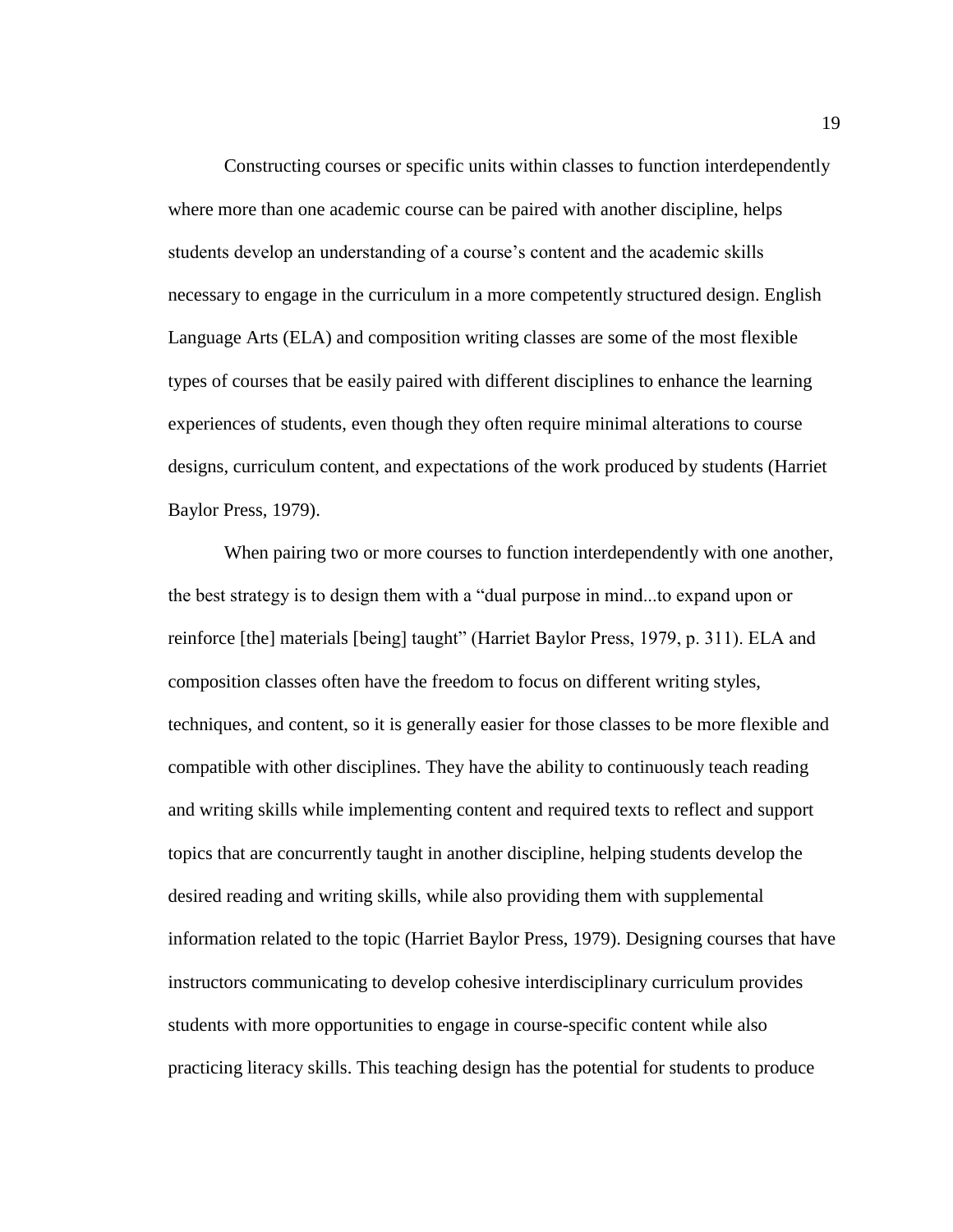"more interesting and more literate papers and discussions" (Harriet Baylor Press, 1979, p. 312) through more frequent student engagement.

#### <span id="page-26-0"></span>**Making Writing Inclusive: Integrating Technology into the Classroom.**

Technological literacy describes "one's ability to use, manage, evaluate, and understand technology" (Technologically Literate Citizens, 2016, para. 1). Teaching students how to be technologically literate requires teachers across different disciplines to understand what their students need to know in order to be successful when using technology for different purposes. This type of literacy requires tech users to employ a variety of different learning strategies, including effective research and appropriate communication (Technologically Literate Citizens, 2016). A more recent initiative of the U.S. Department of Education promotes the idea of "Future Ready Schools" (Zygouris-Coe, 2016, para. 3) which utilize technology for the equity of all students to ensure that they are college and career ready by the time they finish high school. With this idea in mind, it is important for teachers of all disciplines to develop new pedagogies and adapt their curriculum to include the use of technology for multiple purposes of teaching and learning in a connected world (Zygouris-Coe, 2016).

Using technology to create a digital classroom provides more opportunities to engage more students, even when adding technology to preexisting instructional techniques that have been established as a classroom norm (Fuller, 2013). Having the ability to more frequently collect writing samples for the purpose of being able to quickly gauge student understanding also allows teachers to provide students with feedback in a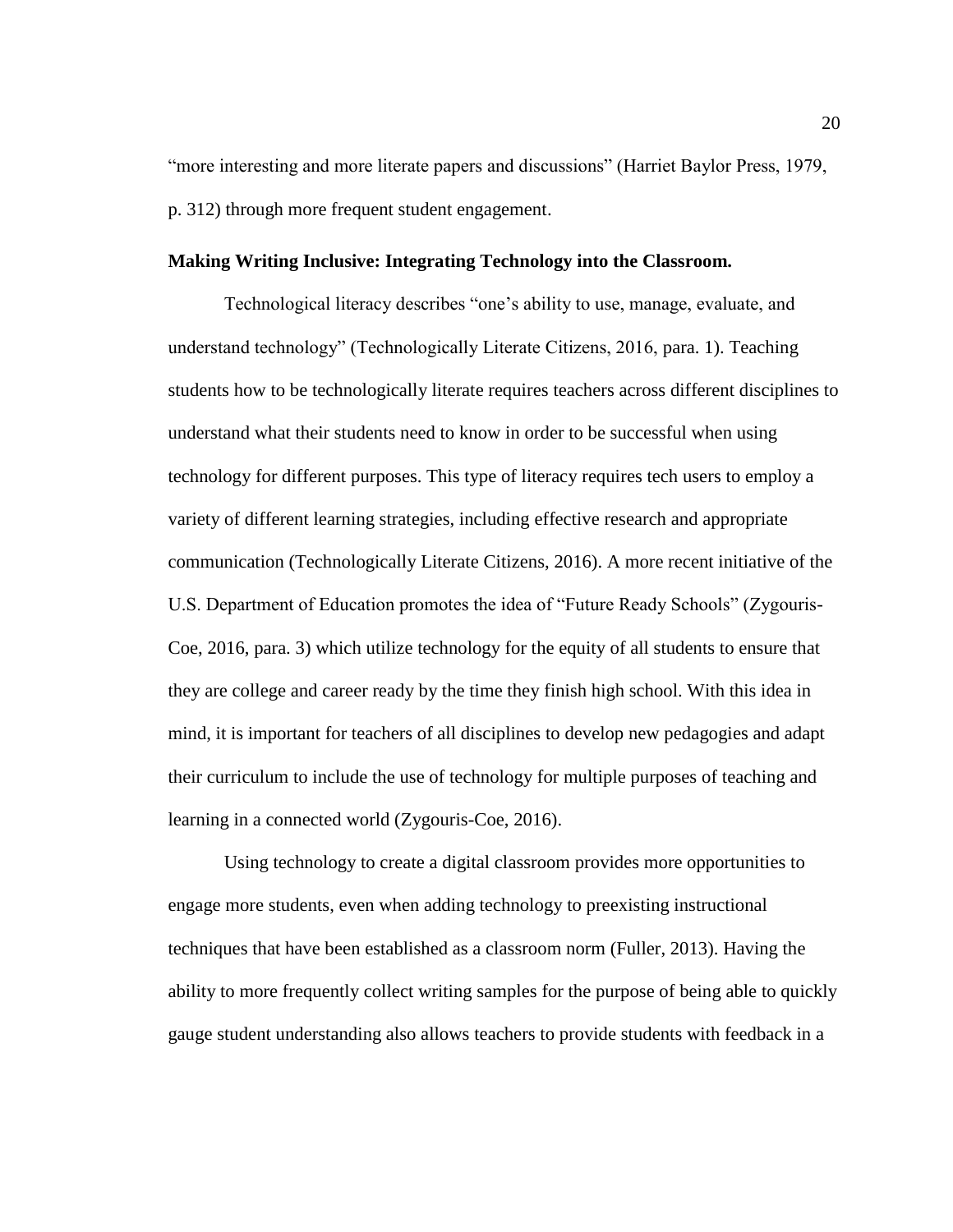timelier manner without the struggles of having to read through various different forms of handwriting, which may not always be legible. While there are many apps and programs that "hold great value and undeniably enhance the learning experience in [a] classroom" (Fuller, 2013, para. 7), it is up to individual teachers to judiciously implement technology to benefit classroom instruction and increase student literacy.

#### <span id="page-27-0"></span>**Conclusion**

The benefits of writing go beyond a student's life in academia as writing is an inclusive skill that serves an individual in a variety of different circumstances every day. During their developing years, students must practice writing in order to more effectively transcribe their ideas on to paper, construct clearly articulated arguments, and construct their thoughts into logically ordered statements.

To better serve students, it is desperately important for more teachers to include writing into their classroom curriculum so students can become more fluent in their written communicative abilities. Even during the development stages of learning to write, teachers can benefit from reading students' writing to gauge their levels of understanding of the course content and they can also use writing practices to personally connect with students to better support them through things they may be struggling with. Teachers can seize opportunities to collaborate and learn from their colleagues by designing interdependent courses or units within their classes so that students can get more exposure to the content while also practicing different literacy skills.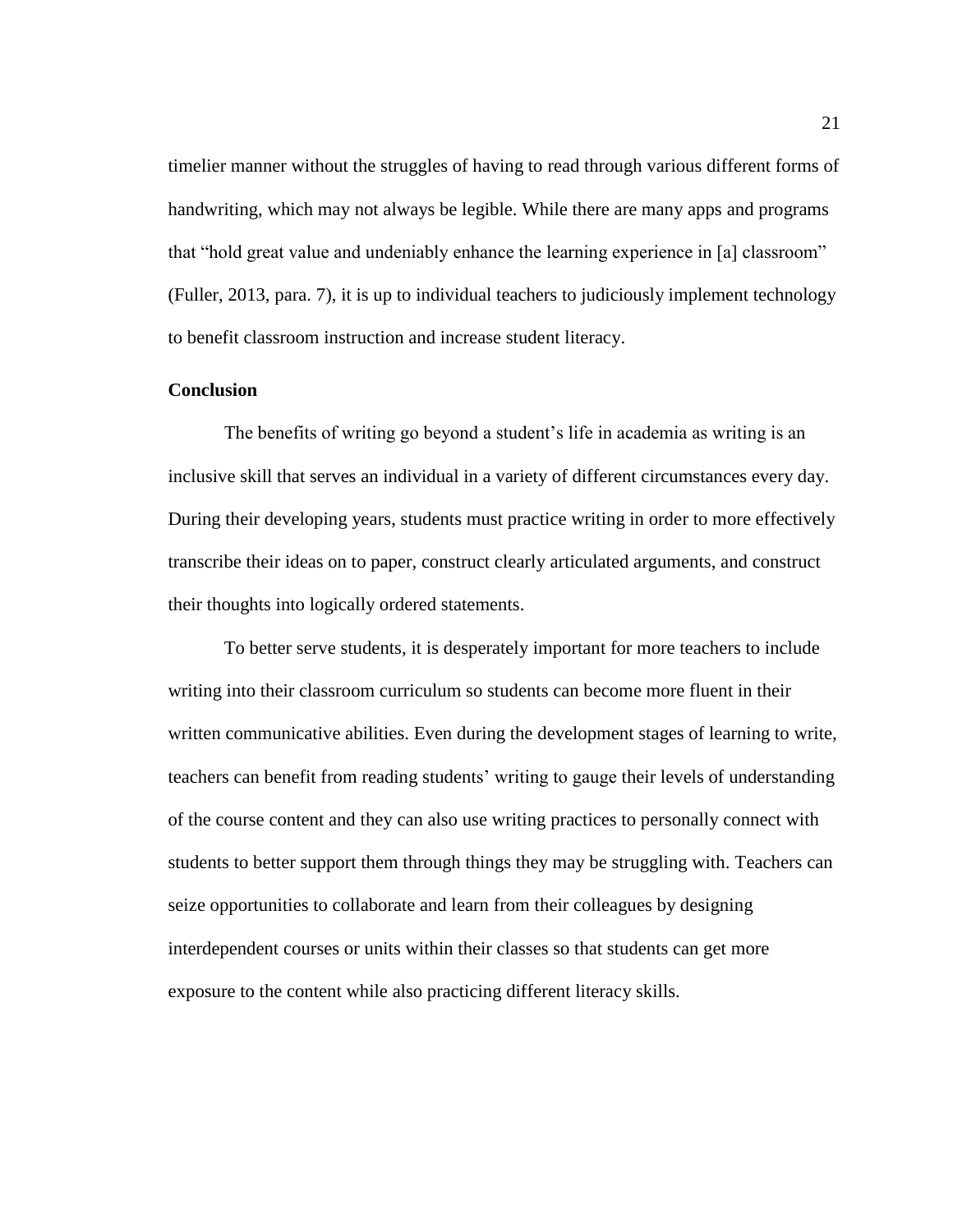Technology makes writing more accessible for both students and teachers by providing students with the ability to develop technological literacy through research, analysis, and written communication. Another benefit of using technology to communicate with students through their writing is that teachers are able to provide more timely and thorough feedback without having to worry about physical copies of student work.

In order to better serve students and help them develop the necessary skills to be productive members of a technologically advanced 21st century, it is important for teachers of all disciplines to engage students in writing practices. While academic writing is not the only proponent of developing student literacy, it has many benefits that can help students learn information, adapt knowledge, and challenge the world around them.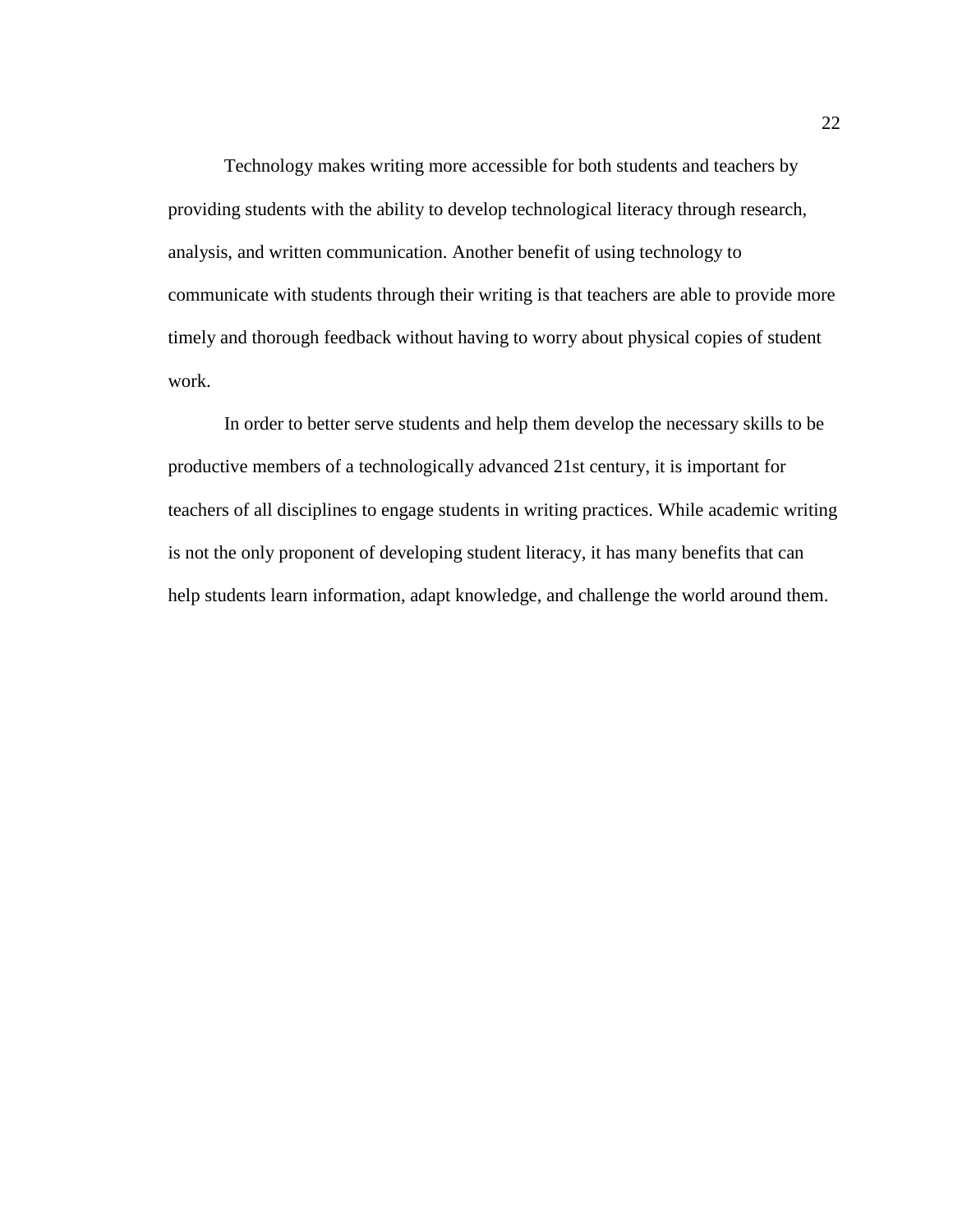# **CHAPTER III**

# **Methods**

#### <span id="page-29-1"></span><span id="page-29-0"></span>**Purpose of the Study**

The purpose of this study is to discover how teachers of different high school disciplines in High Water County incorporate writing into their secondary curriculum, areas where they feel comfortable with teaching and evaluating writing, and asking teachers where they feel they need help in order to better support the development of students' writing skills.

# <span id="page-29-2"></span>**Overview of Research Design**

In order to examine how secondary teachers of different disciplines include writing in their classroom curriculum, I designed this research plan to survey high school teachers within the three traditional public high schools in pseudonymous High Water County: Red Bank High School, Courtfield High School, and Lower Mills High School (all names are pseudonyms). The survey was designed to have participants from each of the high schools respond to a series of prompts based on their knowledge and implementation of writing practices, rating their familiarity with different types of writing and the writing process, as well as the frequency in which they use them in their classroom curriculums. However, of the three traditional public high schools in High Water County who were invited to be part of the study, only two schools agreed to participate with nine total participants from six different disciplines. In the following section, I provide an overview of all three school sites.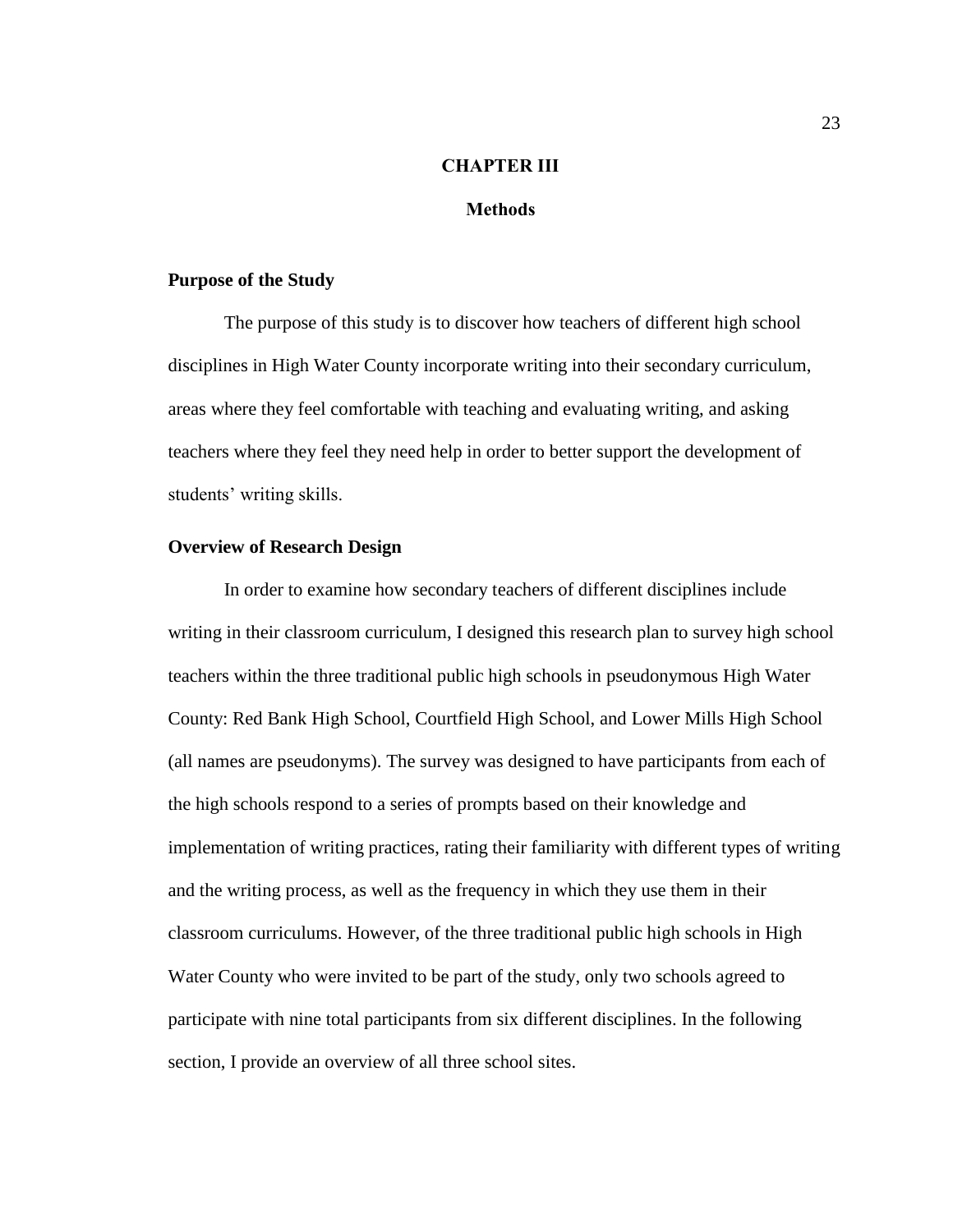# <span id="page-30-0"></span>**School Sites and Participants**

The three traditional public high schools in High Water County serving grades 9- 12 vary in size of their student population and opportunities for students to advance their education. Red Bank is the largest town in the county with a population of about 14,000, in an otherwise very desolate agricultural landscape (United States Census Bureau, 2018). RBHS resides in Red Bank and often attracts students from the surrounding, more rural towns. Most students who attend RBHS reside in seven of the neighboring towns with a total population of roughly 2,300 people, where some students may have to travel 25 to 40 miles a day to and from school each day (United States Census Bureau, 2018).

RBHS employs 80 teachers and offers a wide variety of Career and Technical Education (CTE) pathways, including construction, auto shop, child development, health occupations, metal shop, and physical therapy (RBHS, n.d.). According to data from 2018, the student body of RBHS consists of 1,536 students, 60.4 percent (927 students) of whom are socioeconomically disadvantaged, and an English Language Learner (ELL) population of 3.1 percent (47 students) (California School Dashboard, 2017). According to the 2018 report of the California School Dashboard which is based on scores from the previous school year's performance on the California Assessment of Student Performance and Progress (CAASPP), RBHS falls 9.9 points below standards in English Language Arts (ELA), with 50.3 percent of their class of 2018 graduates as college and career ready, an increase of 11.7 percent from the previous school year (2017). After extensive communication with the principal of RBHS, he did not wish to have the teaching staff participate in the research survey because they were beginning the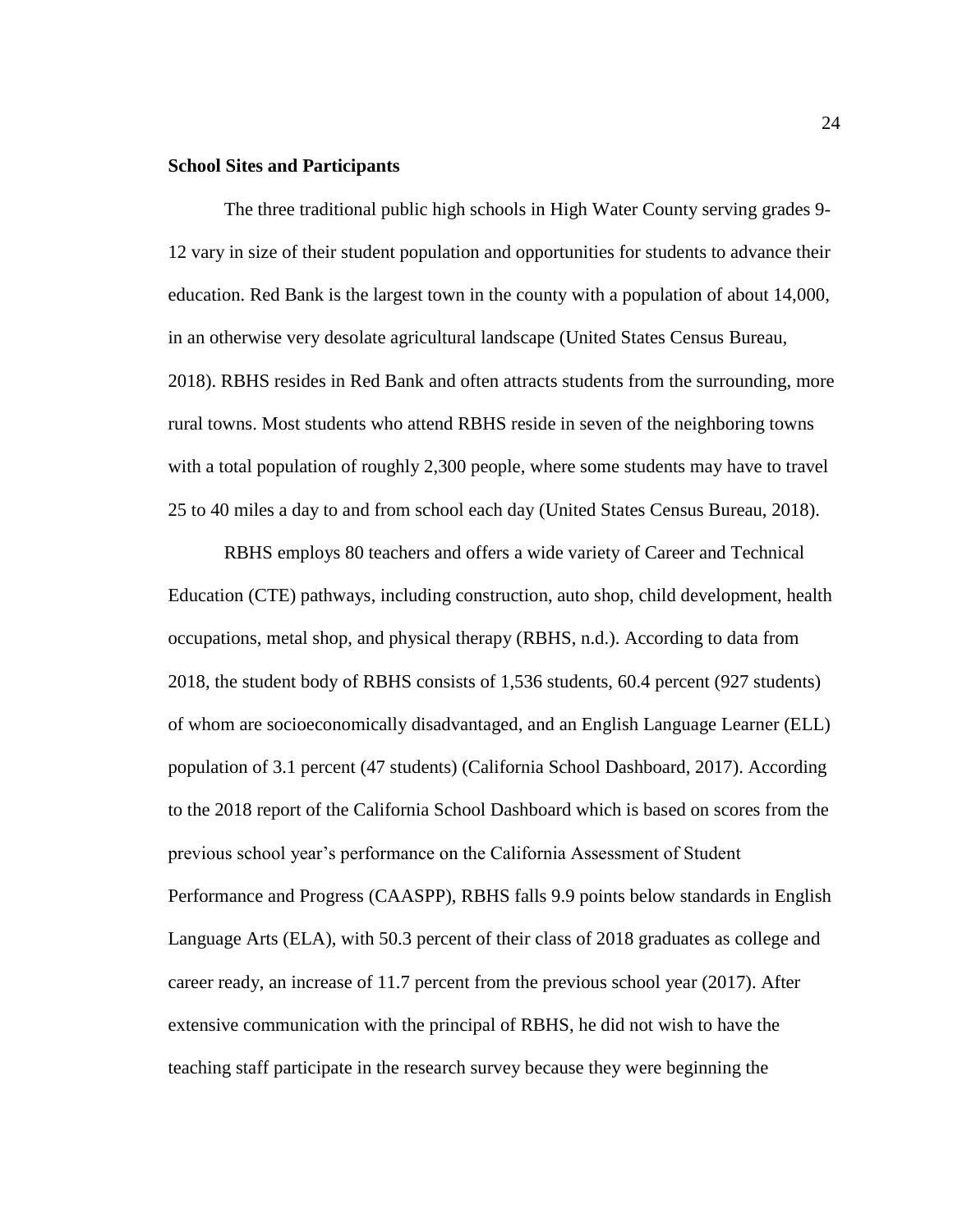CAASPP for the 2019 school year.

Courtfield High School enrolls students from its surrounding areas, including roughly seven different rural towns up to 25 miles away. Many of these small, rural towns have a summative population of roughly 2,000 people, except for Courtfield which is home to about 7,000; however, because of the agricultural capital of the area, many of its residents are ranchers, orchardists, and migrant farm workers, as well as retirees who are attracted to the area's hot summers, mild winters, and lower than average cost of living in Northern California (United States Census Bureau, 2018). This type of environment is reflected in the types of opportunities students are presented with which can be shown through the CTE course options, which includes building and construction, business and finance, agriculture and natural resources, child development and family services, marketing and sales, and manufacturing and product development (Career Technical Education Programs: CUHSD, 2019).

Courtfield High School is the second largest traditional public high school in High Water County, employing 44 teachers for a student population of 947 students of which 71.3 percent (692 students) are socioeconomically disadvantaged, and 20.5 percent (194 students) are ELL (California School Dashboard, 2017). 2018 graduates of Courtfield High School rank 18 points below standard in ELA, an increase of 8.1 points from the previous year, with 26.6 percent (222 students) graduating as college and career ready, a 2.1 percent increase from the previous graduating class (2017). A total of six teachers (two ELA; two art; one mathematics; one special education) from CHS participated in the research survey.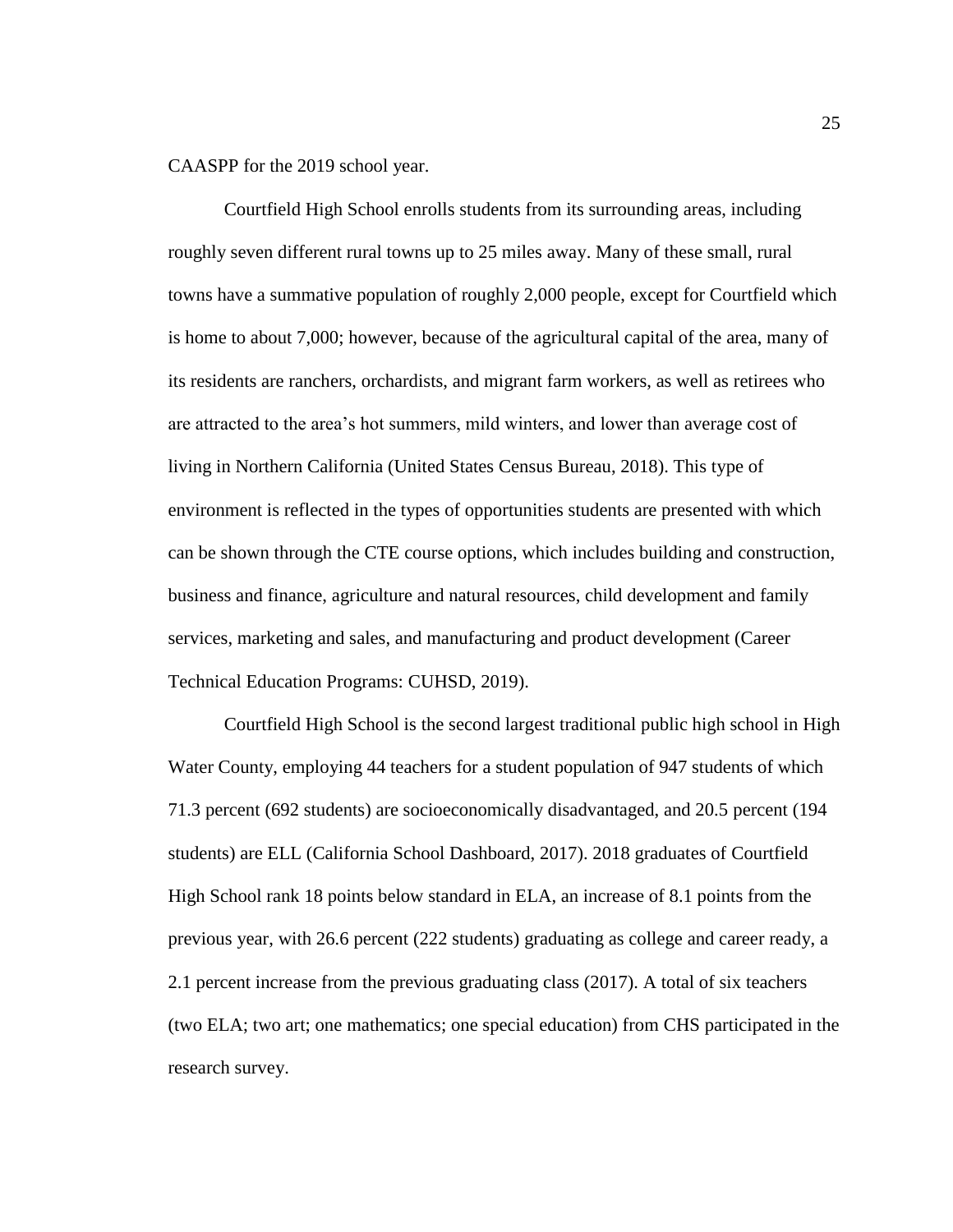Lower Mills is home of the last and smallest of the traditional public high schools in High Water County. Located in Lower Mills, a town of about 2,000 people, the high school attracts students from two small towns (a combined population of about 600 people), and Darnyville, a suburb of Lower Mills that is known to share students with RBHS (United States Census Bureau, 2018). Located just 10 miles from Courtfield, Lower Mills also consists of primarily elderly adults and ranchers, so they have a much smaller student body due to the extremely rural environment. LMHS employs 11 teachers for their 199 students, 69.8 percent (139 students) of whom are socioeconomically disadvantaged, with an ELL population of 5.5 percent (11 students) (California School Dashboard, 2017) LMHS is the only traditional public high school in High Water County that scores above standard in ELA, scoring 4.9 above average, an increase of 11 points from the previous school year, and has 40.8 percent of their graduates college and career ready, an increase of 16.5 percent from the 2017 school year (2017).

LMHS is much smaller in size, and, therefore, is not capable of providing nearly as many opportunities to their students. They do, however, offer a few CTE pathways, including food service and hospitality, ornamental horticulture, and agricultural mechanics (LMHS, 2016). Similar to CHS, these CTE pathways are a reflection of the prominent industries of High Water County. One mathematics teacher, one science teacher, and one history teacher participated in the research survey.

These three schools were selected for the similar demographics among their student body populations, as well as their access to outside resources, such as larger nearby cities in neighboring counties. These bigger cities provide High Water County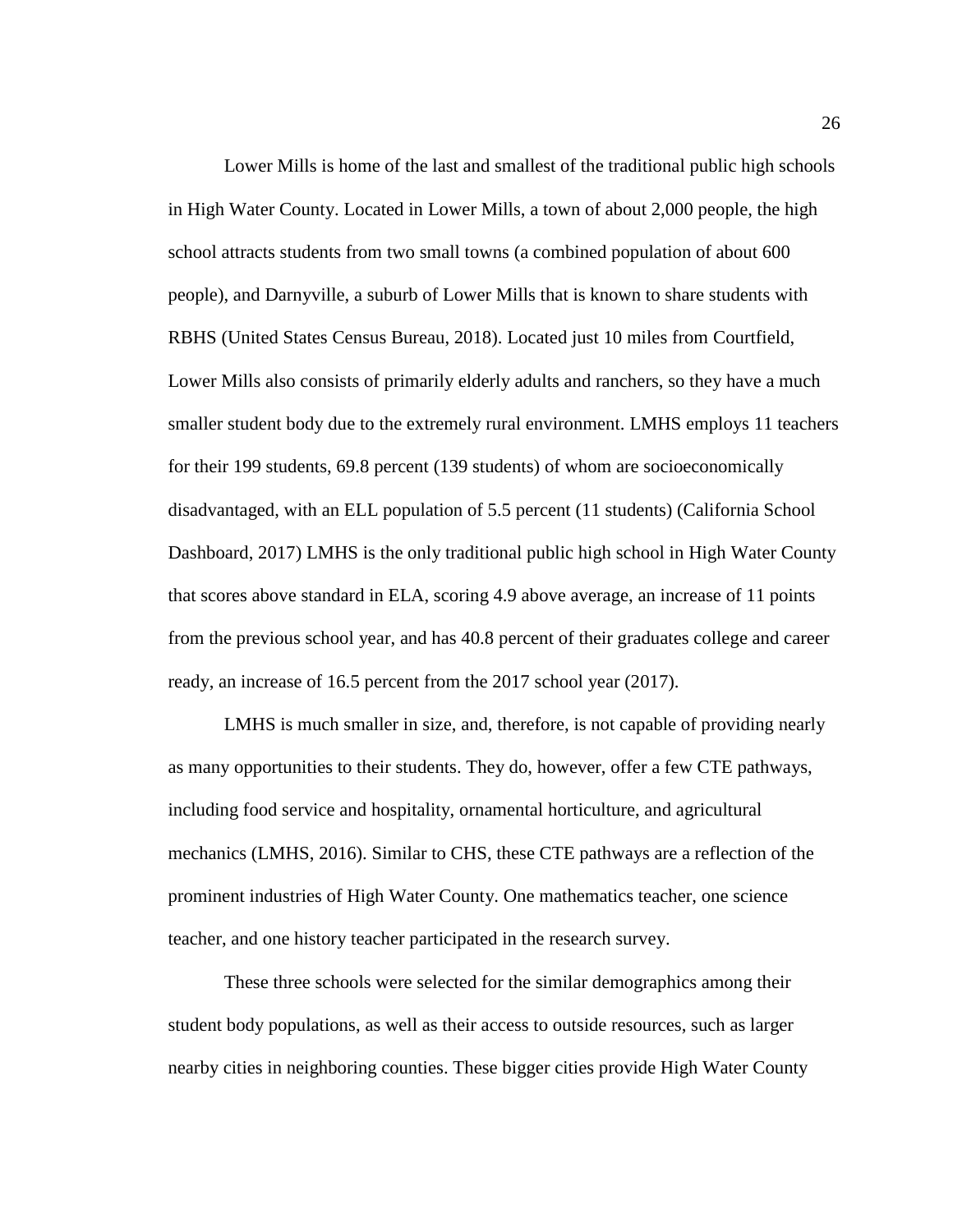residents with exposure to more diverse populations, art, and culture, and while many students in the area go into trade worker jobs, there is access to higher education through multiple community colleges, a private university, and a California State University less than an hour both north and south of High Water.

#### <span id="page-33-0"></span>**Procedure**

In the following section I outline my research procedures in order to begin the research project. I first contacted the principals of these three high schools via email on Monday, April 1st, 2019 (see Appendix A). After introducing myself and the purpose of my study, I clearly articulated my request of surveying all credentialed teachers on their staff with the respected surveys attached. I offered an incentive to the potential participants of each school site by offering an opportunity to win a \$10 Amazon gift card. Once participants completed the research survey they were provided a link to a separate Google Form survey for each school where they had the option of submitting their school assigned email address to be entered for the random drawing.

Upon my initial request, I explained that the survey would be open for about two weeks, closing on the afternoon of Thursday, April 11th, and that winners of the random gift card drawings would be notified before the end of the following school day. Almost immediately, I received approval from the principal of CHS saying he was more than happy to send the research survey out to his English department, to which I had to clarify that I needed participation from all disciplines. The principal of LMHS responded the following day saying that he was more than happy to send the survey out to his teaching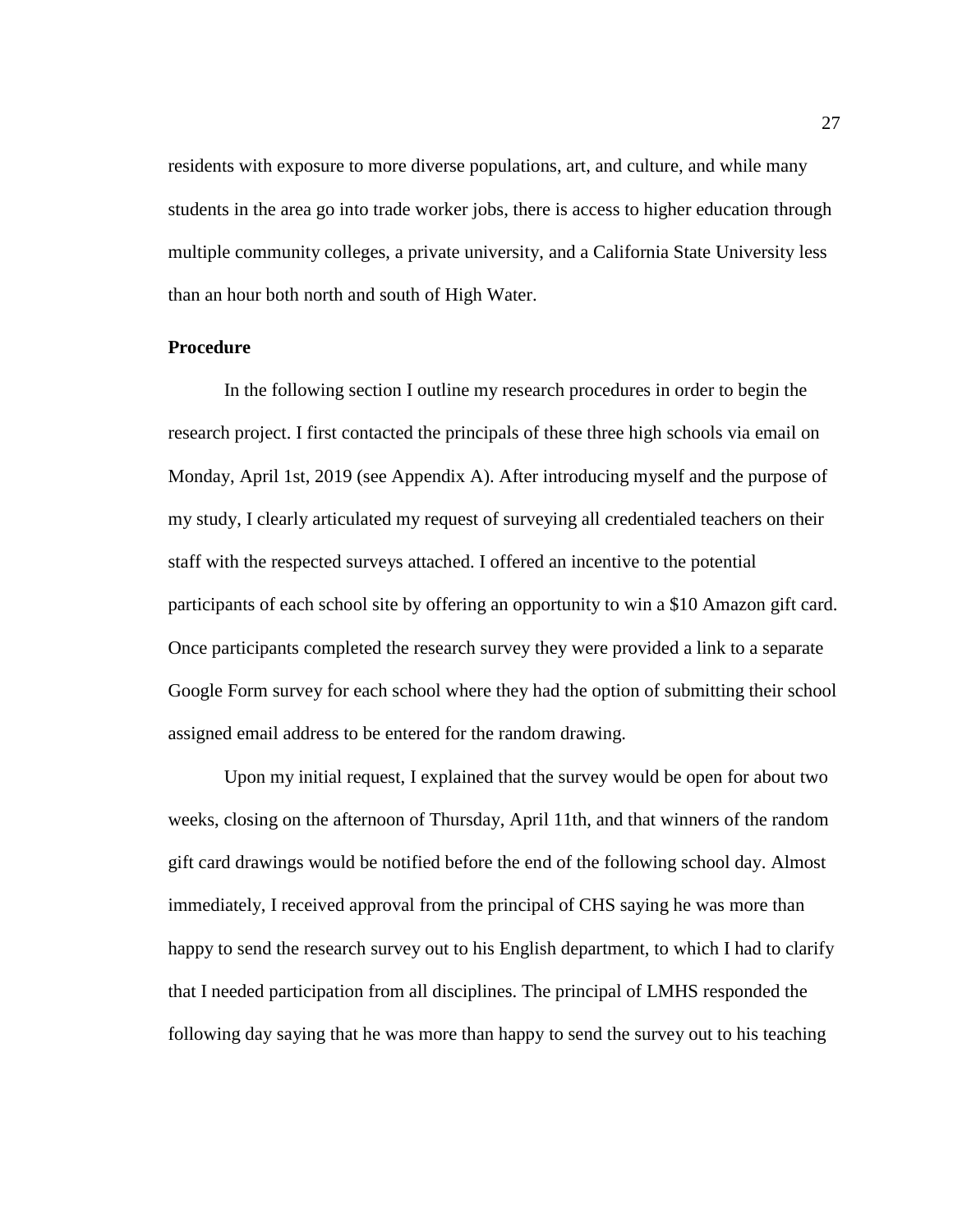staff, although their numbers are small.

Having had the survey open for five school days, I followed up with the principal of RBHS who did not provide any affirmation as to their willingness to participate in the research survey, so I contacted the administrative assistant by phone on the following Tuesday on April 9th. I forwarded my initial email to the administrative assistant who explained she would meet with the principal to discuss the school's participation in the research survey. The following day I noticed I still had not collected any data from RBHS and followed up with the administrative assistant by phone again who explained she had a meeting with the principal that afternoon as part of their weekly routine. By Thursday, April 11th, I had decided to keep the research survey open for an extra week with the new closing date falling on Thursday, April 18th, and the Amazon gift card drawing would take place the following day. I forwarded my initial email to the principal of RBHS with a message explaining that I was keeping the survey open for an additional week with the same opportunity for the gift card drawing. I also offered this extended opportunity to the other two high school who already had some teachers participating in hopes of collecting more data.

By Monday, April 15th, I still had not received any data from RBHS, so I contacted the administrative assistant by phone for my final attempt of recruiting the school's participation. Later that afternoon I received an email from the administrative assistant apologizing for the principal's decision to not allow the teaching staff to participate in the research survey as they were in preparations for testing for the CAASPP. My research closed on Thursday, April 18th with seven participants from two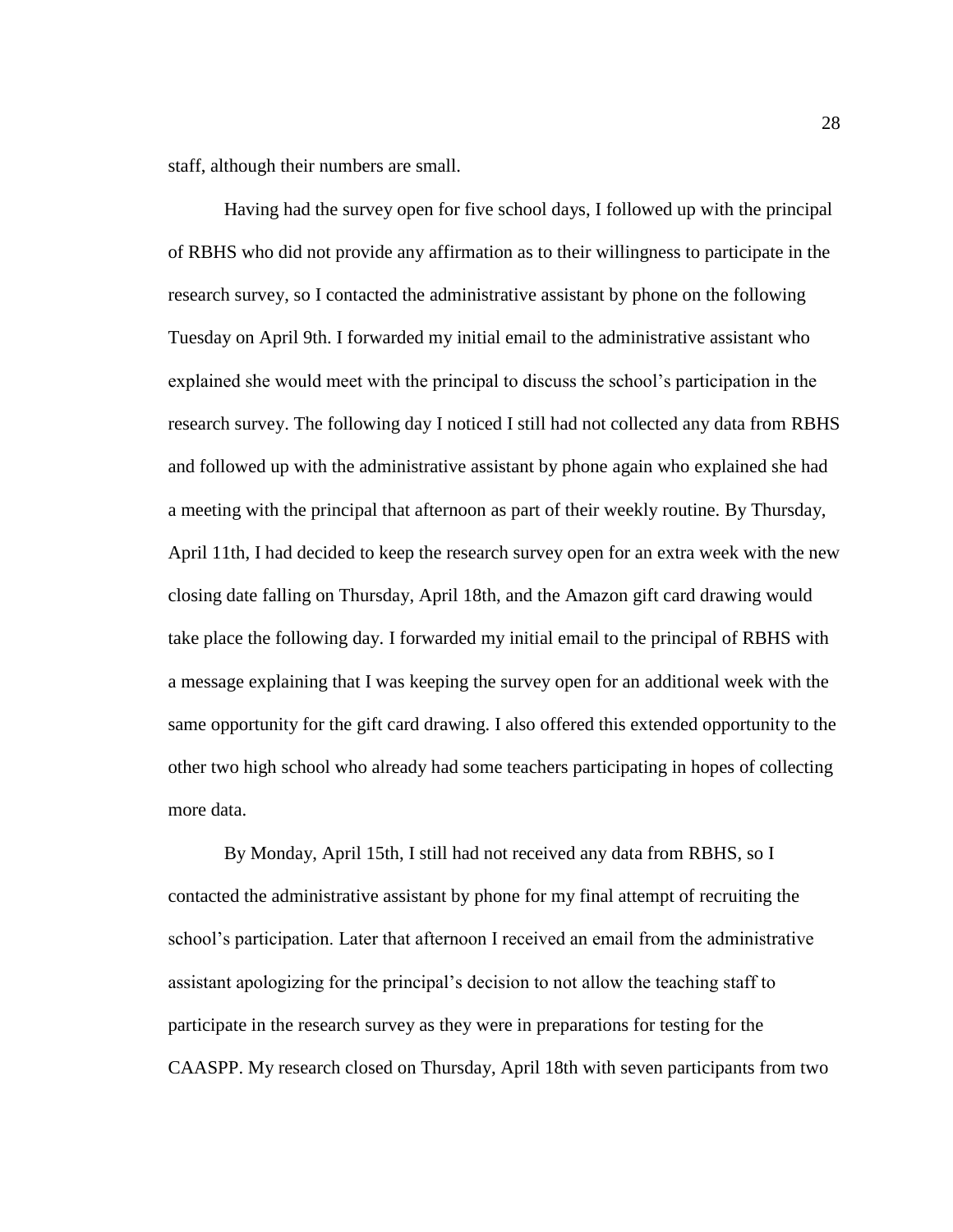schools (six participants from CHS and three from LMHS), for a total of two teachers of English Language Arts, two art teachers, two mathematics teachers, one science, one history, and one special education teacher.

# <span id="page-35-0"></span>**Research Design**

Using a survey approach, this research study is designed to gather data to determine how teachers of different disciplines in secondary education utilize different writing practices in their classroom curriculum. Teachers participating in the survey mark the frequency of use of different types of writing practices from formative assessments, such as warm-up exercises and exit tickets, to summative assessments like processed writing pieces and writing to express their knowledge and understanding of a topic. Survey participants were also asked to respond to a series of topics by rating their levels of comfort with a variety of writing related tasks. By using these two survey designs, I was able to better understand the ways in which teachers implement writing across different disciplines in secondary education and determine how teachers need to be supported in order to more effectively bring writing practices into their classrooms.

#### <span id="page-35-1"></span>**Instrument**

The research survey is broken up into five different sections, the first of which is the informed consent form that outlines the purpose of this research study and requires a "yes" response for participants to progress to the rest of the survey. The second section asks participants about their teaching experiences, including how many years they have been teaching, how long they have been at their current school sites, and the discipline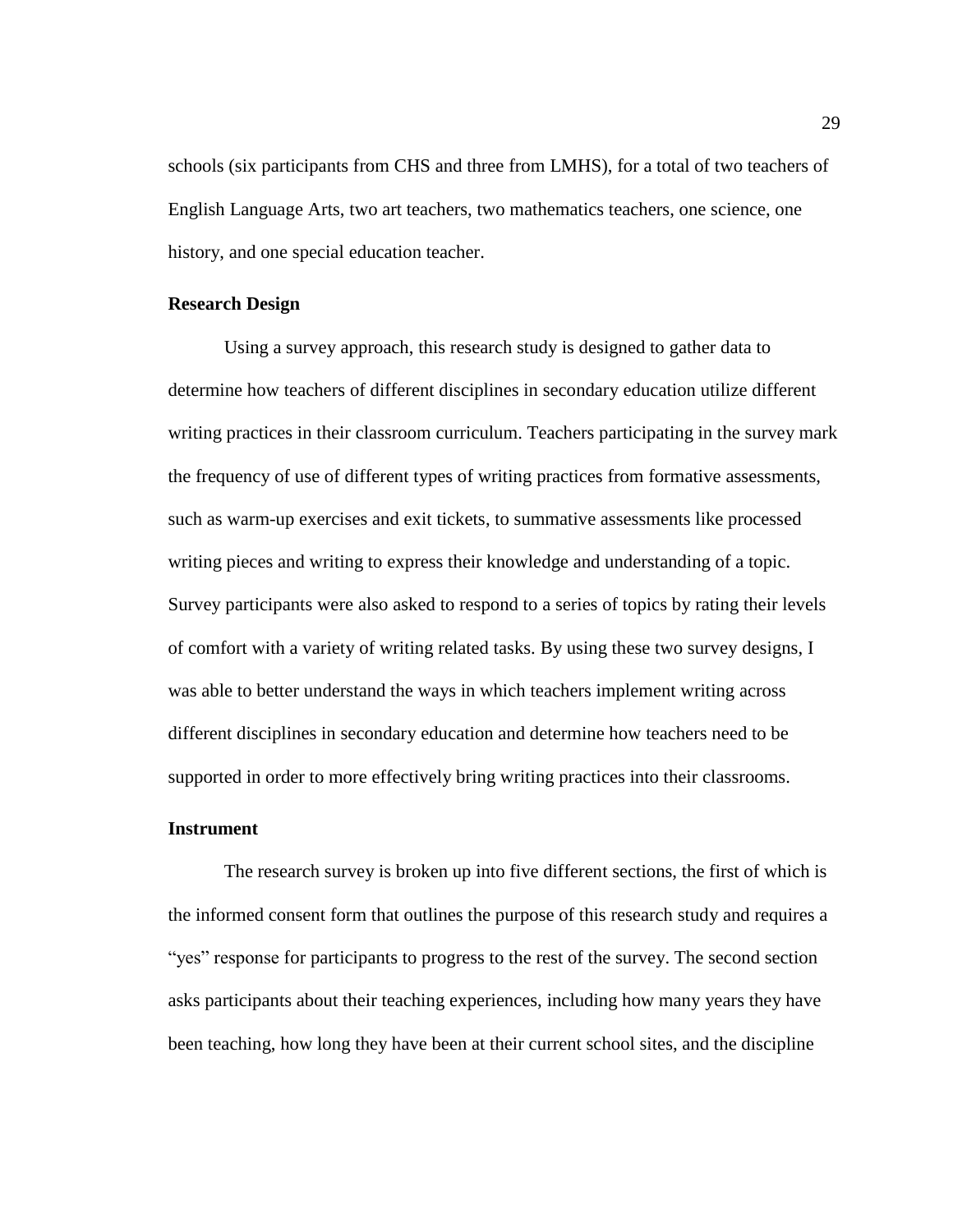they primarily teach. Participants are told to select the class subject that occupies most of their school day if they teach more than one subject.

The third section focuses on writing inclusion in secondary classrooms where participants are asked to rate the frequency in which they include different types of writing practices into their classroom curriculum. Here participants respond with daily, weekly, once a quarter, once a semester, or once a school year or never to describe how often they have students participate in formative assessments (warm-up activities, exit tickets, short answer responses etc.), summative assessments (research essays, analytical reviews, lab reports, etc.), writing assignments to conduct in-process student learning (note taking, field notes, journal tracking, timed writing, etc.), and the types of writing they assign to students (descriptive, persuasive, expository, or narrative).

The fourth section asks participants to rate their levels of comfort of different components that make up the writing process. This section asks teachers to respond on a Likert scale in order to describe themselves as "not at all comfortable," "a little uncomfortable," "comfortable," or "very comfortable" with different aspects of the planning, writing, and revision stages of the writing process. The planning section addresses developing a writing prompt and rubrics on your own, as well as teaching students how to break down and address a prompt, construct a thesis, and how to provide students with effective research plans and graphic organizers for beginning research. Within the writing phase of the writing process, teachers are again asked to rate their levels of comfort with different types of graphic organizers for producing writing, how to embed evidence in writing, constructing paragraphs within the essay structure, and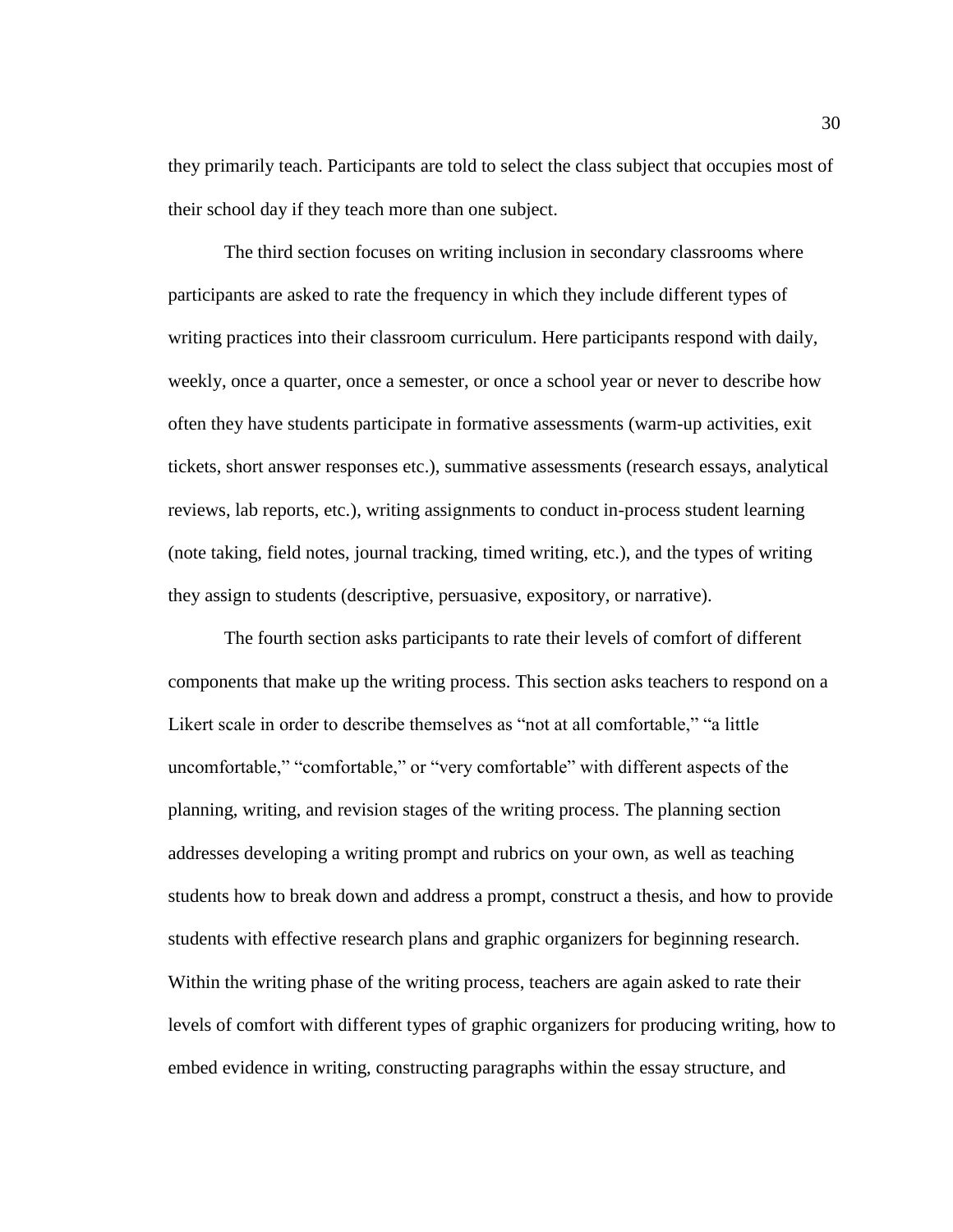teaching how to write on a word processor. The revision phase is the final step in the writing process, which has teachers consider their levels of comfort in effective peer review practices and teaching students how to self-check for errors, as well as grade themselves on a rubric.

The final component of the research survey asks participants to answer "yes," "no," or "not applicable to my discipline" in order to convey their needs and desires for more support in teaching writing. The topics include opportunities for teachers to collaborate to learn about new ideas for formative assessments or writing prompts based on specific disciplines, as well as opportunities to learn more about writing strategies, such as developing rubrics, graphic organizers, and learning how to more effectively teach the basic essay structure.

#### **Limitations**

Limitations of this survey prohibit me from learning about specific types of writing assignments teachers use in their curriculum, and the expectations they have for the quantity and quality of student writing. Teachers who claimed to assign paragraph responses at least once a week could consider two to three sentences as a healthy paragraph response, whereas another teacher might consider five or seven sentences a more thorough and structured response. Another limitation of this study is determining how different teachers assess writing, and whether they focus more on the content of what students are trying to say or if they are equally focused on the grammar and mechanics of a student's response.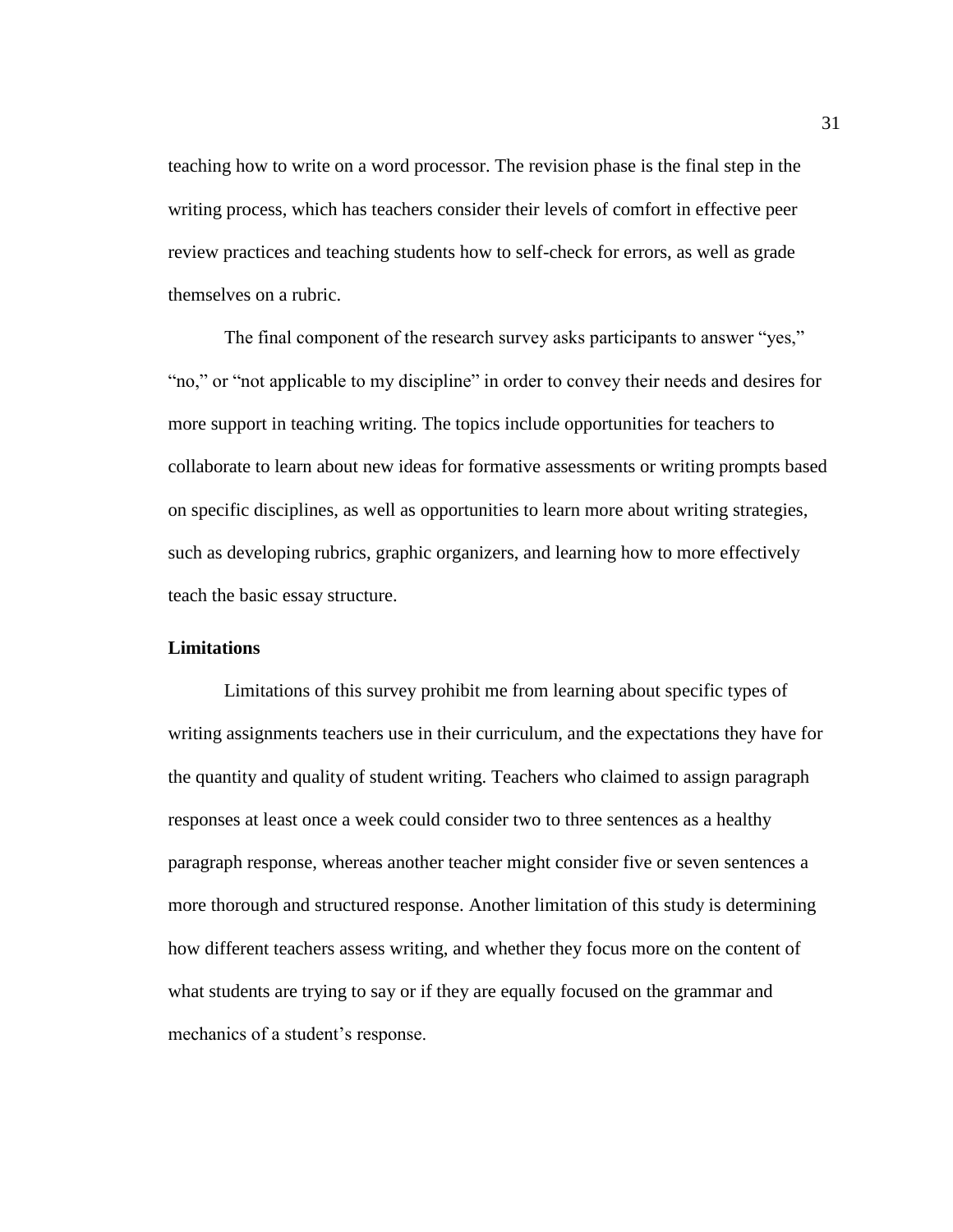The range of participants are another limitation to this research. There was a very small population of participants compared to the size of the initial target population, and the few teachers represented in the data cannot speak for many of their colleagues. Some participants may create other limitations within the research by having subjective perspectives as to what qualifies as the different types of writing assessments mentioned in the surveys.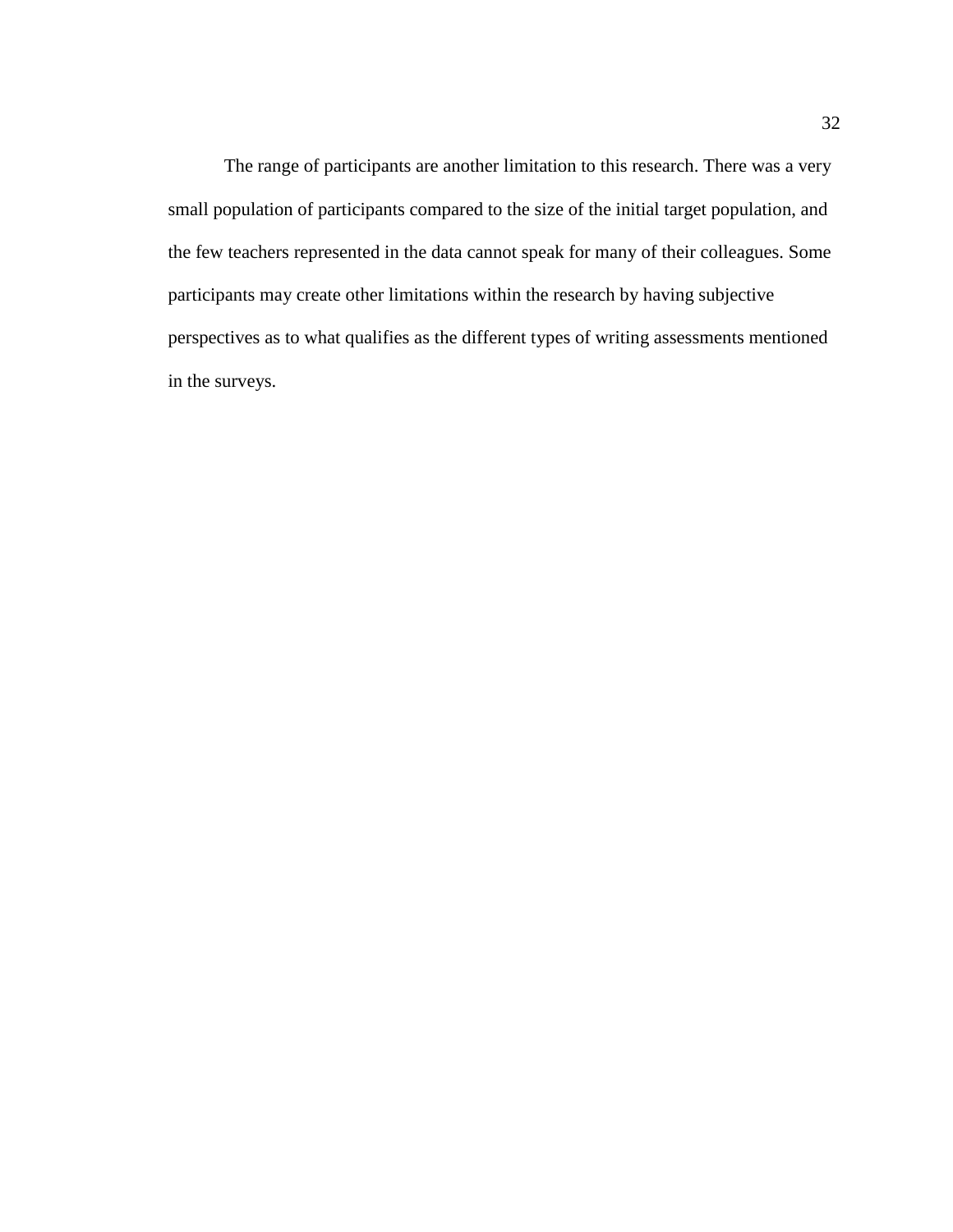## **CHAPTER IV**

## **Results**

## **Purpose of Study**

The survey results have been categorized by different concepts related to the process of teaching writing, beginning with participants' years of teaching experience, the types of writing and the frequency of formative and summative assessments in their classroom curriculums, self-assessing their levels of comfort of teaching different components of the writing process, and areas of teaching and grading writing where they would like more support. Similar topics, assignment types, and other ideas have been condensed into analogous categories to more comprehensively synthesize and demonstrate data.

#### **Teaching Experience of Survey Participants**

A total of nine participants completed the survey: two teachers of ELA, two art, two math, one science, one history, and one special day class (SDC) teacher who emphasizes life skills, communication skills, and transitional skills for students who participate in mainstream classrooms (see Table 1). Combined, the nine teachers have 107 years of experience of working and studying education, and a combined 49 years at their current school sites. They youngest teacher possessed three years under their belt, while, the most veteran teacher has been teaching for 31 years. The special education, SDC, teacher has been teaching all five years at their current school site. There are only nine years combined between the two ELA teachers (one has been teaching for six years,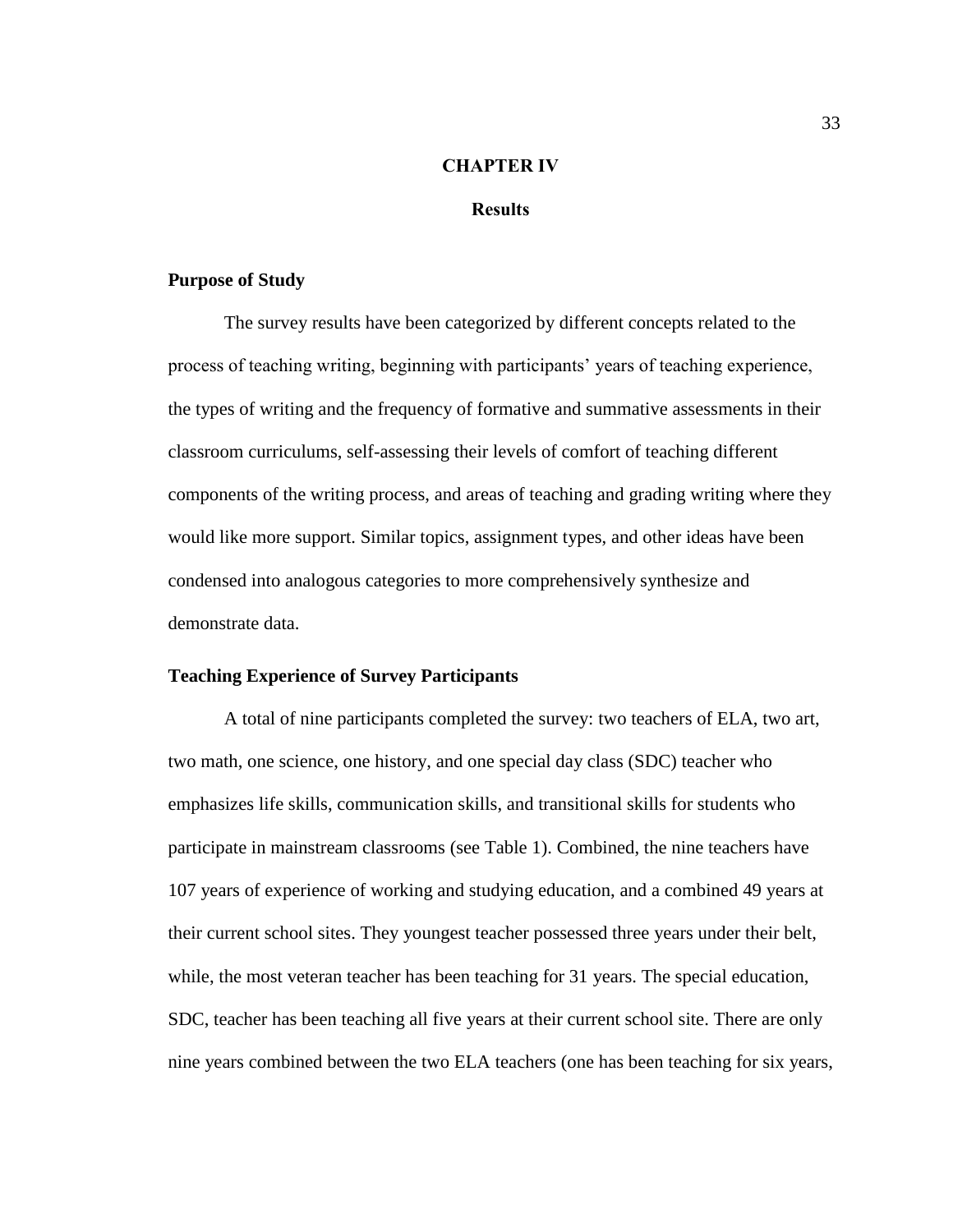and the other one has been teaching for three). With over a century of amalgamated involvement in education, there is a lot of knowledge and practical experience to be considered for this survey.

|                          | <b>NUMBER OF</b><br><b>PARTICIPANTS</b> | <b>COMBINED NUMBER</b><br>OF YEARS TAUGHT | <b>COMBINED NUMBER</b><br>OF YEARS AT<br><b>CURRENT SCHOOLS</b> |
|--------------------------|-----------------------------------------|-------------------------------------------|-----------------------------------------------------------------|
| <b>ELA</b>               | $\overline{2}$                          | 9                                         | 5                                                               |
| Art                      | $\overline{2}$                          | 35                                        | 30                                                              |
| Math                     | $\overline{2}$                          | 30                                        | $\overline{4}$                                                  |
| Science                  | 1                                       | 11                                        | $\overline{2}$                                                  |
| History                  | $\mathbf{1}$                            | 17                                        | 3                                                               |
| <b>Special Day Class</b> | 1                                       | 5                                         | 5                                                               |
| Total                    | 9                                       | 107                                       | 49                                                              |

Table 1: Participating teachers from research survey

## **Writing Inclusion Across the Curriculum**

The nine teachers surveyed claim to engage in different types of daily formative assessments to conduct in-process evaluations of student learning. While these types of writing exercises do not indicate that students are engaging in activities of written discourse, complete sentences, or a demonstration of knowledge of a subject, there was a large number of teachers who have their students engage in consistent daily and weekly formative assessments. The following results are based on multiple responses from the nine different teachers surveyed.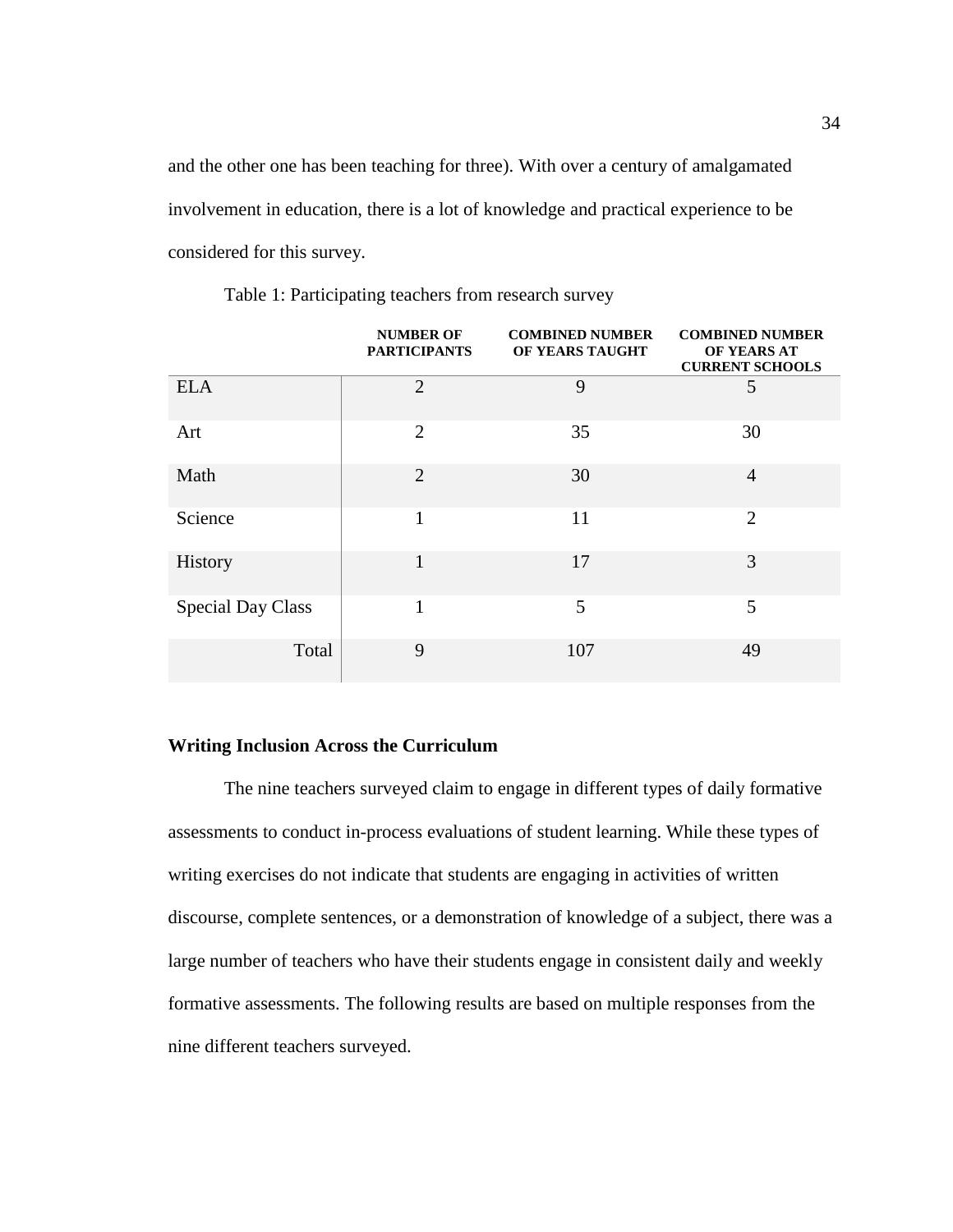**Formative assessments.** Short, quick formative assessments occurred more frequently on a daily or weekly basis (see Table 2). 78 percent of participants said they use warm-up activities daily, whereas 67 percent use closing activities weekly. 67 percent of participants claim to assign both short and paragraph-length responses for formative assessments on a weekly basis. Tracking journals are rarely used as 56 percent of participants claim to use them once a year if ever in a school year. 44 percent of participants claimed to assign timed writing assignments where students are expected to write a short response happens once or not at all during a school year, and 33 percent claim to use them weekly. 78 percent of participants claim to assign a timed in-class essay maybe once a school year if at all.

|                                          | <b>DAILY</b> | <b>WEEKLY</b> | <b>ONCE A</b><br><b>QUARTER</b> | <b>ONCE A</b><br><b>SEMESTER</b> | <b>ONCE A</b><br>YEAR/<br><b>NEVER</b> |
|------------------------------------------|--------------|---------------|---------------------------------|----------------------------------|----------------------------------------|
| Warm-Up Activities                       | 78%          | 22%           |                                 |                                  |                                        |
| <b>Closing Activities</b>                | 11%          | 67%           | 22%                             |                                  |                                        |
| <b>Short Responses</b>                   | 22%          | 67%           | 11%                             |                                  |                                        |
| Paragraph Responses                      |              | 67%           | 22%                             | 11%                              |                                        |
| <b>Tracking Journals</b>                 | 33%          | 11%           |                                 |                                  | 56%                                    |
| <b>Lecture Notes</b>                     | 33%          | 22%           | 22%                             | 11%                              | 11%                                    |
| Timed Writing:<br><b>Short Responses</b> |              | 33%           | 11%                             | 11%                              | 44%                                    |
| Timed Writing: In-<br>Class Essay        |              | 11%           | 11%                             |                                  | 78%                                    |

Table 2: Frequency of formative assessments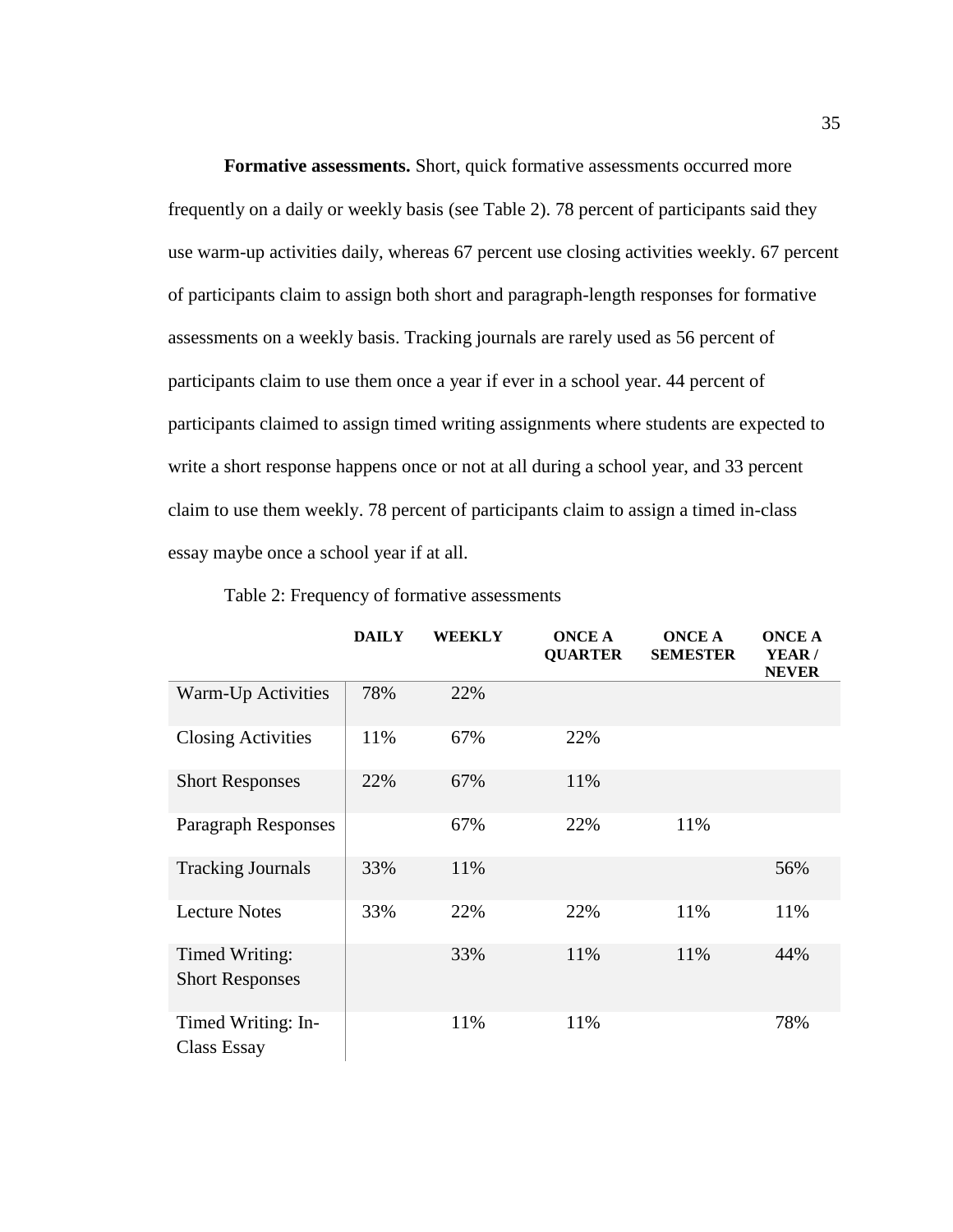**Summative assessments.** Summative assessments are used to evaluate student learning at the end of an instructional unit and will often measure mastery of the desired skill or demonstration of knowledge acquired from the instructional unit. Many teachers use summative assessments almost sparingly because they often require more instructional time before students can engage in an activity that requires them to share their accumulated learning from a teaching unit (see Table 3). Of the six disciplines participating in the survey, 44 percent of teachers said they never have students write research essays, 56 percent never have students compose any processed writing or an annotated bibliography, and 44 percent of participants claim they never have students write any lab or observational reports.

At least once a quarter, 22 percent of teachers have students write research essays, annotated bibliographies, and processed writing compositions, and only 11 percent have students write an analytical review. Having students write summative assessments once a year is the second more common occurrence of writing practice. 33 percent of teachers claim to have students write research essays once a year, 22 percent assign analytical reviews, and 22 percent assign annotated bibliographies, which may or may not be an additional required component of research essays.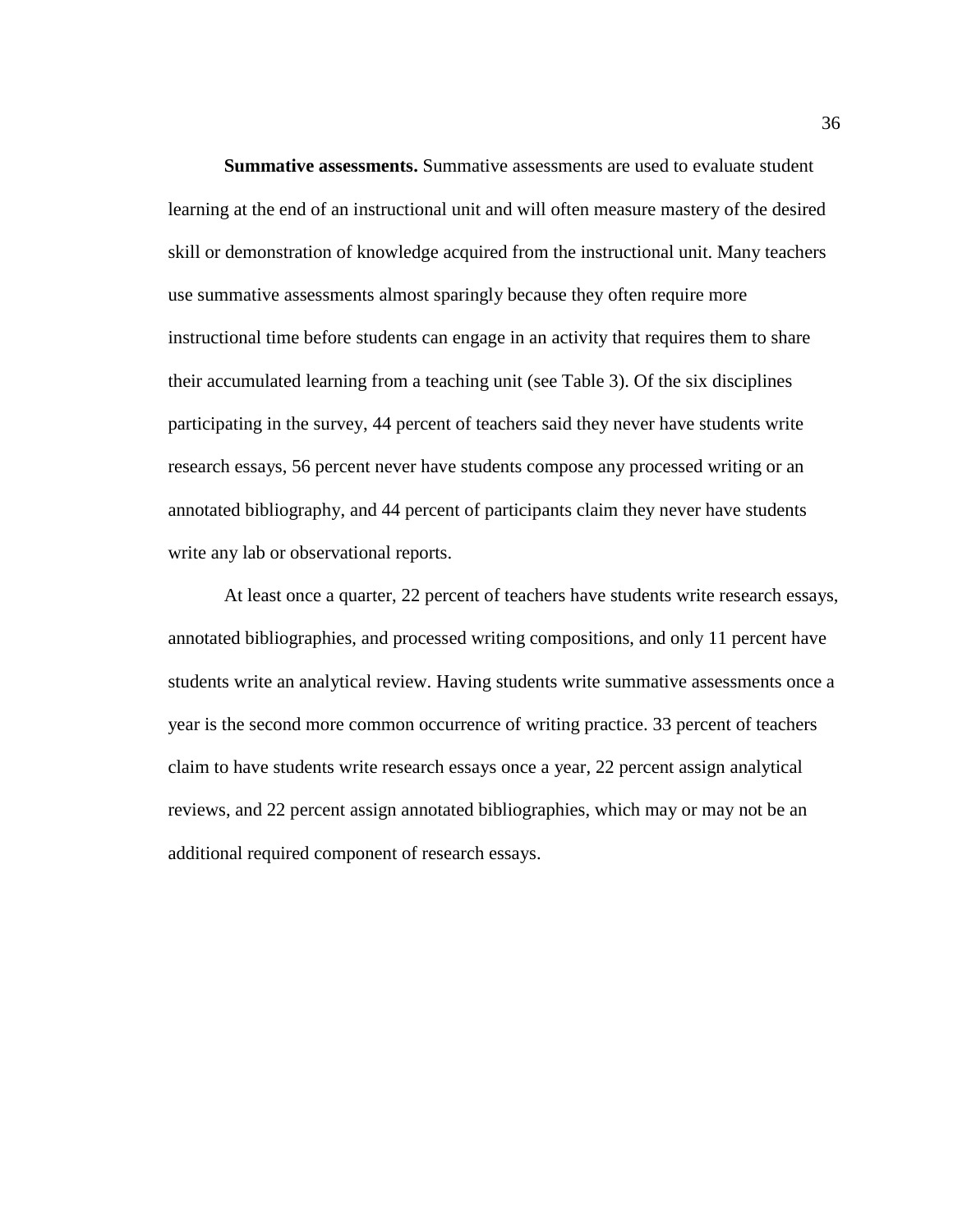|                                  | <b>DAILY</b> | <b>WEEKLY</b> | <b>ONCE A</b><br><b>QUARTER</b> | <b>ONCE A</b><br><b>SEMESTER</b> | <b>ONCE A</b><br><b>YEAR</b> | <b>NEVER</b> |
|----------------------------------|--------------|---------------|---------------------------------|----------------------------------|------------------------------|--------------|
| <b>Research Essay</b>            |              |               | 22%                             |                                  | 33%                          | 44%          |
| Analytical<br>Review             | 22%          | 11%           | 11%                             | 11%                              | 22%                          | 22%          |
| Annotated<br><b>Bibliography</b> |              |               | 22%                             |                                  | 22%                          | 56%          |
| Processed<br>Writing             |              |               | 22%                             | 22%                              |                              | 56%          |
| Lab Reports                      |              | 33%           |                                 | 22%                              |                              | 44%          |

Table 3: Frequency of summative assessments

**Types of writing.** Of the four different types of writing (descriptive, persuasive, expository, and narrative) all disciplines engage in expository writing, also known as informational writing, including special education (SDC) which claims that expository writing is the only type of writing that is assigned in their curriculum. Persuasive or argumentative writing is the second most occurring type of writing being used by all disciplines except SDC. Descriptive writing containing language that appeals to the five senses is writing that is assigned by ELA, art, history, and science. And, lastly, narrative writing that requires authors to recount a story or experience is utilized by ELA, history, and science teachers.

## **Teaching the Writing Process**

The following section is broken down into different steps in the writing process: the planning phase, the writing phase, and the revision phase. Here participants rate their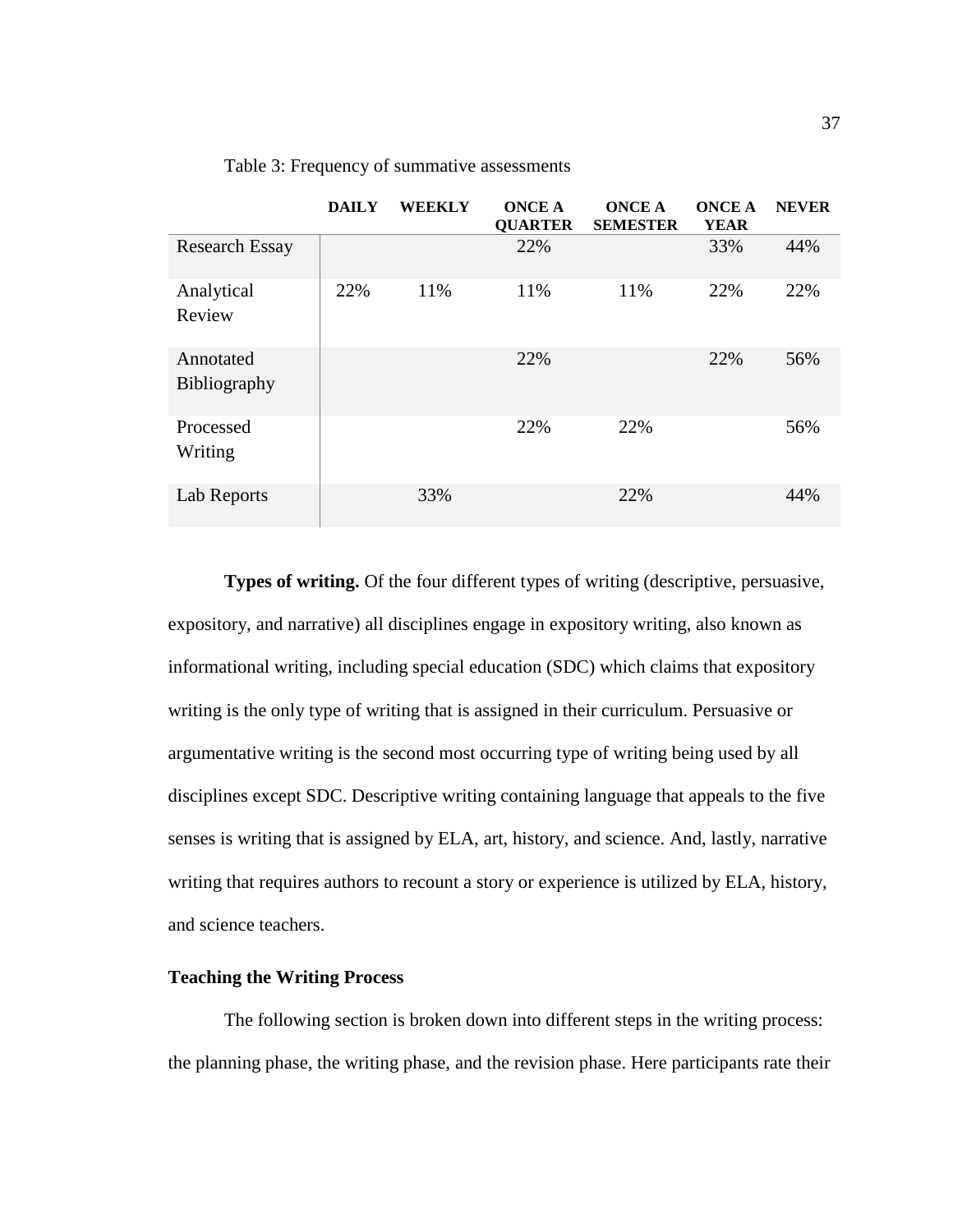level of comfort as either "not at all comfortable," "a little uncomfortable," "comfortable," or "very comfortable" when considering their confidence in both developing writing tasks, and teaching writing and revision strategies. Some categories have been combined based on similarity of the topics.

**The planning phase.** The planning phase focuses on developing thorough writing prompts that are elaborate enough to have students demonstrate a comprehensive understanding of a topic, then teaching students how to break down, understand, and address prompts in order to demonstrate mastery of content and skills. The final components of the planning phase include thesis construction, research plans, and graphic organizers for students to help them organize their information for their compositions (see Table 4).

67 percent participants rate themselves as feeling comfortable and 33 percent feel very comfortable when it comes to developing writing prompts. 11 percent of participants claim to feel not at all comfortable when it comes to teaching students how to breakdown and directly address a writing prompt, whereas 11 percent of participants feel only a little uncomfortable, 33 percent feel comfortable, and the remaining 45 percent feel very comfortable. There is a wide discrepancy in peoples' levels of comfort in constructing a thesis with 33 percent of teachers feeling not at all comfortable, 22 percent feeling a little uncomfortable, and 45 percent feeling very comfortable. For the most part, teachers across the disciplines feel rather comfortable providing students with graphic organizers for research as only 11 percent of participants feel a little uncomfortable.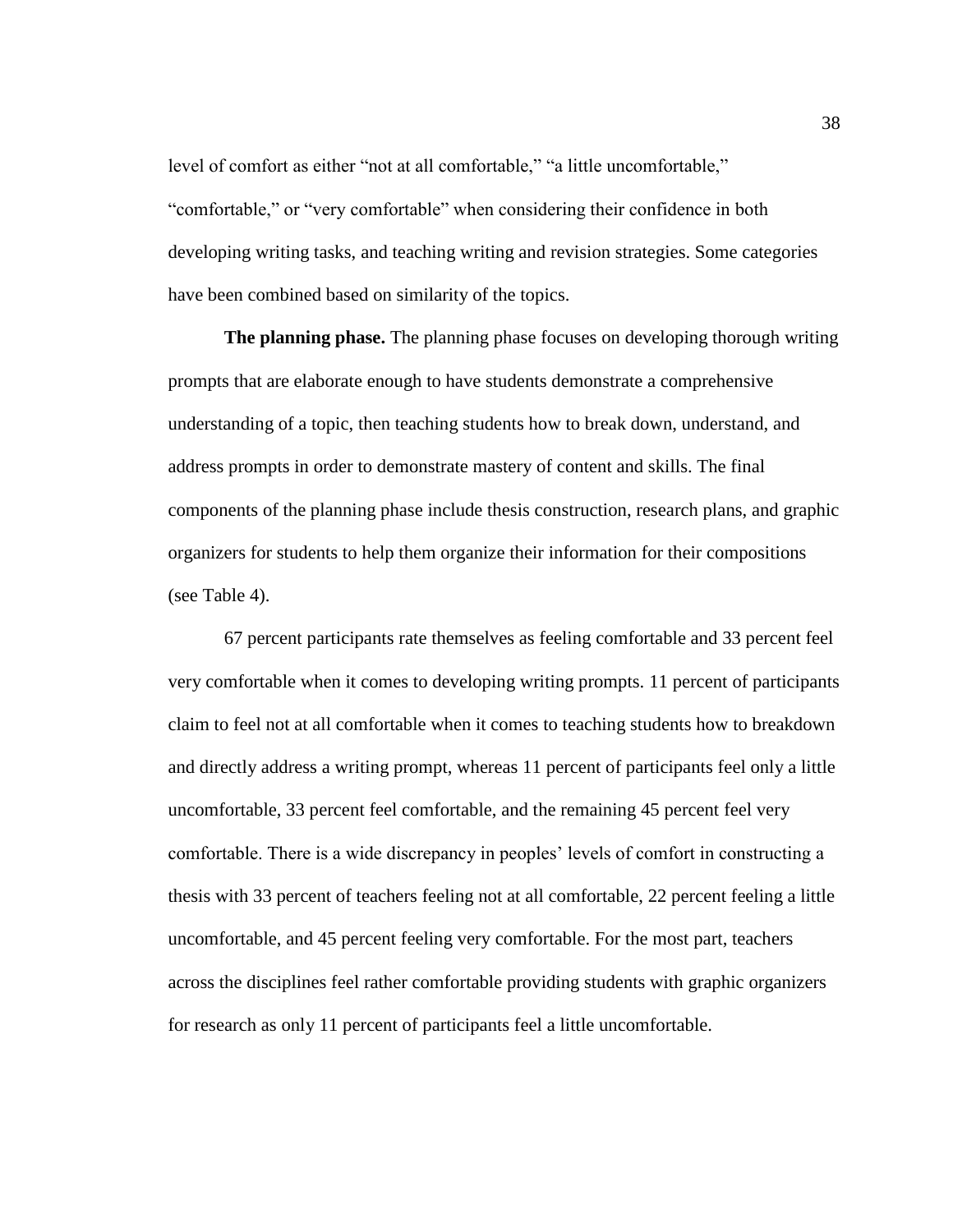|                                                     | <b>NOT AT ALL</b><br><b>COMFORTABLE</b> | A LITTLE<br><b>UNCOMFORTABLE</b> | <b>COMFORTABLE</b> | <b>VERY</b><br><b>COMFORTABLE</b> |
|-----------------------------------------------------|-----------------------------------------|----------------------------------|--------------------|-----------------------------------|
| Developing a<br><b>Writing Prompt</b>               |                                         |                                  | 67%                | 33%                               |
| Developing a<br><b>Writing Rubric</b>               | 11%                                     | 11%                              | 33%                | 45%                               |
| <b>Teaching How</b><br>to Break Down<br>a Prompt    | 11%                                     | 11%                              | 33%                | 45%                               |
| Constructing a<br>Thesis                            | 33%                                     | 22%                              |                    | 45%                               |
| Developing<br>Graphic<br>Organizers for<br>Research |                                         | 11%                              | 56%                | 33%                               |

Table 4: Levels of comfort in teaching the planning phase

**The writing phase.** The writing phase contains many components of teaching students how to piece together compositions. The writing phase includes graphics organizers to help them structure their research into paragraph form, including evidence and in-text citations into evidence-based writing, the basic essay structure (including the introductory, body, and concluding paragraphs), and teaching students how to use a word processor to type, revise, and modify their writing (see Table 5).

When it comes to providing graphic organizers to help students transfer information from notes into a cohesive written structure, 11 percent of teachers claims to feel not at all comfortable, 23 percent feel a little uncomfortable, while 33 percent teachers feel comfortable, and the remaining 33 percent feel very comfortable. 67 percent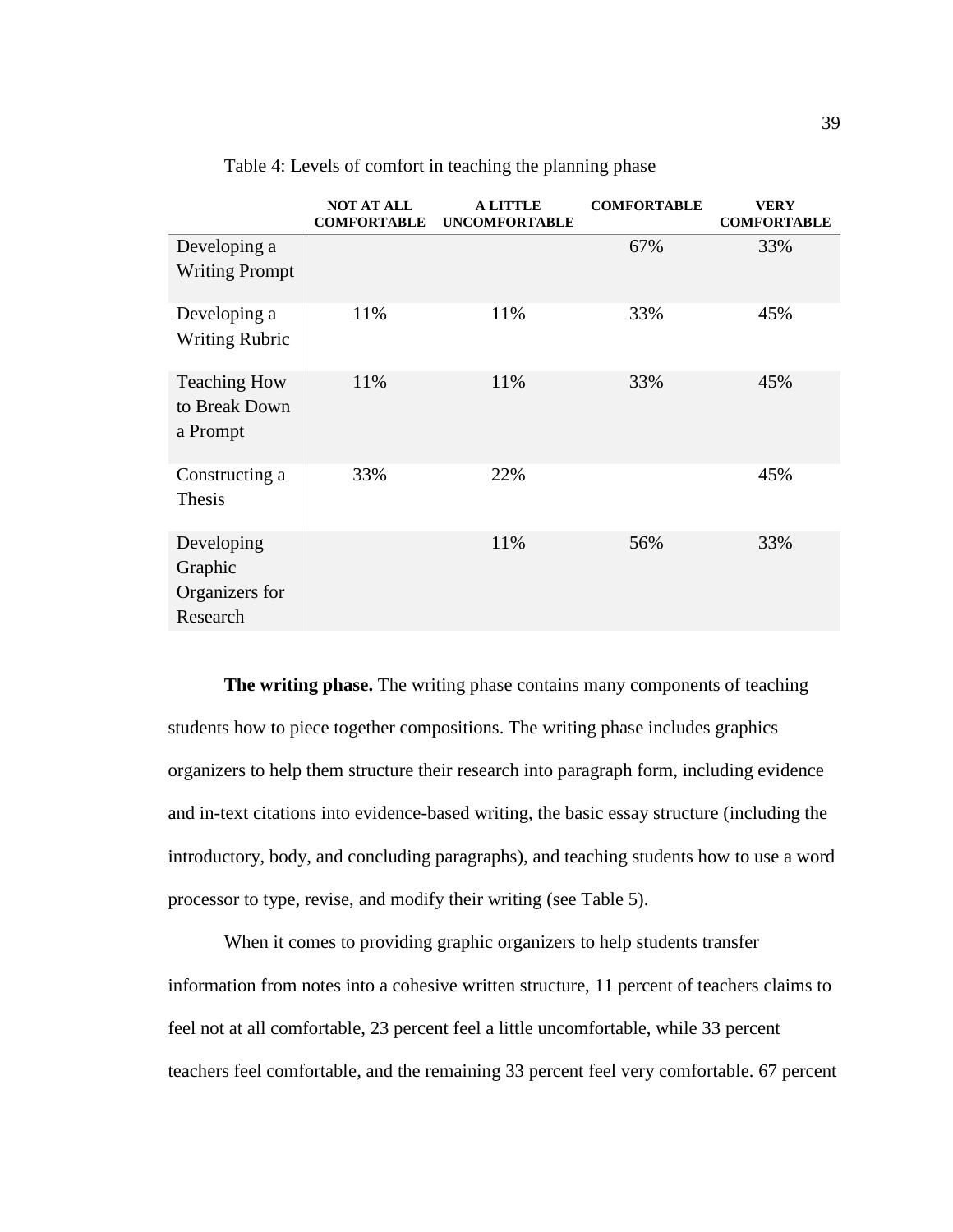of participants claim to feel comfortable or very comfortable with teaching students how to include evidence in writing and 55 percent feel comfortable or very comfortable teaching in-text citations. The responses for participants' levels of comfort in teaching the structure of an essay include how to teach the introductory paragraph, body paragraphs, and the concluding paragraph. The same 11 percent of participants claim to not feel at all comfortable teaching all three types of paragraphs in the essay structure, and the same 22 percent claim to feel only a little uncomfortable teaching the introductory, body, and concluding paragraphs. The remaining 67 percent of participants claim to feel comfortable or very comfortable teaching the structure and purpose of introductory, body, and concluding paragraphs. Most participants feel comfortable teaching students how to use a word processor with 56 percent of teachers claim feeling very comfortable and 33 percent feeling comfortable.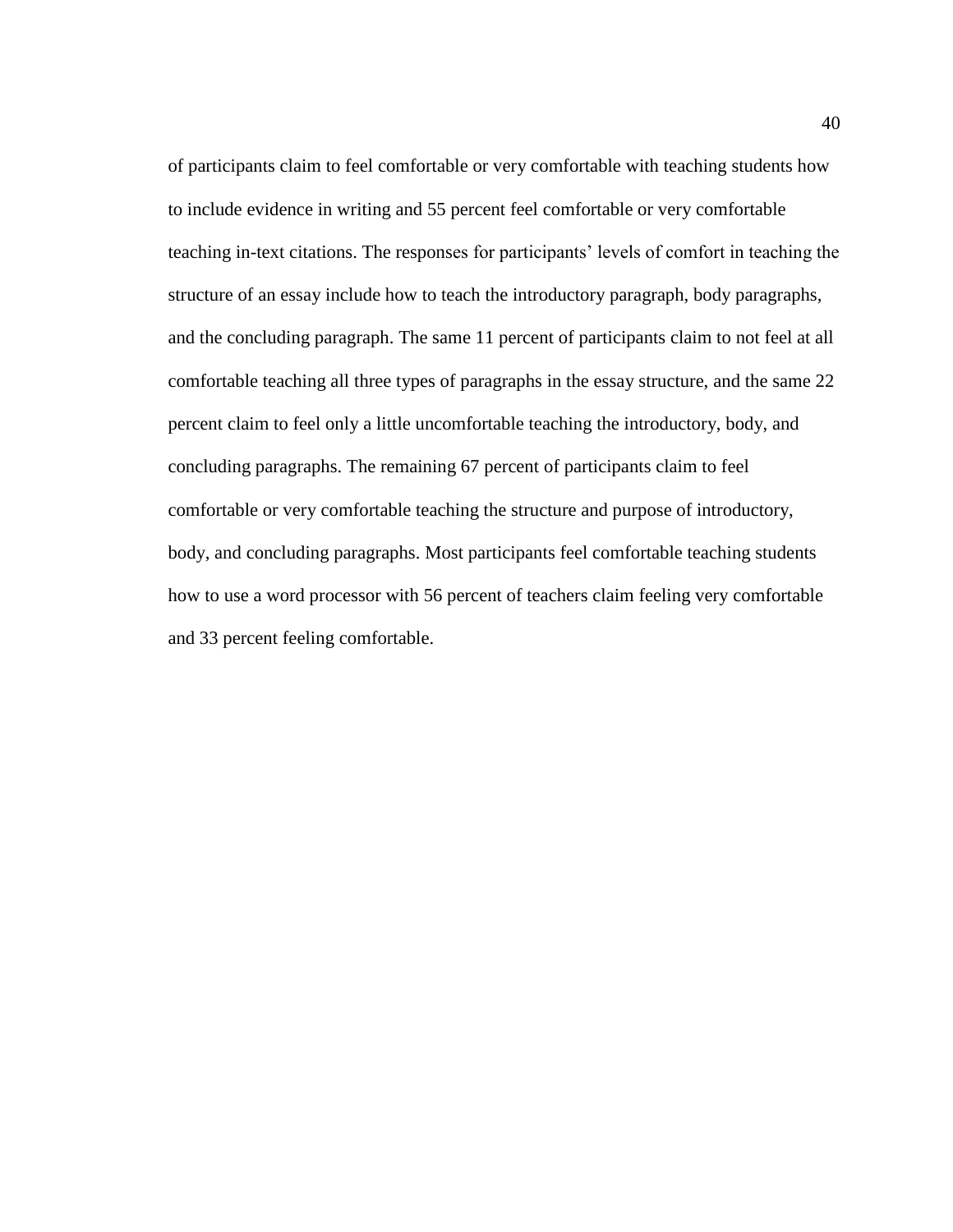|                                       | <b>NOT AT ALL</b><br><b>COMFORTABLE</b> | <b>A LITTLE</b><br><b>UNCOMFORTABLE</b> | <b>COMFORTABLE</b> | <b>VERY</b><br><b>COMFORTABLE</b> |
|---------------------------------------|-----------------------------------------|-----------------------------------------|--------------------|-----------------------------------|
| Providing<br>Graphic<br>Organizers    | 11%                                     | 23%                                     | 33%                | 33%                               |
| Including<br>Evidence in<br>Writing   | 11%                                     | 22%                                     | 11%                | 56%                               |
| In-Text<br>Citations                  | 11%                                     | 33%                                     | 11%                | 45%                               |
| Introductory<br>Paragraph             | 11%                                     | 22%                                     | 22%                | 45%                               |
| <b>Body</b><br>Paragraphs             | 11%                                     | 22%                                     | 22%                | 45%                               |
| Concluding<br>Paragraph               | 11%                                     | 22%                                     | 22%                | 45%                               |
| Writing on a<br><b>Word Processor</b> |                                         | 11%                                     | 33%                | 56%                               |

Table 5: Levels of comfort in teaching the writing phase

**The revision phase.** The revision phase occurs after students have researched their topic and have all of the information in paragraph form in a typed document. During this phase students engage in activities where they carefully read over their work to check for information they may have missed or areas where they need to more effectively flesh out their analysis or argument while reading to make sure what they are saying makes sense. This phase is an important phase to teach students as it is a way to check over one's' work by understanding how to search for areas of weakness and how to self-check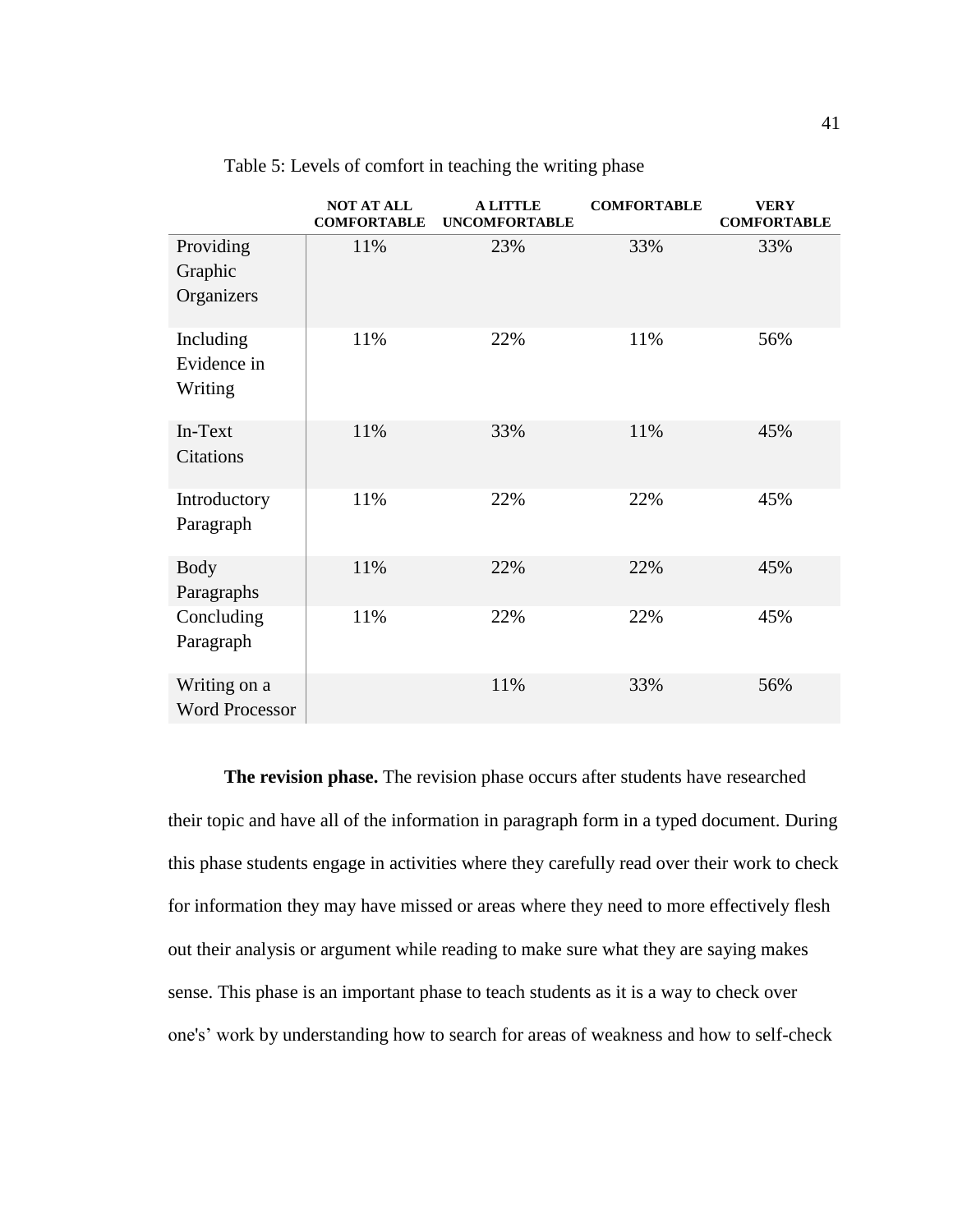to find mechanical and grammatical errors. The revision phase includes teaching students how to engage in effective peer reviews, self-checking for errors in their writing, and how to self-evaluate their own work on a grading rubric (see Table 6).

Only 11 percent of participants claim feeling a little uncomfortable teaching students how to peer review writing, 67 percent feel comfortable, and 22 percent participants feel very comfortable. 33 percent of participants feel a little uncomfortable teaching students how to self-check their writing for errors, while 45 percent feel comfortable, and 22 percent feel very comfortable. A total of 78 percent of participants feel comfortable or very comfortable teaching students how to evaluate their own work on a grading rubric.

|                                | <b>NOT AT ALL</b><br><b>COMFORTABLE</b> | A LITTLE<br><b>UNCOMFORTABLE</b> | <b>COMFORTABLE</b> | <b>VERY</b><br><b>COMFORTABLE</b> |
|--------------------------------|-----------------------------------------|----------------------------------|--------------------|-----------------------------------|
| Peer Review                    |                                         | 11%                              | 67%                | 22%                               |
| Self-Checking<br>for Errors    |                                         | 33%                              | 45%                | 22%                               |
| Self-Evaluation<br>on a Rubric |                                         | 22%                              | 56%                | 33%                               |

Table 6: Levels of comfort in teaching the revision phase

## **Support for Teaching Writing**

The final component of this survey asks participants to consider areas where they would like more support when it comes to teaching writing and bringing writing into their classroom curriculums. Participants answer "yes," "no," or "not applicable to my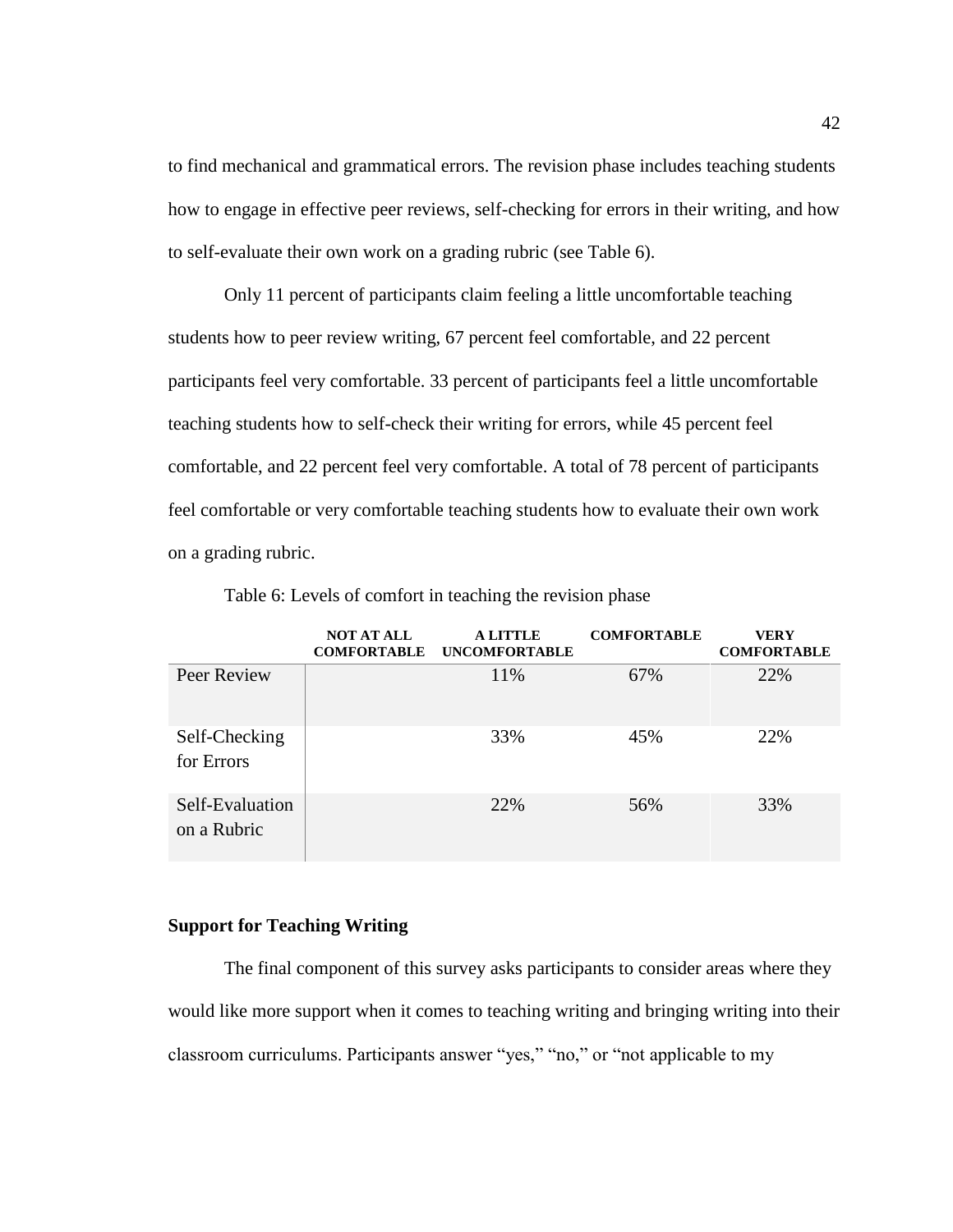discipline" to a variety of different topics related to writing, including ideas for discipline-specific writing prompts, exercises, and strategies, support to better understand how to teach essay structure, developing graphic organizers for research and writing, developing rubrics for grading writing, and whether or not they would like opportunities to collaborate with colleagues to calibrate how to teach and grade writing (see Table 7).

At 56 percent, a majority of participants are interested in finding new ideas for unit-specific writing prompts within their disciplines, with 22 percent claiming these types of writing assessments are not applicable to their disciplines. 78 percent of participants are interested in learning about discipline-specific writing exercises and only 22 percent responding with an uninterested no. 67 percent of participants are interested in learning how to develop rubrics for more effectively grading writing with the remaining 33 percent responding with an uninterested no. Teachers are very interested in opportunities to collaborate with other teachers on teaching and assessing writing. 78 percent of participants are interested in opportunities to calibrate strategies for teaching writing, only 11 percent are not interested, and the remaining 11 percent claim the opportunity is not applicable to their disciplines. 56 percent of the participants are interested in opportunities to calibrate assessing student writing, with 11 percent claiming to not be interested, and 33 percent claiming it does not apply to their disciplines. Overall, 67 percent of the responses express positive interests in receiving support for teaching writing, 20 percent of responses are not interested in learning opportunities, and 13 percent of the opportunities are not applicable to some of the disciplines.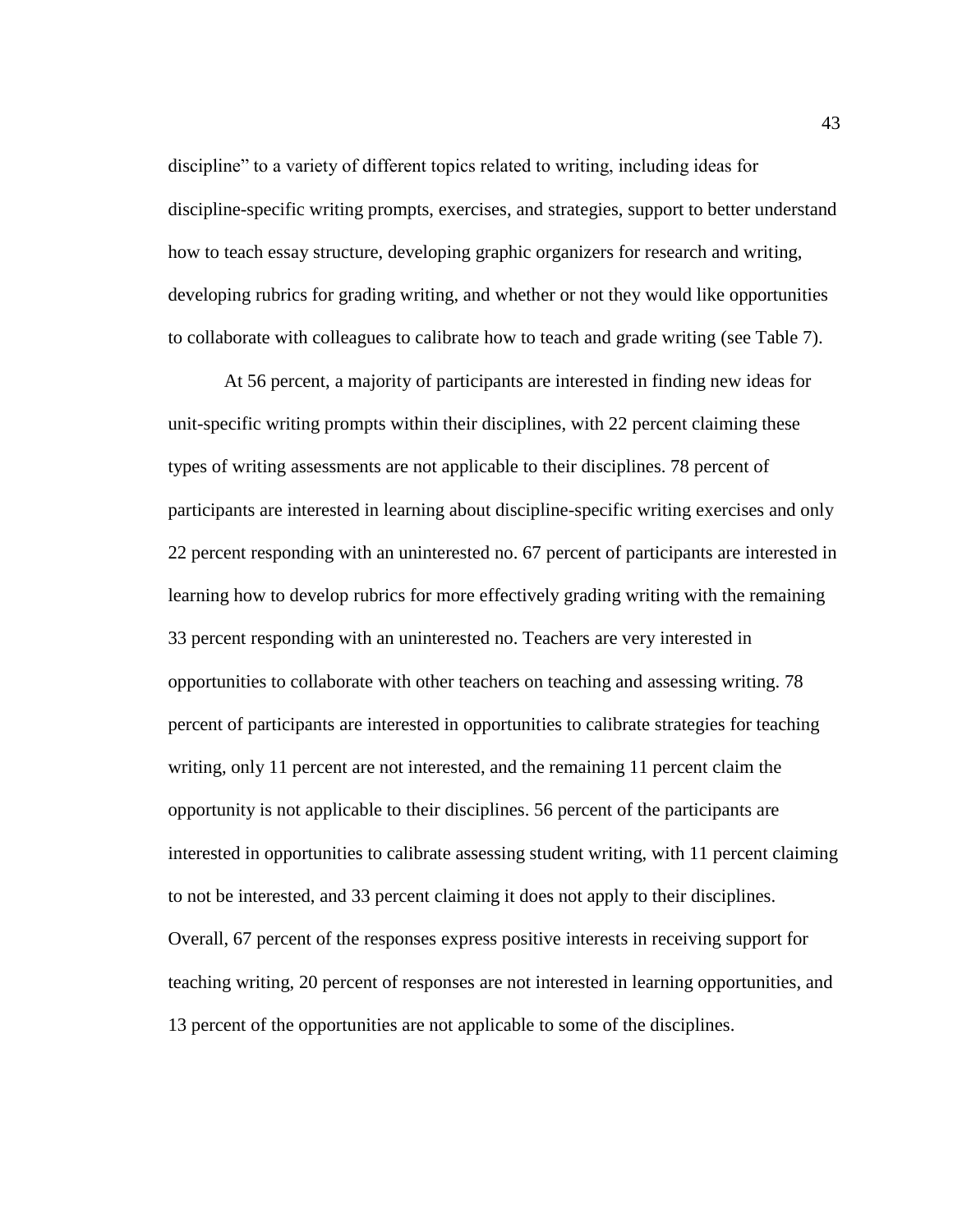# Table 7: Areas where teachers desire more support for teaching and assessing

student writing

|                                                               | YES | N <sub>O</sub> | N/A |
|---------------------------------------------------------------|-----|----------------|-----|
| Ideas for Unit-Specific Writing<br>Prompts                    | 56% | 22%            | 22% |
| Discipline-Specific Writing<br>Exercises                      | 78% | 22%            |     |
| Developing Rubrics for Assessing<br>Writing                   | 67% | 33%            |     |
| <b>Opportunities to Calibrate</b><br><b>Teaching Writing</b>  | 78% | 11%            | 11% |
| <b>Opportunities to Calibrate</b><br><b>Assessing Writing</b> | 56% | 11%            | 33% |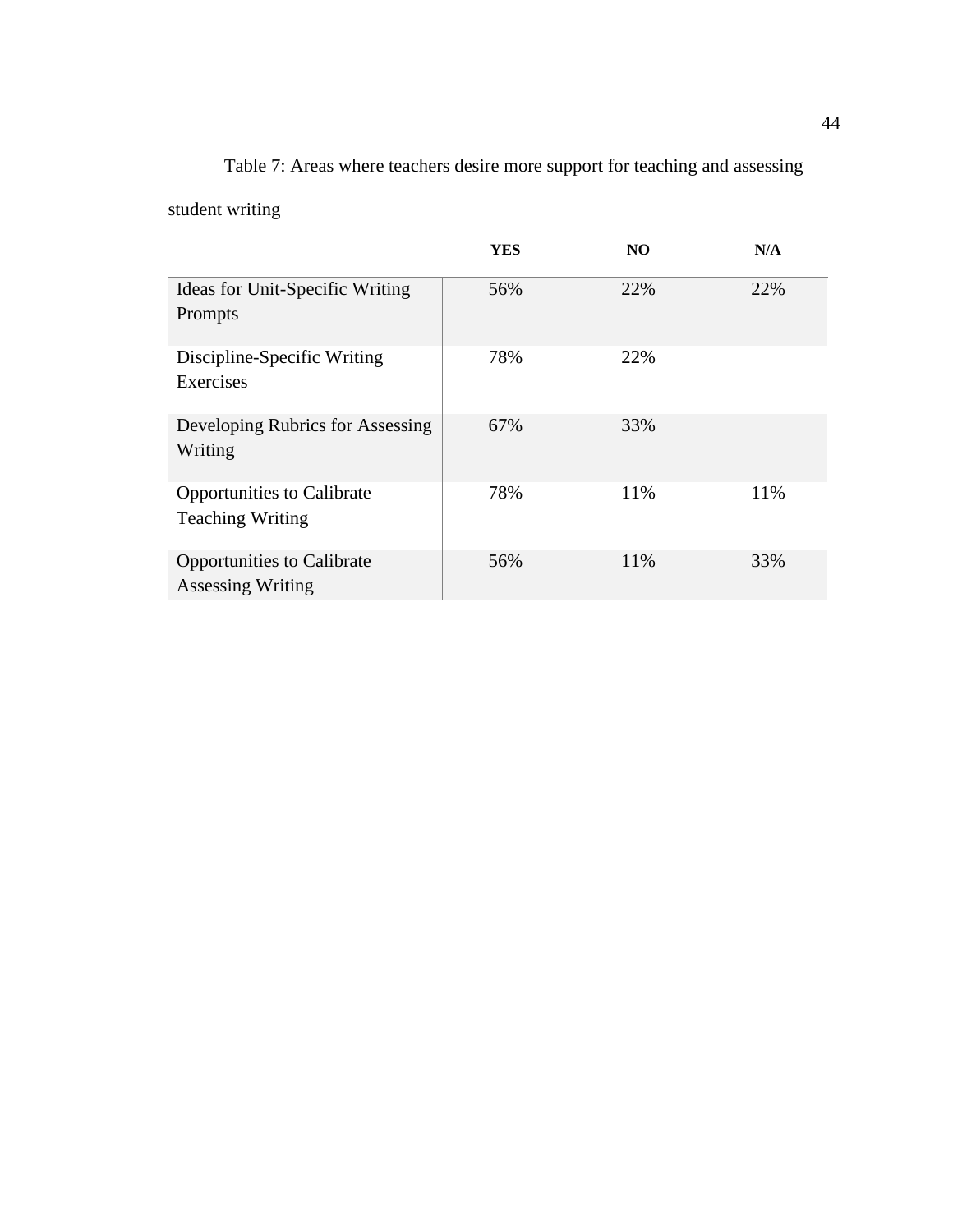#### **CHAPTER V**

## **Discussion**

This study focuses on how teachers across the disciplines in secondary education include writing practices into their classroom curriculum, and areas where they would like support in order to incorporate more writing strategies and teaching practices to more effectively develop students' writing skills. The following discussion is based on the results of a survey taken by nine teacher participants from English Language Arts (ELA) (two participants), mathematics (two participants), art (two participants), science (one participant), history (one participant), and a special education teacher who facilitates a special day class focusing on teaching students life skills and communication methods.

## **The Teaching Writing Survey**

The survey was designed to have participants first respond with how frequently they employ different types of formative and summative assessments in terms of daily use, weekly, quarterly, once a semester, once a school year, or never. These formative assessment items range from daily warm-up activities, short answer and paragraph responses, different styles of journal keeping, note taking, and timed writing practices. Summative assessments include research essays, analytical reviews, annotated bibliographies, processed writing that undergoes a revision process, and lab reports or experimental write ups.

The second component of the survey has participants rate their levels of comfort when considering the different components of teaching writing where they can respond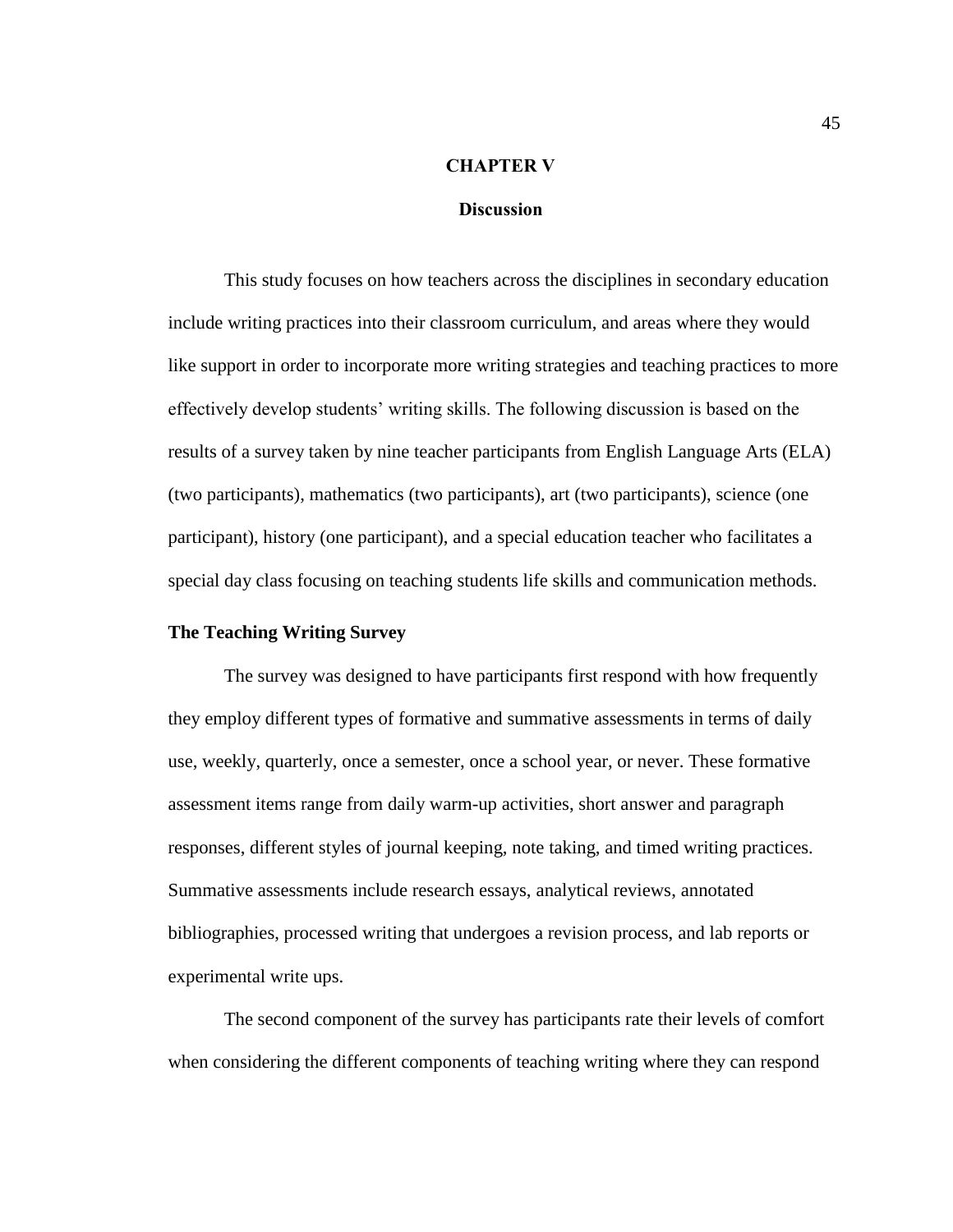with feeling "not at all comfortable," "a little uncomfortable," "comfortable," or "very comfortable." The first part of teaching the writing process is the planning phase where participants are asked to consider how feel towards developing writing prompts, developing grading rubrics, teaching students how to break down and understand a writing prompt, teaching students how to construct a thesis, and developing research plans and graphic organizers to help students get started. The second step in the writing process is the teaching writing phase. In this section teachers rate their levels of comfort in developing graphic organizers for constructing the essay, teaching how to include and embed evidence with in-text citations, teaching the essay structure with an introductory paragraph, body paragraphs, and a concluding paragraph, and, lastly, how comfortable they are teaching students how to use a word processor. The third and final part of teaching writing is the revision phase. This is an important phase where students are taught how to self-evaluate their work to make sure it addresses all of the required aspects of a writing prompt and if their writing is written in a way that makes sense, as well as how to check their own writing for errors. In this section teachers use the same scale to rate their levels of comfort in teaching students how to engage in constructive peer reviews of other students' work, self-checking students' own work for mechanical and grammatical errors, and teaching students how to self-evaluate their own work on a grading rubric.

The last section of the survey focuses on participants desires for more support in teaching writing so they can find new ways to approach writing topics and strategies, and find more ways to bring writing into their classrooms, as well as feel more comfortable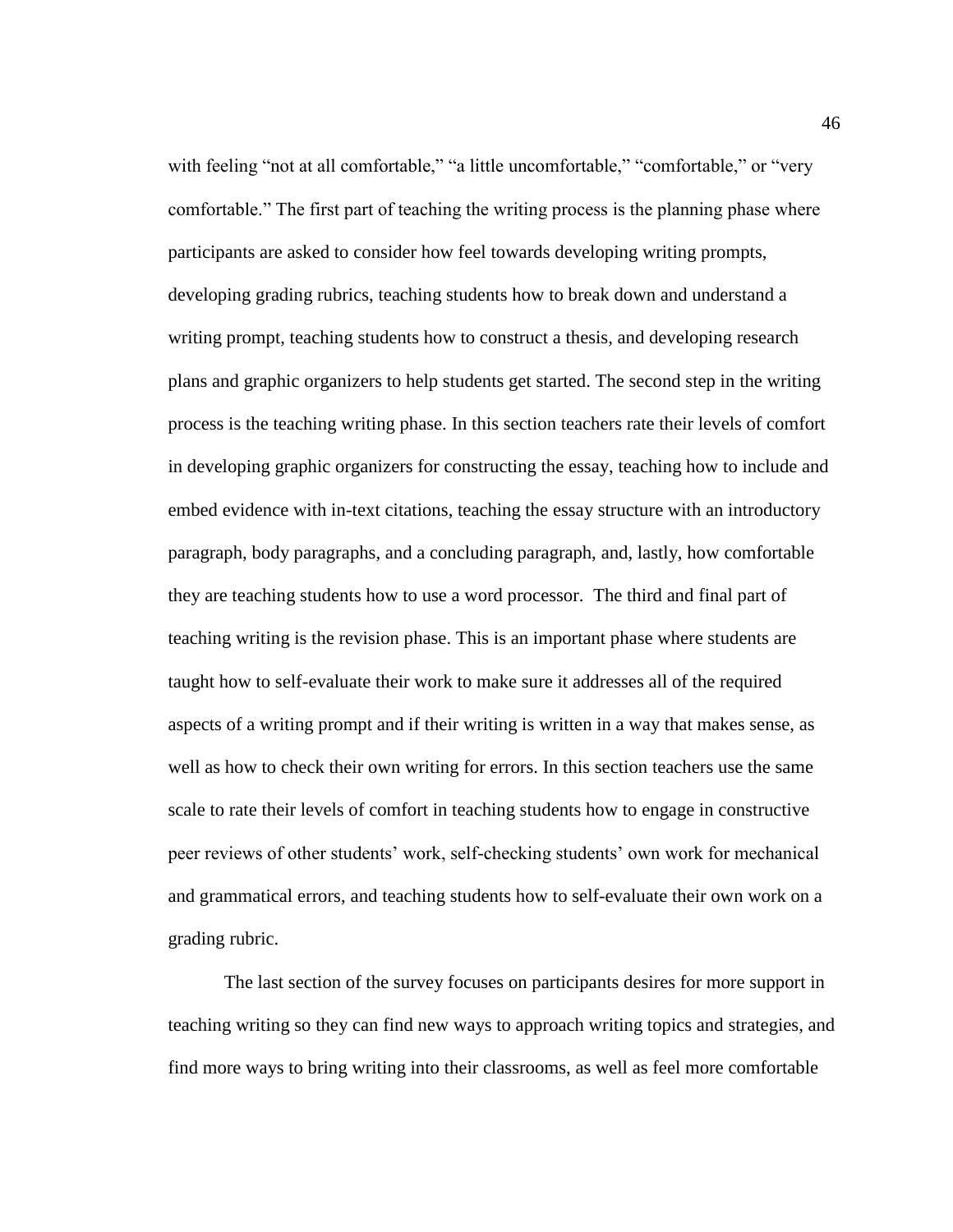and confident in their abilities to more successfully teach their students good writing skills and habits. In this section participants answer "yes," "no," or "not applicable to my discipline" when asked about specific areas where they would like more support for how to include more writing practices in their classroom curriculum. The first section encompasses how to include more writing into a curriculum through discipline-specific writing prompts, exercises, and strategies, support to help them better understand teaching essay structure, how to develop graphic organizers for research and writing, how to develop rubrics for grading writing, and opportunities to collaborate with colleagues to calibrate how to teach and grade different types of writing.

## **Interpreting the Survey Data**

**The participants.** The nine participants from their six respected disciplines have a collective 107 years of teaching experience. The newest teacher being in their third year of working in education, and the most veteran teacher having taught for 31 years, 29 of them at their current school site. This vast amount of experience indicates that many of these teachers have had a plethora of different classroom experiences that have influenced the ways they design curriculum, the learning objectives they strive to attain for each unit, and the effectiveness of their teaching practices.

**Using formative assessments.** Participants rely heavily on having their students complete warm-up activities as bell work at the beginning of each day. These types of practices can be used to get students physically placed in their seats and their minds in gear for their academic class but can also be used as a way to communicate with students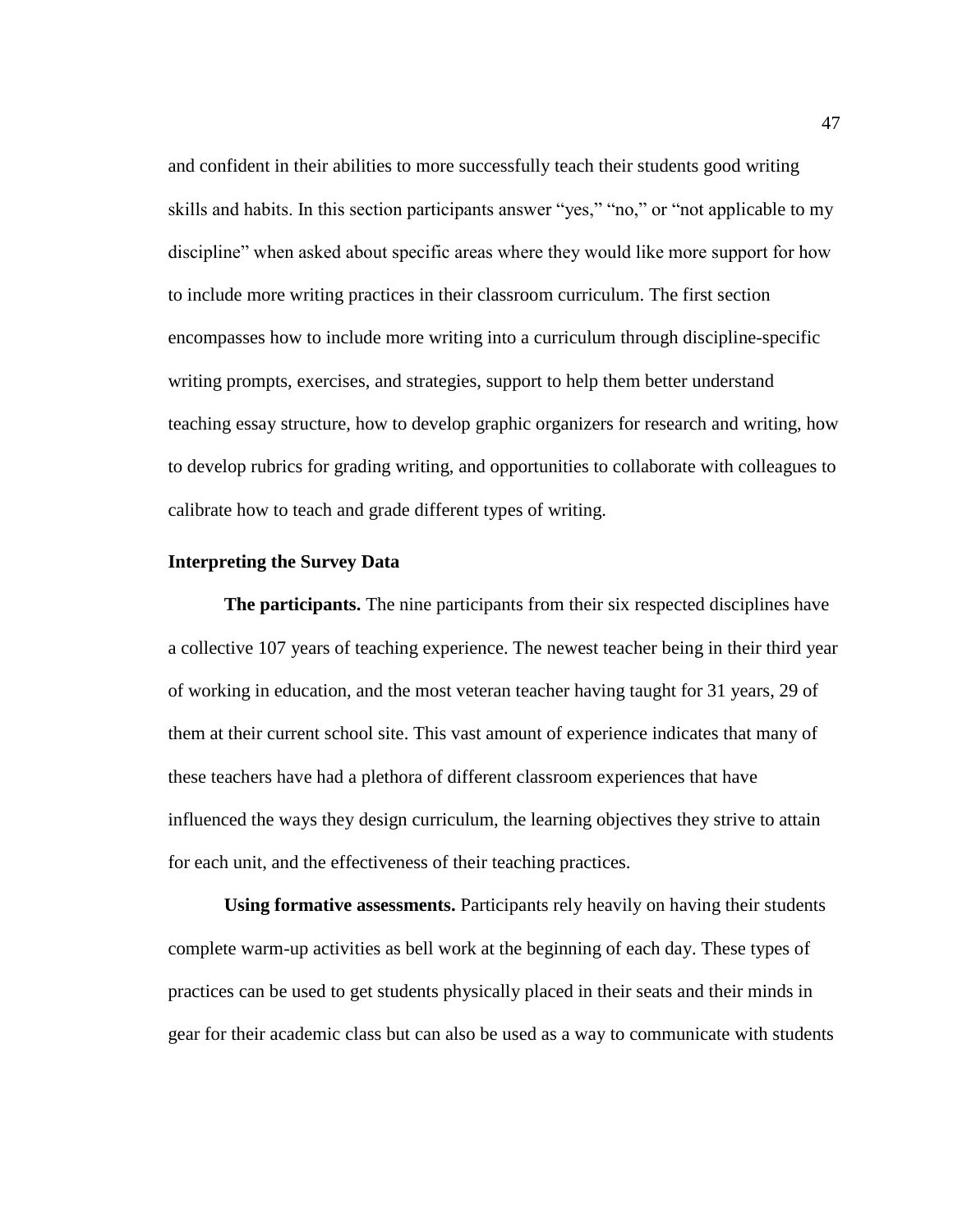through quick and to the point means of conveying their thoughts or understanding of a topic. Most participants claim to use short answer and paragraph responses at least weekly in their curriculum, which indicates that time might be a factor in preventing daily writing habits from developing. This is understandable considering reading dozens of paragraphs per class each day can be very time consuming, in which case finding alternatives ways to engage students in formative writing assessments on a more consistent basis that do not require the immediate attention of the teacher in order to assess student learning.

When looking at the data depicting the frequency of longer, more detailed formative writing assessments, it is clearly shown that the higher the quality and the more details that are required for a writing activity, the less often these types of writing assignments appear in classroom curriculum. This shows that the time teaching, assigning, and assessing writing requires may be a factor as to why teachers do not use it as a form of assessment. Teachers may not feel as though they have enough time to devote to teacher the process of writing, or they feel as though having students write occupies too much class time. 67 percent of teachers claim to have students write paragraph responses weekly; however, a combined 61 percent of participants say that when it comes to assigning students with timed writing assignments (either short response or an in-class essay), they may only do it once a year or not at all.

This shows that although teachers may use some types of formative assessments frequently, because the length of the types of assessments being used are more often very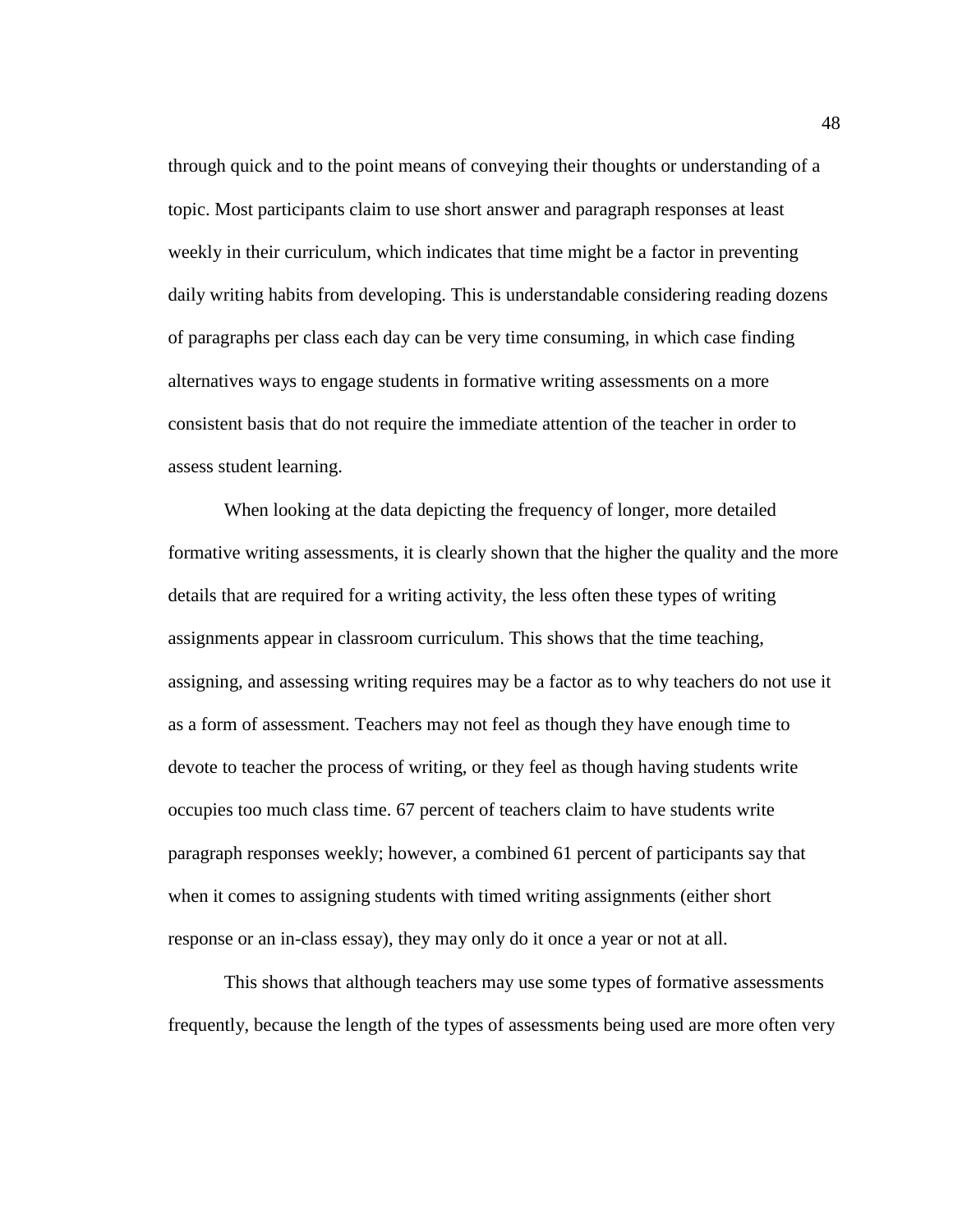short pieces of writing, students are rarely engaging in writing practices that require students to formulate demonstrations of learning and understanding.

**Using summative assessments.** The data show that most teachers do not engage in summative writing activities at any point in the school year. Analytical reviews and lab reports are averaged as never being used by 33 percent of teachers. They are types of writing assessments that can be utilized in all disciplines but are types of assignments that are not the most conducive ways for students to demonstrate their knowledge and understanding of a topic, such as subjects like ELA and history. 56 percent of teachers claim to never assign a piece of processed writing, and the two ELA participants both claim to employ processed writing only once a semester, whereas one art teacher and the one history teacher assign processed writing once a semester. It is interesting to consider that if ELA teachers primarily teach reading and writing skills that they are not engaging in nearly as much processed writing, or formative writing assignments that require students to go into more detail than brief warm-up activities or short paragraph responses. When considering how often teachers claim to use short answer and paragraph responses, the teachers rely on extremely short formative writing assessments to have students articulate their knowledge on a subject, rather than having students construct larger, more in-depth examinations of topics or research.

Annotated bibliographies and research essays share similar traits and are very compatible writing assignments to use as a cumulative writing project, so it makes sense that the number of annotated bibliographies do not outnumber the amount of research essays being assigned throughout a typical school year. Teachers claim to employ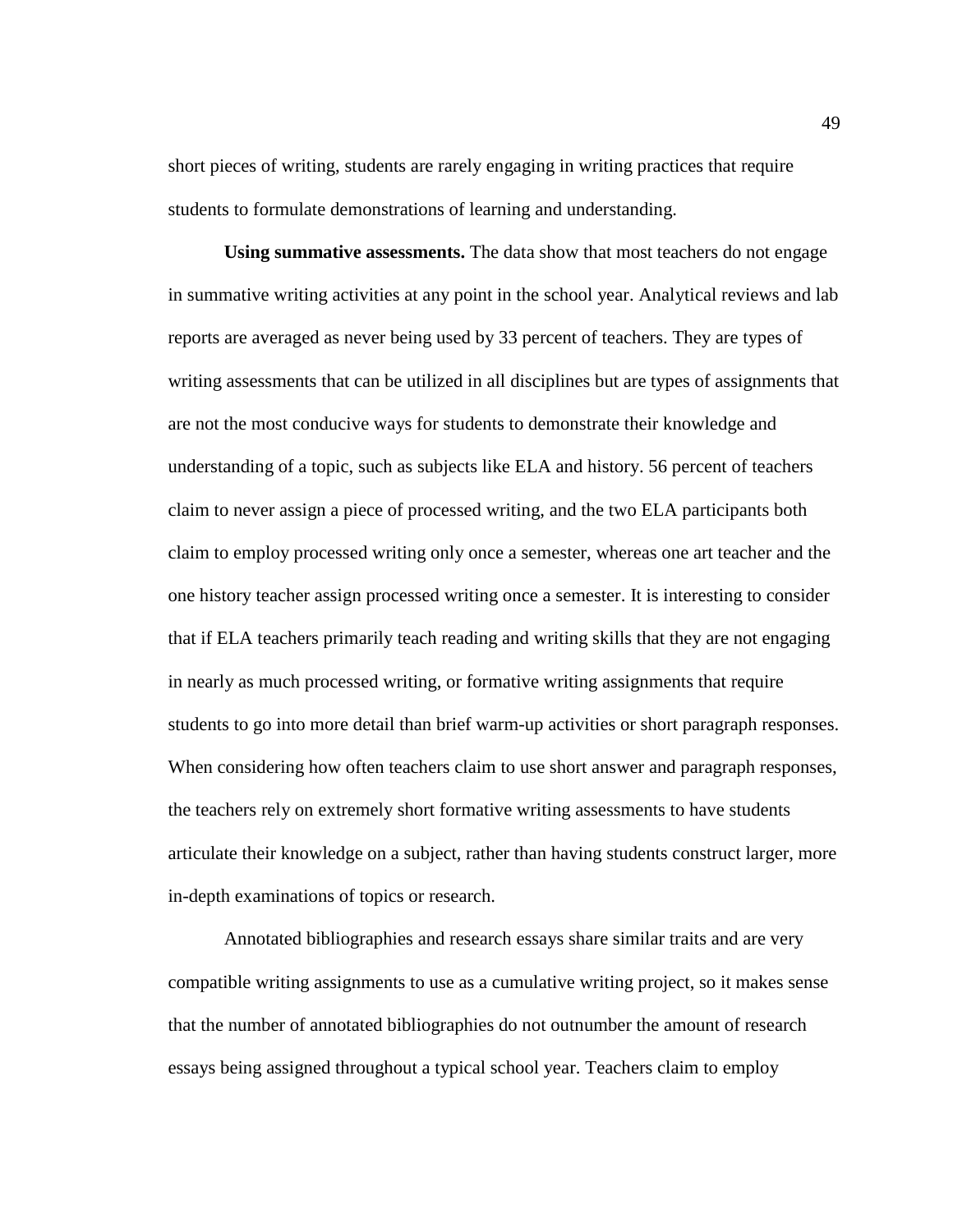expository writing in their classrooms where they expect students to demonstrate knowledge of a subject using evidence and reasoning for their readers; however, the amount of research-based writing assessments employed in classrooms is used so infrequently that students may not be producing thoughtful and in-depth depictions of their research and learning.

Persuasive writing is the second most occurring type of writing utilized by teachers where students are expected to make claims about a topic and use evidence and reasoning from outside sources in order to back up their argument. Without knowing the specific types of writing assignments teachers employ for this type of writing, it is plausible that teachers often have their students engage in persuasive writing after having them engage in formative writing practices, such as field notes or tracking journals, where students are able to argue a position on a topic using their own observational research. While this type of writing practice is beneficial to the development of students' writing and organizational skills, the amount of research teachers require does not equate to the frequency in which they assign his type of writing. This suggests that teachers utilize writing practices and assessments as forms of convenience, rather than areas of study in order to master desired skills.

**Levels of comfort in teaching writing.** A majority of the participating teachers consider themselves to feel comfortable or very comfortable in the planning phase of teaching writing; yet, not very many teachers conduct writing assignments that could be brief in preparation, class time used to complete the activity, and the length of time it takes to grade student assessments. All teachers feel at least comfortable with developing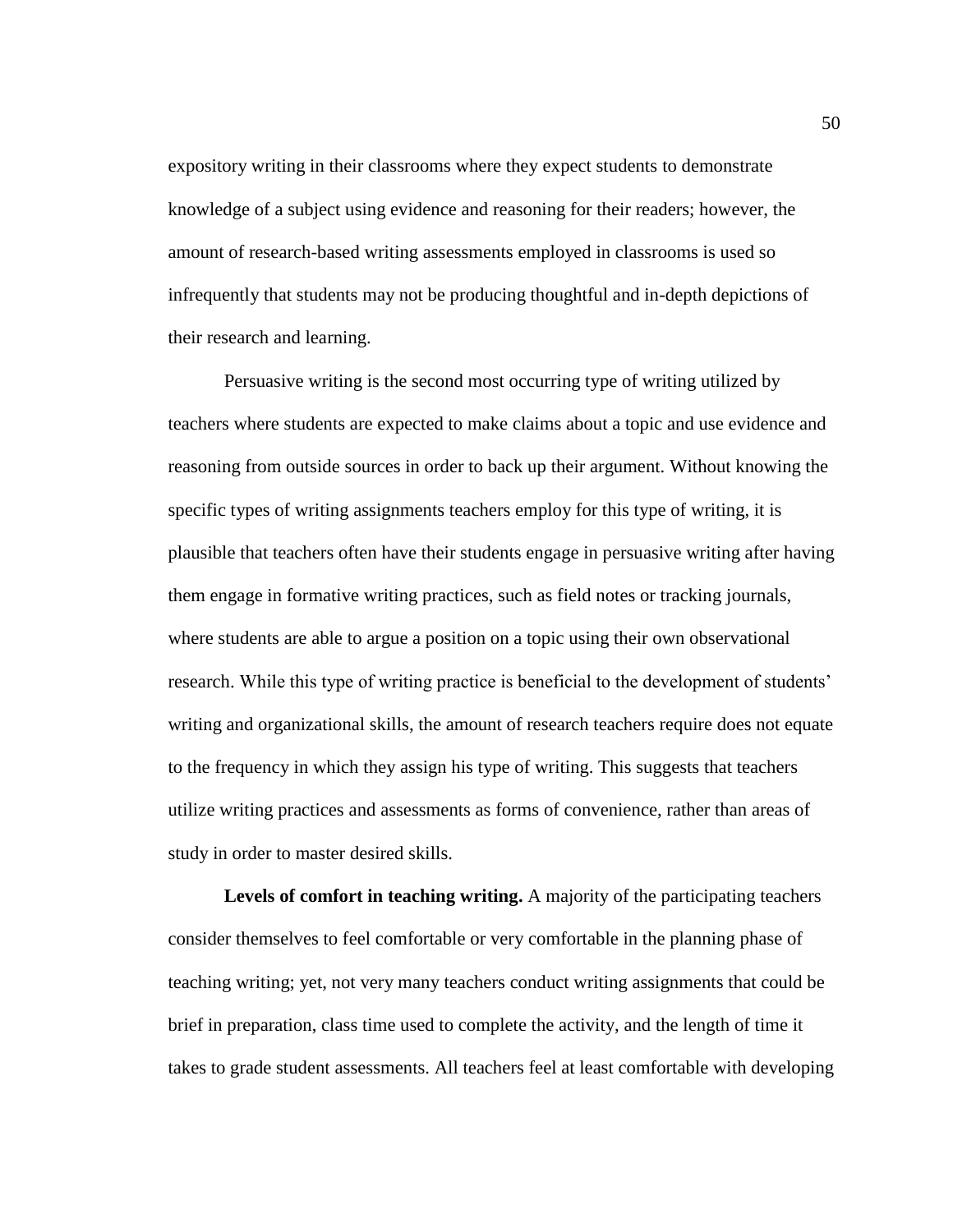writing prompts yet are less comfortable in teaching students how to understand and break down all aspects of a writing prompt. This suggests that teachers tend to feel very confident in what they are asking students to write about but are less confident when it comes to guiding student thinking in terms of how to address a question or writing prompt. Even fewer people feel comfortable when it comes to teaching students how to construct a thesis yet are mostly comfortable when teaching students how to develop research plans and graphic organizers. Before students can begin a research plan or fill out a graphic organizer, they must have a clear thesis in order to know what areas of a topic to address and how to organize their research. The problem with a weak introduction to the research and planning process is that it creates a weak follow-through when students begin organizing their arguments and structuring their composition.

In the writing phase participants consider themselves to feel mostly comfortable with providing graphic organizers to help students construct essays, embedding evidence into writing, the basic structure of an essay, and teaching students how to write on a word processor. While not all participants feel comfortable understanding and teaching the essay structure of introductory, body, and concluding paragraphs, there is very little writing occurring in classrooms to reflect these self-proclaimed stances of how well teachers feel they can teach students to write.

The revision phrase has participants consider how comfortable they feel when teaching students revisions strategies such as peer reviewing the work of other students, teaching students how to check their own work for mechanical and grammatical errors, and teaching students how to evaluate their own written work on a grading rubric in order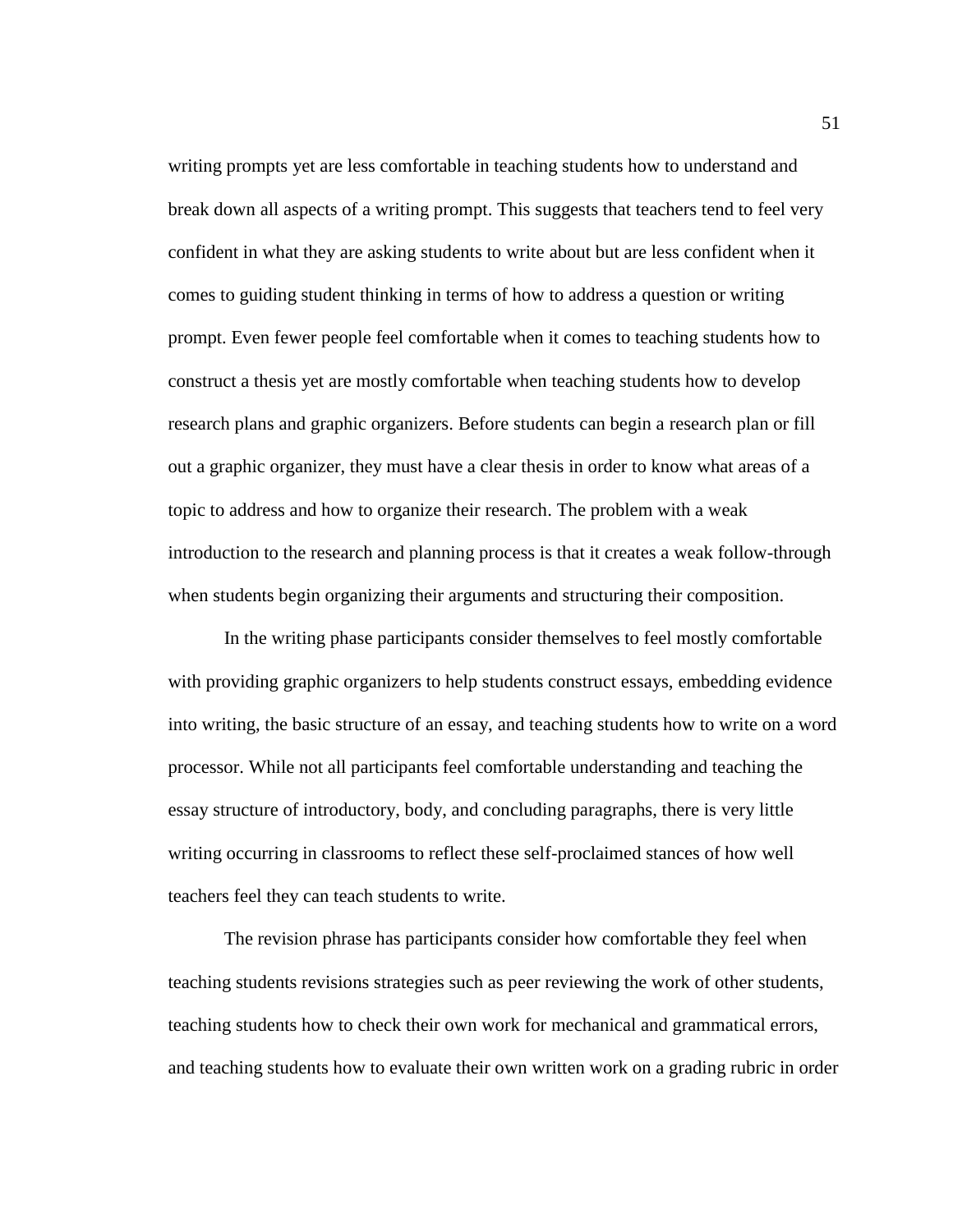to see how thoroughly they have completed the writing assignment. This section of the teaching writing portion of the survey had an overwhelming number of participants feeling comfortable with teaching revision strategies. Participants appears to feel comfortable teaching students healthy revision practices to help them understand how to review their own work and to look for areas of improvement before settling for a final grade on what could be an initial completion of a written work. Helping students develop these skills into working habits allows them to be more proactive about the quality of the content of their writing while making grading for the teacher a less time consuming and tedious process.

**Desired supports for teaching writing.** The final section of the survey asks participating teachers what kinds of supports they would like in order to bring more writing into their classrooms. The survey addresses teachers' needs for more ideas for discipline-specific writing prompts and exercises, how to better understand essay structure, ideas for developing graphic organizers for research and writing, developing rubrics for grading writing, and if they would like opportunities to collaborate with colleagues to calibrate teaching writing practices and grading writing.

Most participants want support in one form or another in order to bring more writing into their classrooms. There are several responses from teachers of math, art, and the special day teacher who find that certain aspects of a writing curriculum are not applicable to their disciplines, and are therefore omitting a "yes" or "no" response as to whether or not they would like support in developing new writing strategies for use in their classrooms. These participants also do not find it necessary for them to further their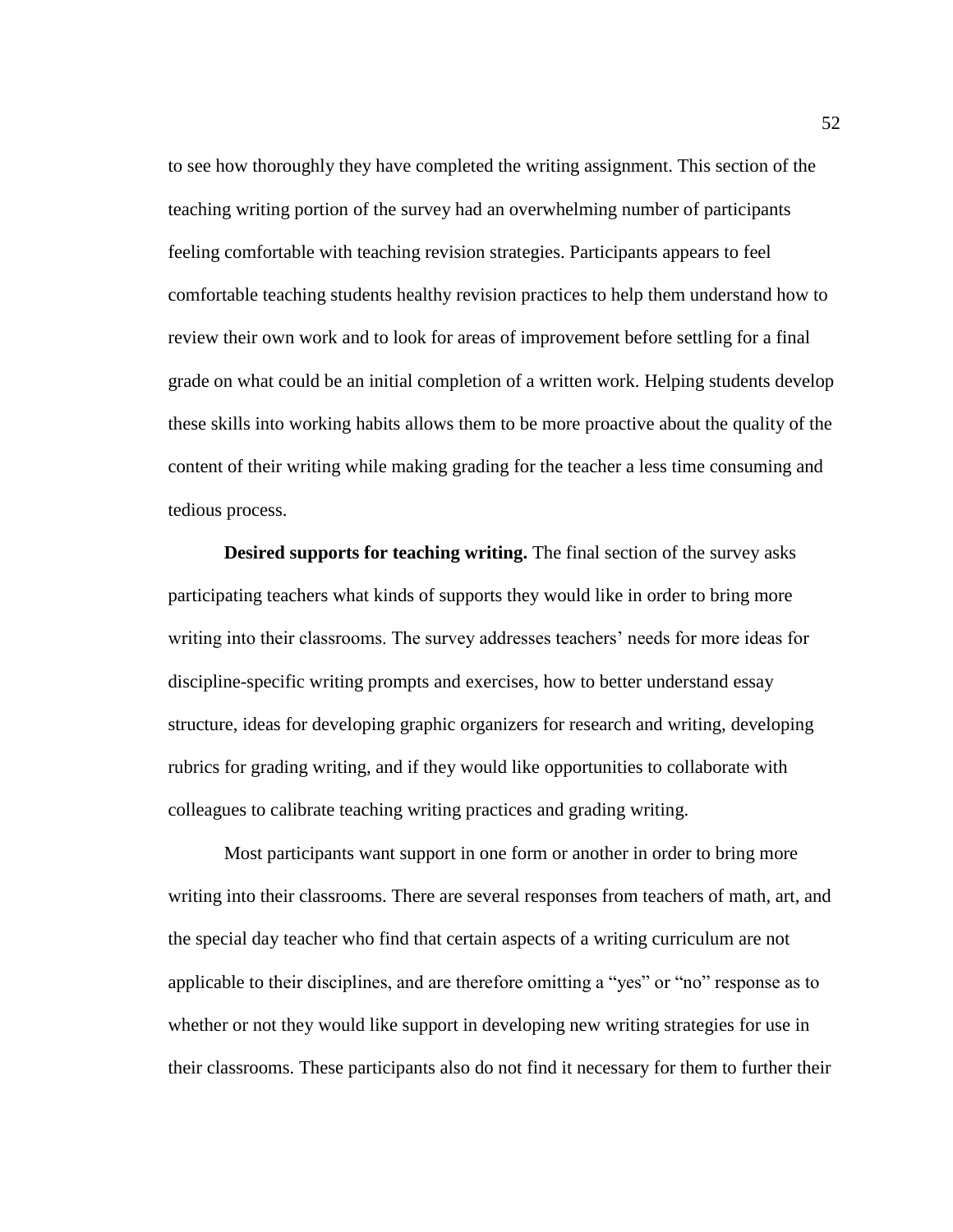understanding of essay structures, and because writing is not a prominent aspect of their curriculum, graphic organizers for research or writing, and opportunities to collaborate and calibrate how to teach and grade writing are also of no interest to them.

Many participants are interested in finding new ways to incorporate writing into their classrooms through the modes of different unit-specific or discipline-specific writing activities; however, very few teachers would like more support in developing a deeper knowledge of how to teach writing. From these responses, it appears as though teachers are more interested than not in learning new ways to bring different writing activities into their classrooms, and they are very welcoming to the idea of working with other teachers to learning how to teach and assess student writing.

It must be noted that there are some discrepancies among teachers within the same disciplines. For example, the two art teachers answer yes to a majority of the topics in terms of whether or not they would like to learn more about teaching writing. One art teacher who has been teaching for 31 years said yes to everything except for wanting help developing graphic organizers, whereas the other art teacher who has been teaching for four years claims that understanding essay structure, graphic organizers, and calibrating grading are areas of teaching writing that are not applicable to the discipline of teaching art. It is not expected that all participants of the same disciplines answer the same way; however, this is one example of differing views of what discipline-specific curriculum could consist of.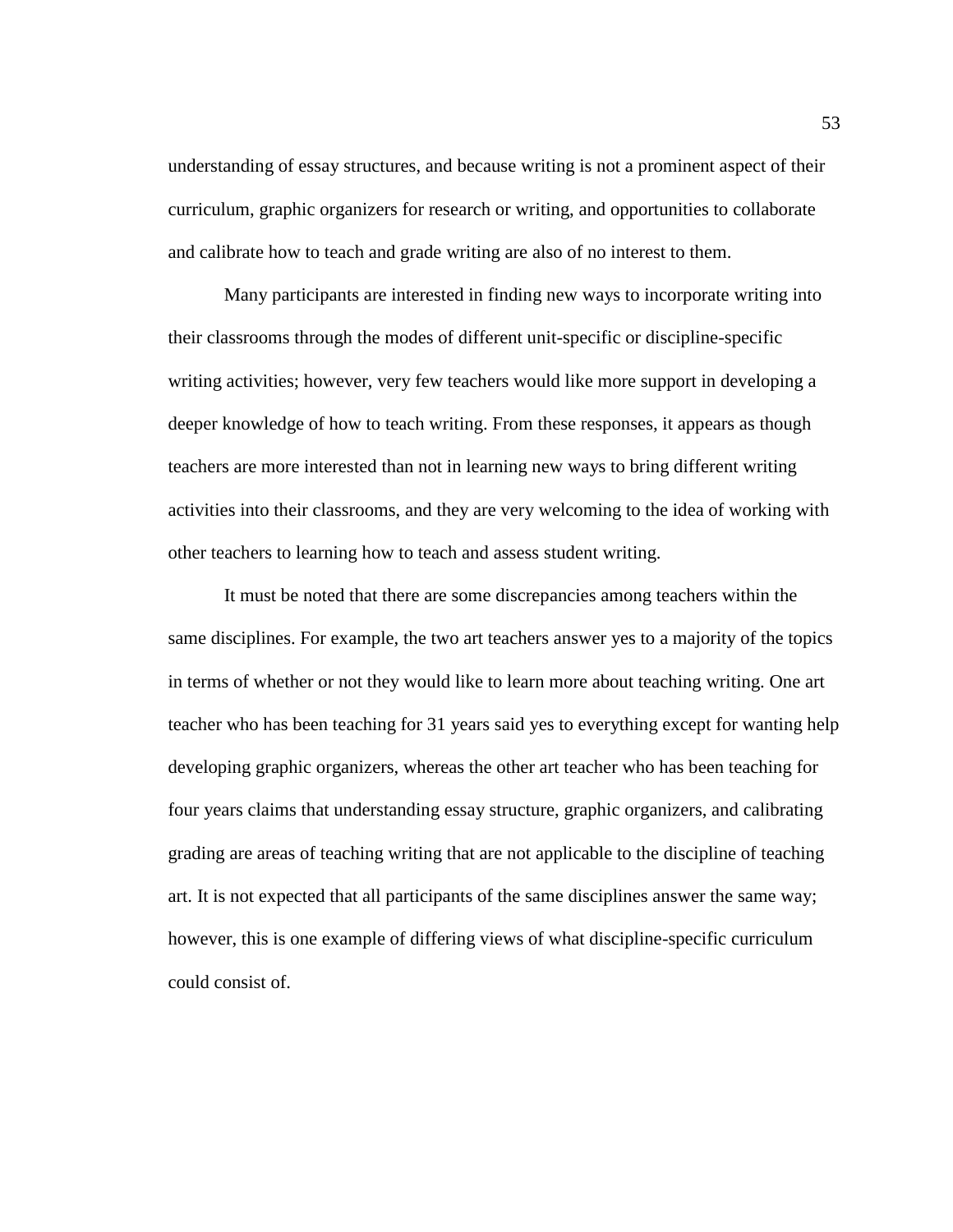## **Conclusion**

The results from this survey have validated my feelings as an ELA teacher and that a majority of the responsibility of teaching writing fall upon this discipline. Because teachers lack the time and, in some cases, abilities to effectively teach students writing, they do not prioritize the skill as a part of their classroom curriculum. In order to promote student literacy and encourage teachers to find ways to incorporate writing into their classrooms, teachers need to understand that everyone is responsible for teaching writing. The Common Core State Standards vary in the amount of writing they require each discipline to engage in; however, they clearly state that each subject area has targeted writing goals for each grade level.

Collaboration among teachers is a valuable way to get teachers to include more writing in their classroom curriculum; however, there needs to be more emphasis on the requirements and expectations of teachers over time. New teachers can benefit from more appropriate beginning teacher education programs. If beginning teacher education could focus more on developing interdisciplinary studies and the requirements of the state standards, newer teachers would be more confident in their teaching abilities and would be more capable of designing curriculum to be more writing inclusive.

Teachers can also benefit from classroom observations and evaluations, especially after they have exited a beginning teacher education program and have been teaching independently for a few years. Teachers can become stagnant in their practices, curriculum, and expectations of student work, especially regarding the development of technology and its access within classrooms. Teachers must be evaluated on their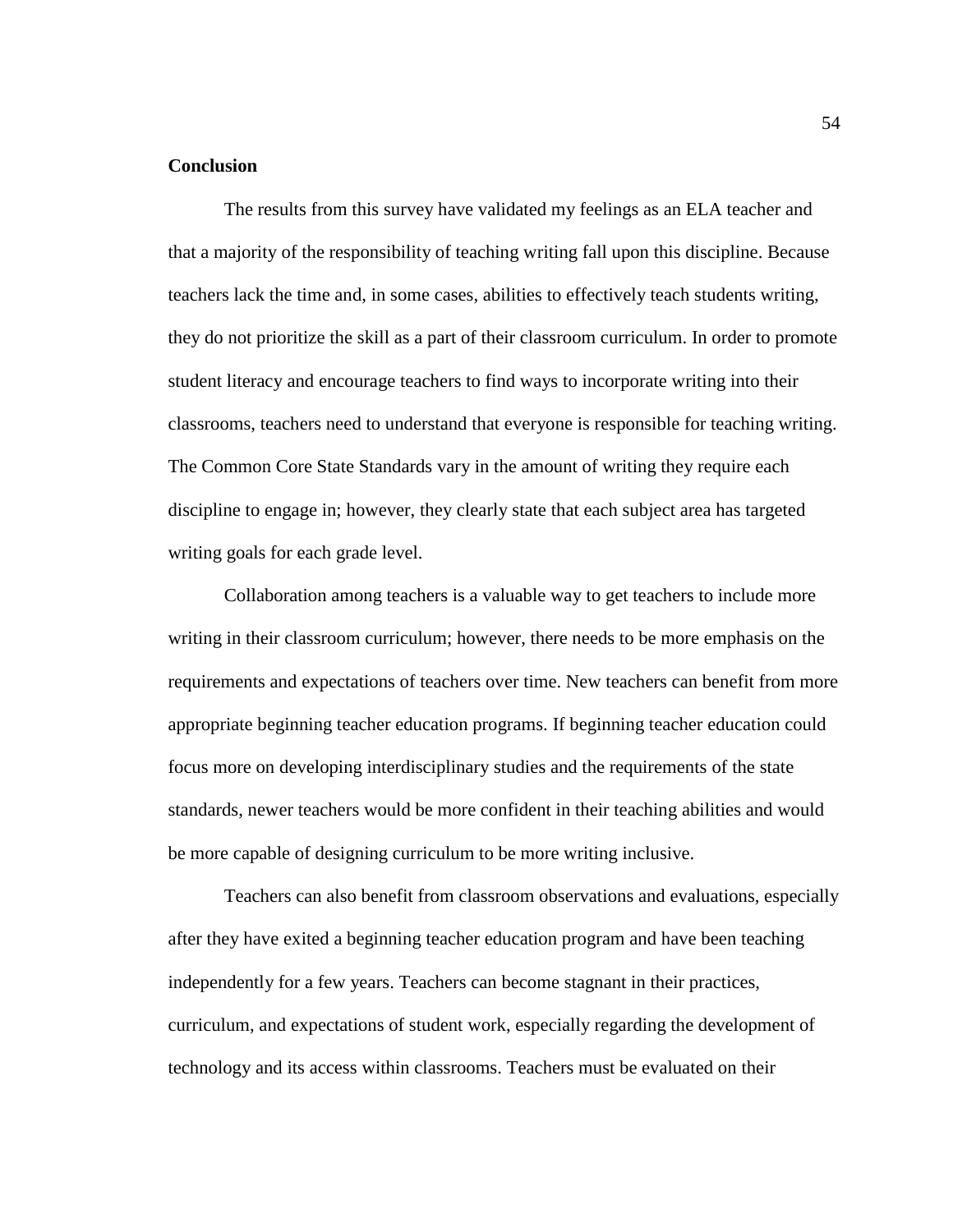curriculum and the strides they make to keep their materials current and goal oriented, just as they need to be observed and evaluated on their performances in front of the classroom. If teachers are required to adapt their teaching practices they will more successfully utilize writing within their classrooms.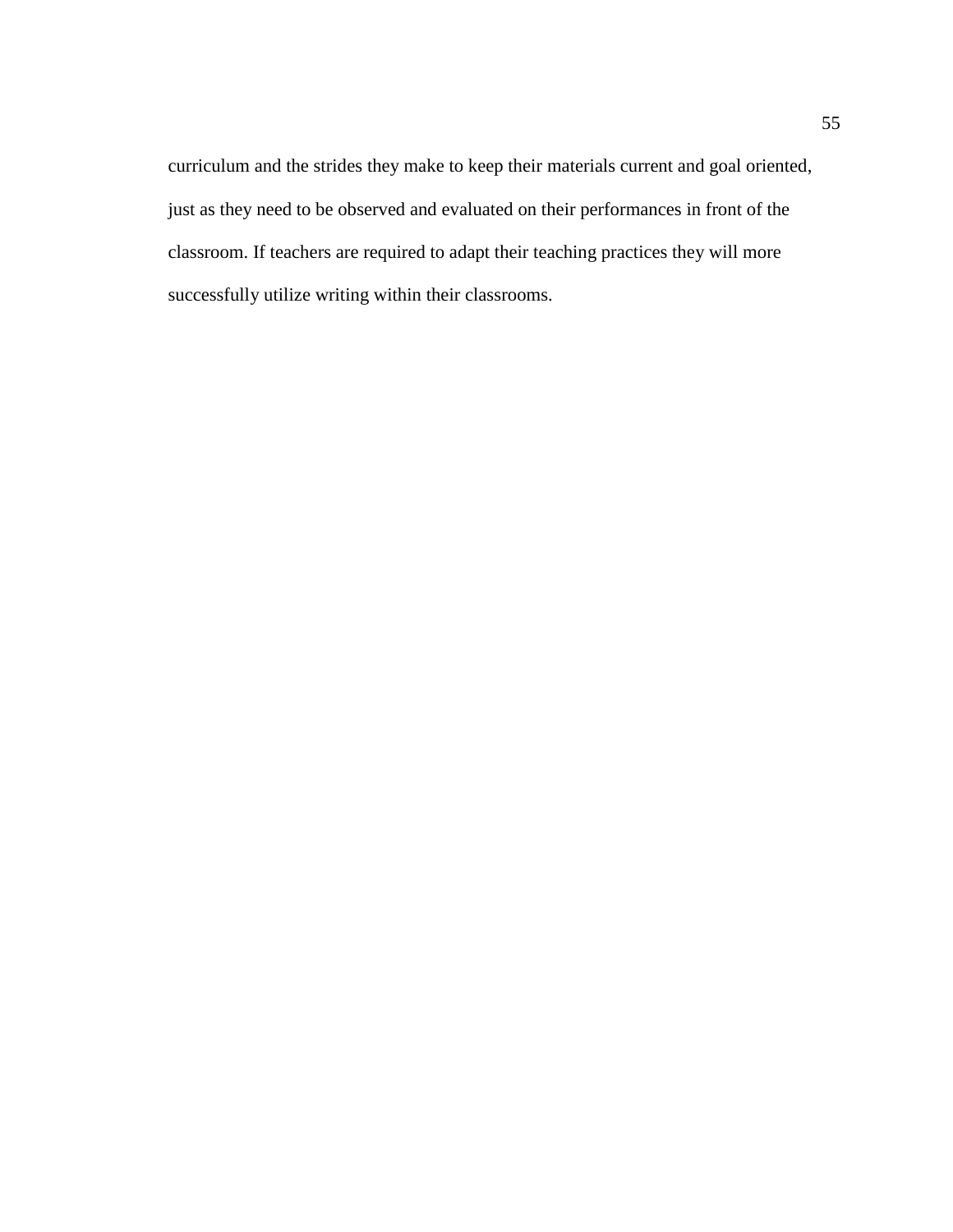## **References**

California Common Core Standards. (2018, October 28). Retrieved October 5, 2018, from<https://www.cde.ca.gov/re/cc/>

California School Dashboard. *California department of education*. (2017). Retrieved from<https://www.caschooldashboard.org/>

Career Technical Education Programs: Corning Union High School District. *Tehama county economic development.* (2019). Retrieved from [http://www.tehama4business.org/open-for-business/business](http://www.tehama4business.org/open-for-business/business-incentives/p/item/432/career-technical-education-programs-corning-union-high-school-district)[incentives/p/item/432/career-technical-education-programs-corning-union-high](http://www.tehama4business.org/open-for-business/business-incentives/p/item/432/career-technical-education-programs-corning-union-high-school-district)[school-district](http://www.tehama4business.org/open-for-business/business-incentives/p/item/432/career-technical-education-programs-corning-union-high-school-district)

- Davis, W., & Matlak, R. (1978). Interdisciplinary teaching of writing skills. *Journal of College Science Teaching, 7*(5), 310-311. Retrieved from <http://www.jstor.org.ezproxy.humboldt.edu/stable/42984918>
- Eastman, L. A. (1997). *A research journal: Affecting students' writing attitudes through journal writing* (Master's thesis). Retrieved from ERIC database. (ED421721)
- English Language Arts Standards. (2018). *Common core state standards*. Retrieved from <http://www.corestandards.org/ELA-Literacy/>
- Fuller, L. (2013). Technology tools to transform teaching. *International literacy association*. [web log post]. Retrieved from [https://www.literacyworldwide.org/blog/literacy-daily/2013/07/18/technology](https://www.literacyworldwide.org/blog/literacy-daily/2013/07/18/technology-tools-to-tr)[tools-to-tr](https://www.literacyworldwide.org/blog/literacy-daily/2013/07/18/technology-tools-to-tr)[ansform-teaching](https://www.literacyworldwide.org/blog/literacy-daily/2013/07/18/technology-tools-to-transform-teaching)
- Gurrola, R. (2017). Tehama County crop report. *County of Tehama department of agriculture*. Retrieved from [http://www.co.tehama.ca.us/images/stories/agriculture/2017\\_crop\\_report\\_final\\_a.](http://www.co.tehama.ca.us/images/stories/agriculture/2017_crop_report_final_a.pdf) [pdf](http://www.co.tehama.ca.us/images/stories/agriculture/2017_crop_report_final_a.pdf)
- Harriet Baylor Press. (1979). Basic motivation for basic skills: The interdependent approach to interdisciplinary writing. *College English, 41*(3), 310-313.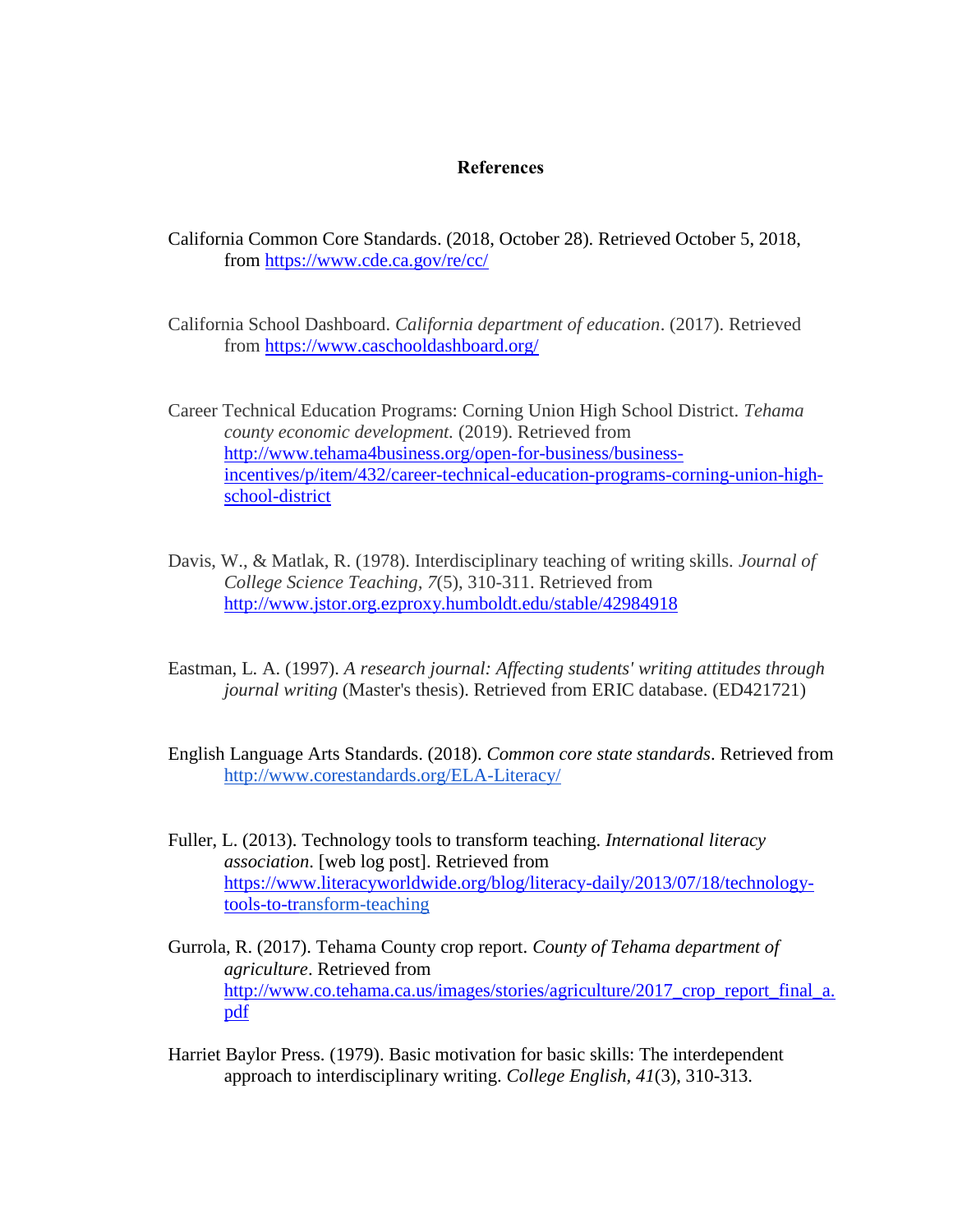doi:10.2307/376449

Literacy Implementation Guidance for the ELA Common Core State Standards. (2015, June 10). *International literacy association*. Retrieved from [http://www.literacyworldwide.org/docs/default-source/where-we-stand/ela](http://www.literacyworldwide.org/docs/default-source/where-we-stand/ela-common-core)[common-core](http://www.literacyworldwide.org/docs/default-source/where-we-stand/ela-common-core)[-state-standards-guidance.pdf?sfvrsn=8](http://www.literacyworldwide.org/docs/default-source/where-we-stand/ela-common-core-state-standards-guidance.pdf?sfvrsn=8)

- LMHS. (2016). *Los Molinos High School*. Retrieved from <http://lmhs.lmusd.net/About-Us/Career-Technical-Education-CTE/index.html>
- Majelan, M. T. (2014). Enhancing content knowledge in essay writing classes: A multimedia package for Iranian EFL learners. *Advances in Language and Literary Studies*, *5*(2), 87-95. Retrieved from ERIC database. (EJ1128809)
- Mathematics Standards. (2018). *Common core state standards*. Retrieved from <http://www.corestandards.org/Math/>
- Maxwell, R. J. (1996). *Writing across the curriculum in middle and high schools*. Upper Saddle River, NJ: Allyn and Bacon.
- McLeod, S. A. (2018, August 05). *Lev Vygotsky*. Retrieved October 23, 2018, from <https://www.simplypsychology.org/vygotsky.html>
- Miller, L. D. (1992). Teacher benefits from using impromptu writing prompts in algebra classes. *Journal for Research in Mathematics Education, 23*(4), 329-340. doi:10.2307/749309
- Morrow, L. M. (2012, October 15). The common core state standards for literacy: How do we make them work? *International literacy association*. [web log post]. Retrieved from [https://www.literacyworldwide.org/blog/literacy](https://www.literacyworldwide.org/blog/literacy-daily/2012/10/15/the-common-core-stat)[daily/2012/10/15/the-common-core-stat](https://www.literacyworldwide.org/blog/literacy-daily/2012/10/15/the-common-core-stat)[E-standards-for-literacy-how-do-we](https://www.literacyworldwide.org/blog/literacy-daily/2012/10/15/the-common-core-state-standards-for-literacy-how-do-we-make-them-work-)[make-them-work-](https://www.literacyworldwide.org/blog/literacy-daily/2012/10/15/the-common-core-state-standards-for-literacy-how-do-we-make-them-work-)

National Governors Association Center for Best Practices, Council of Chief State School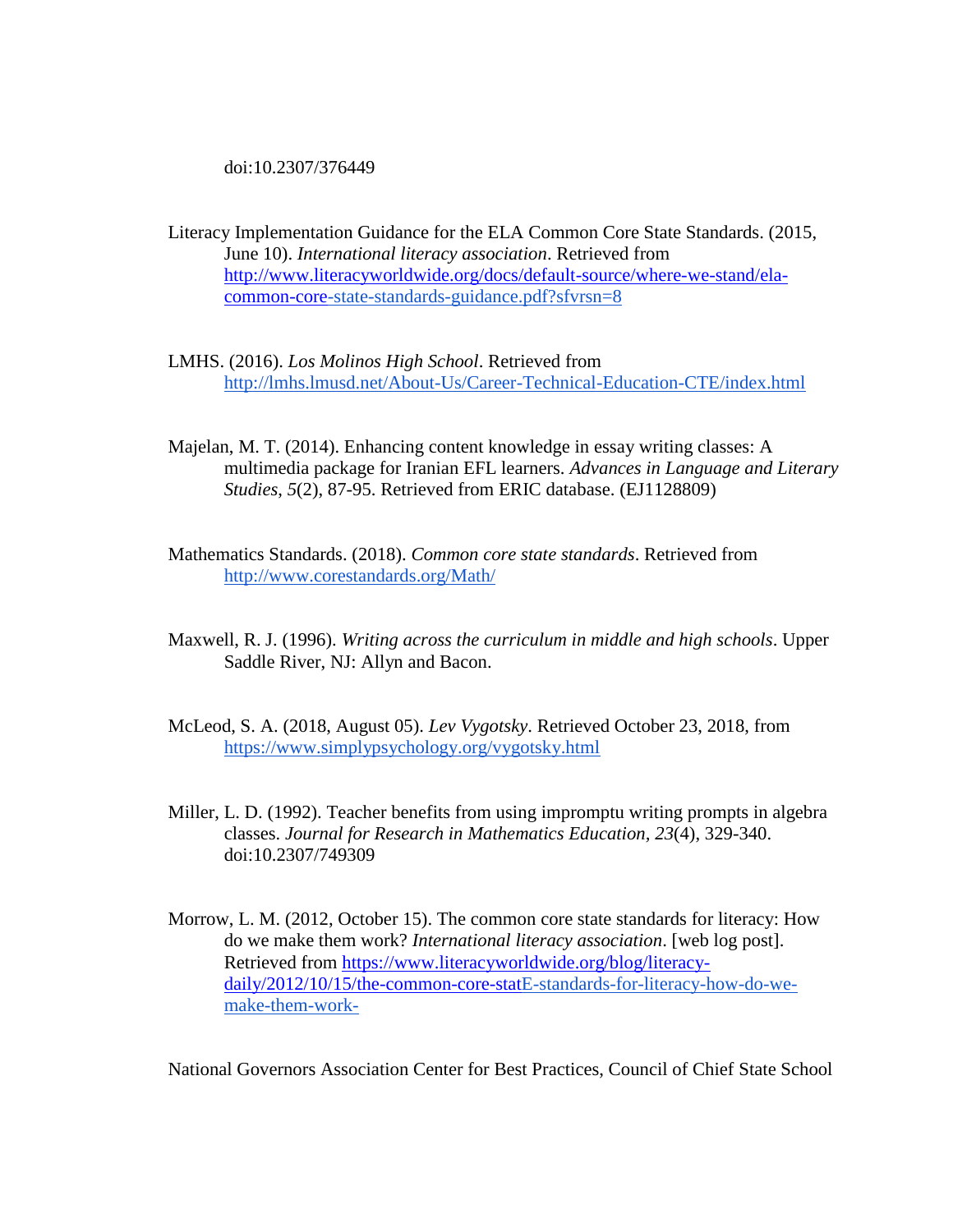Officers. (2010). *Common core state standards*. Retrieved October 5, 2018, from [http://www.corestandards.org](http://www.corestandards.org/ELA-Literacy/RH/introduction/)

- Petko, D., Egger, N., & Graber, M. (2014). Supporting learning with weblogs in science education: A comparison of blogging and hand-written reflective writing with and without prompts. *Themes in Science and Technology Education*, *7*(1), 3–17. Retrieved from ERIC database. (EJ1131003)
- Raphael, T., Englert, C., & Kirschner, B. (1989). Students' metacognitive knowledge about writing. *Research in the Teaching of English, 23*(4), 343-379. Retrieved from JSTOR database. (40171153)
- RBHS. (n.d.). *Red Bluff High* School. Retrieved from [https://rbhs.rbhsd.org/apps/pages/index.jsp?uREC\\_ID=378645&type=d&pREC\\_I](https://rbhs.rbhsd.org/apps/pages/index.jsp?uREC_ID=378645&type=d&pREC_ID=856) [D=856](https://rbhs.rbhsd.org/apps/pages/index.jsp?uREC_ID=378645&type=d&pREC_ID=856)[983](https://rbhs.rbhsd.org/apps/pages/index.jsp?uREC_ID=378645&type=d&pREC_ID=856983)
- Staats, S. (2014). The interdisciplinary future of mathematics curriculum. *For the Learning of Mathematics, 34*(2), 7-9. Retrieved from <http://www.jstor.org.ezproxy.humboldt.edu/stable/43894887>
- Stan, C. (2012). The role of the reflection journal in making efficient the learning activity within formal frames. *Acta Didactica Napocensia*, *5*(2), 67–76. Retrieved from ERIC database. (EJ1054309)
- Torlakson, T. (2018). State schools chief Tom Torlakson announces results of California Assessment of Student Performance and Progress online tests. *California department of education*. Retrieved from <https://www.cde.ca.gov/nr/ne/yr18/yr18rel62.asp>
- Technologically Literate Citizens. (2016). *International technology and engineering educators association.* Retrieved from<https://www.iteea.org/48897.aspx>
- Thomas, R. M. (1999). *Human development theories: Windows on culture.* Retrieved from<https://books.google.com/>

United States Census Bureau (2018). *American factfinder*. Retrieved from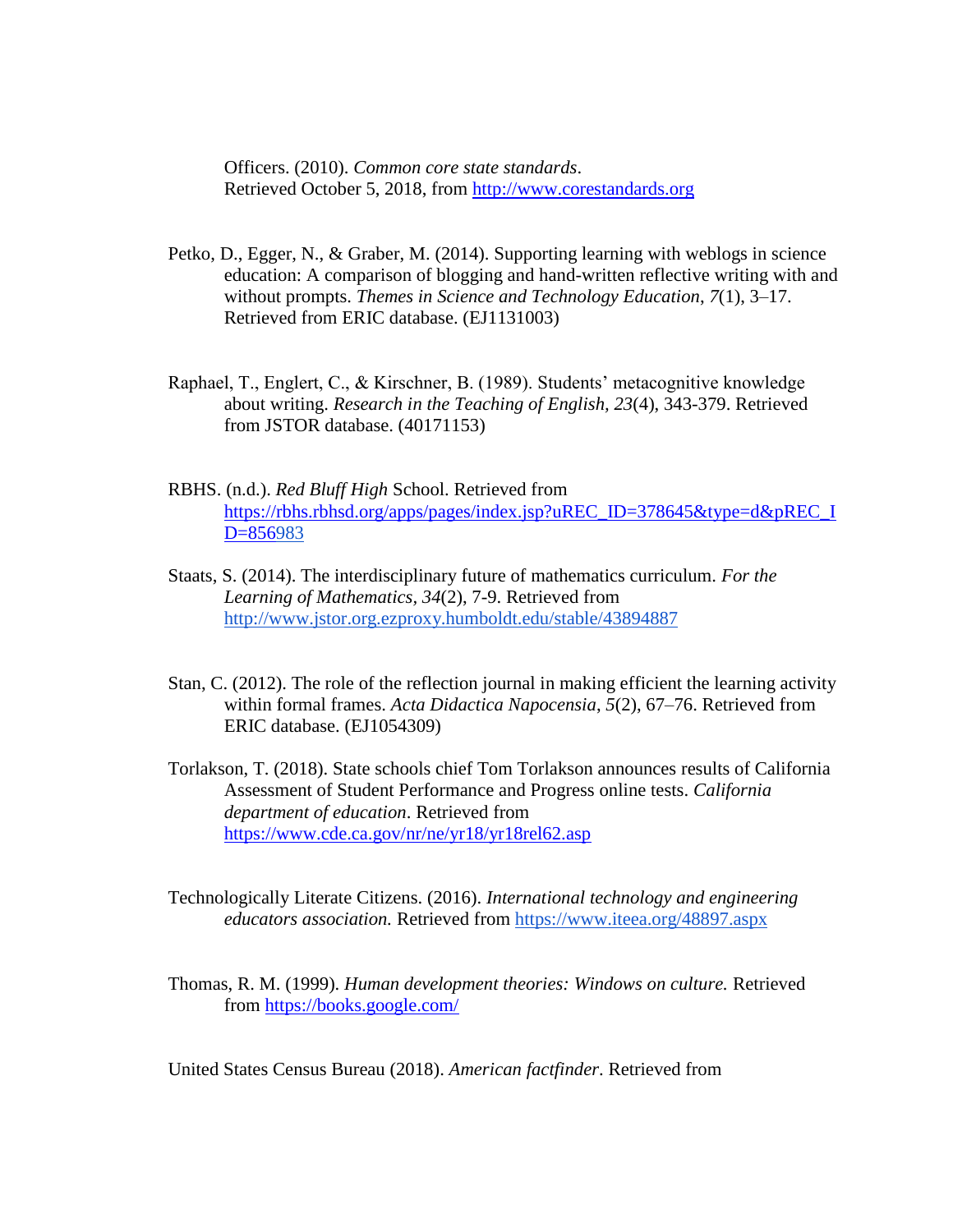[https://factfinder.census.gov/faces/tableservices/jsf/pages/productview.xhtml?src=](https://factfinder.census.gov/faces/tableservices/jsf/pages/productview.xhtml?src=bkmk) [bkmk](https://factfinder.census.gov/faces/tableservices/jsf/pages/productview.xhtml?src=bkmk)

- Yancey, K., Robertson, L., & Taczak, K. (2014). The content of composition, reflective practice, and the transfer of knowledge and practice in composition. In *Writing across contexts: Transfer, composition, and sites of writing* (pp. 1-36). Boulder, Colorado: University Press of Colorado. Retrieved from JSTOR database.
- Zygouris-Coe, V. (2016, July 29). Calls to transformation: What will it take to become future ready? *International literacy association*. [web log post]. Retrieved from [https://www.literacyworldwide.org/blog/literacy-daily/2016/07/29/calls-to](https://www.literacyworldwide.org/blog/literacy-daily/2016/07/29/calls-to-transformation-what-will-it-take-to-become-future-ready)[transformation-what-will-it-take-to-become-future-ready](https://www.literacyworldwide.org/blog/literacy-daily/2016/07/29/calls-to-transformation-what-will-it-take-to-become-future-ready)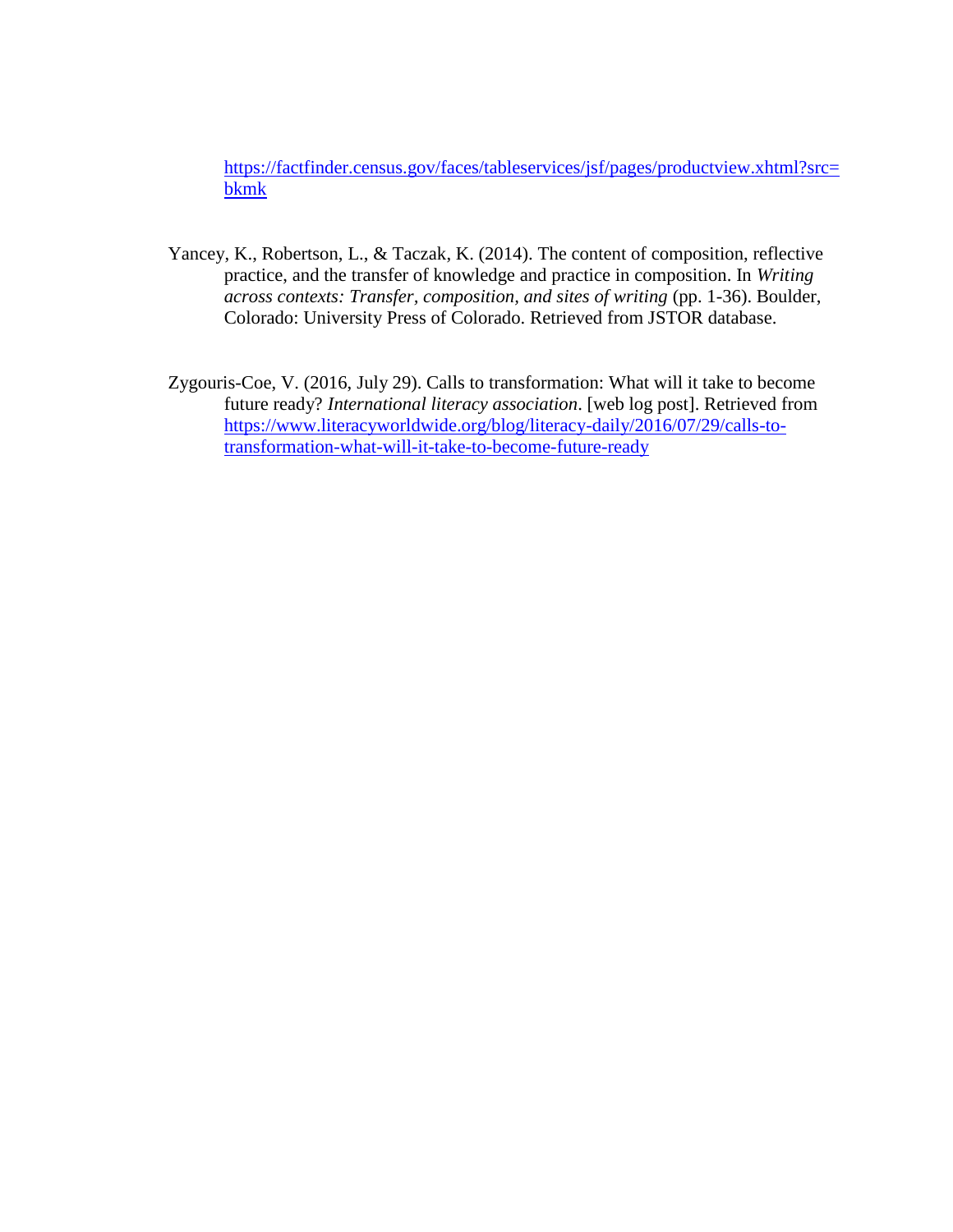## **Appendices**

# **Appendix A: Letter of Introduction**

Hello, (Principal's name)

I am Katie Moles, a high school English teacher and current graduate student with the School of Education at Humboldt State University. I am currently researching the importance of writing literacy and writing across the curriculum at the high school level.

For my master's thesis, I would like the opportunity to survey your teaching staff to gather data on how they include writing in their classroom curriculum, their levels of comfort in teaching different writing practices, and areas they feel they could use more support in the development of their writing curriculum.

Because my research focuses on writing practices across all different disciplines a high school education has to offer, I would greatly appreciate the opportunity to collect data from all credentialed members of your teaching staff. After completing the survey, participants from (SCHOOL NAME) are eligible to enter a random drawing for a \$10 Amazon gift card as a thank you for their participation.

Please feel free to contact me for any further information.

Thank you,

Katie Moles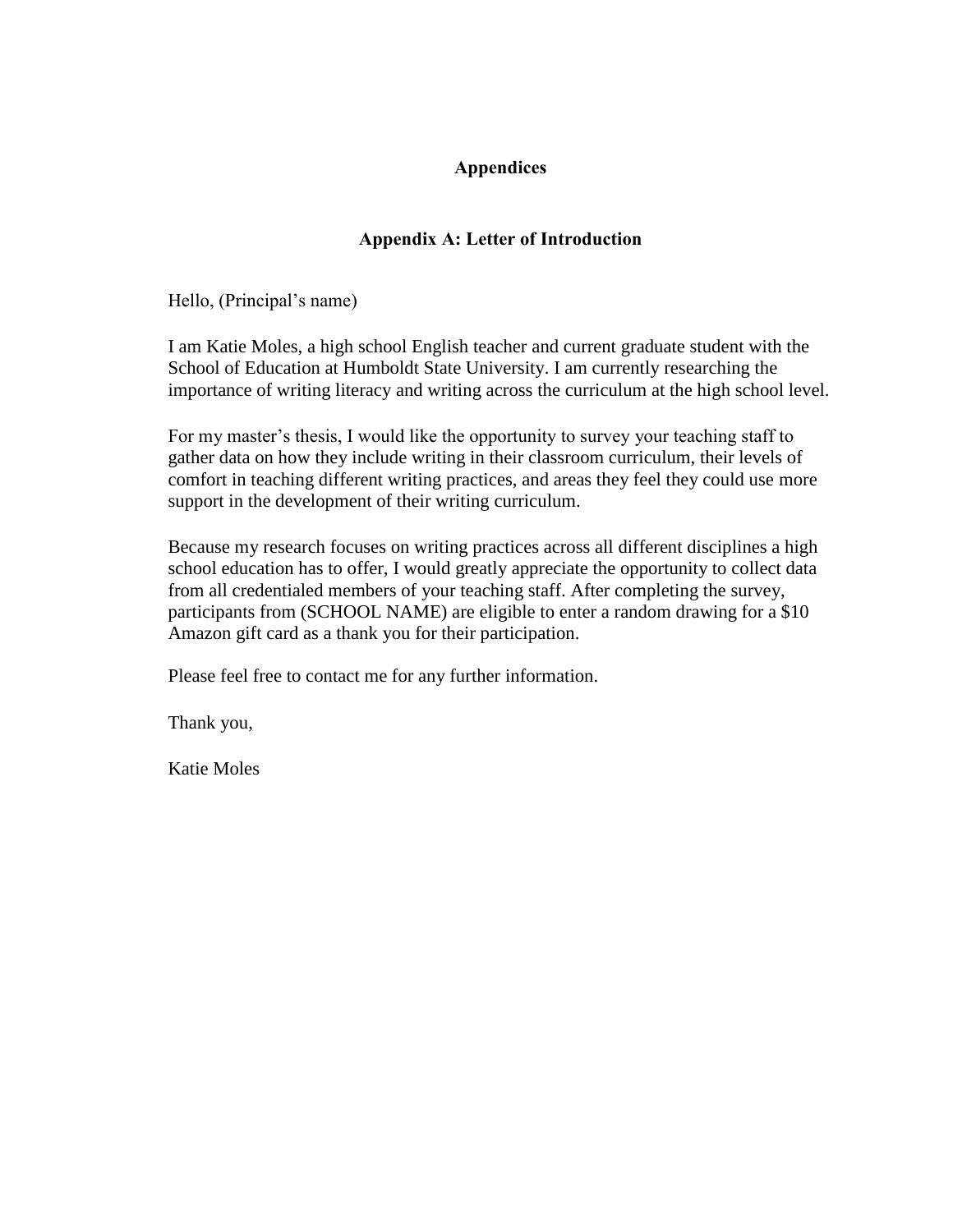## **Appendix B:**

## **Informed Consent Letter**

#### **Online Informed Consent Form**

Master's Thesis: Writing Across the Curriculum

My name is Katie Moles, and I am a graduate student at Humboldt State University in the School of Education. I am conducting this research study to understand how teachers across the curriculum are supporting writing in secondary classrooms. If you volunteer to participate, you will be asked to complete a survey explaining the types of writing assignments you use in your classroom curriculum, and how you might like to be supported in further developing the inclusion of writing in your classroom. Your participation in this study will last roughly 10 minutes as you complete a survey asking questions regarding your teaching practice.

Your participation in this study is voluntary. You have the right not to participate at all or to leave the study at any time without penalty or loss of benefits to which you are otherwise entitled. There are no possible risks involved for participants. There are some benefits to this research, particularly that benefit my study in learning how local teachers are supporting writing literacy in their secondary classrooms.

Participants from each school site who complete the survey by answering all of the questions will be offered an opportunity to enter a drawing for a \$10 Amazon gift card as incentive for their participation. The participant must answer all questions in order to be entered into the drawing and must provide all of the required information for the drawing. Participants who wish to be entered in the drawing will be directed to a new survey where they will be required to provide their name, their school-issued email address to be contacted if they are selected, and the name of the school where they teach. There will be one drawing per school that participates in the survey. Participants of this survey are eligible for the random drawing until the survey period closes on Thursday, April 4th, 2019. The winners will be notified of their selections, and the \$10 Amazon gift card will be delivered electronically to the provided email addresses of the winners by Friday, April 5th, 2019.

It is anticipated that study results will be shared with the public through presentations and/or publications. Information collected for this study is anticipated to be completely anonymous and cannot be linked back to you. The anonymous data will be maintained in a safe, locked location and may be used for future research studies or distributed to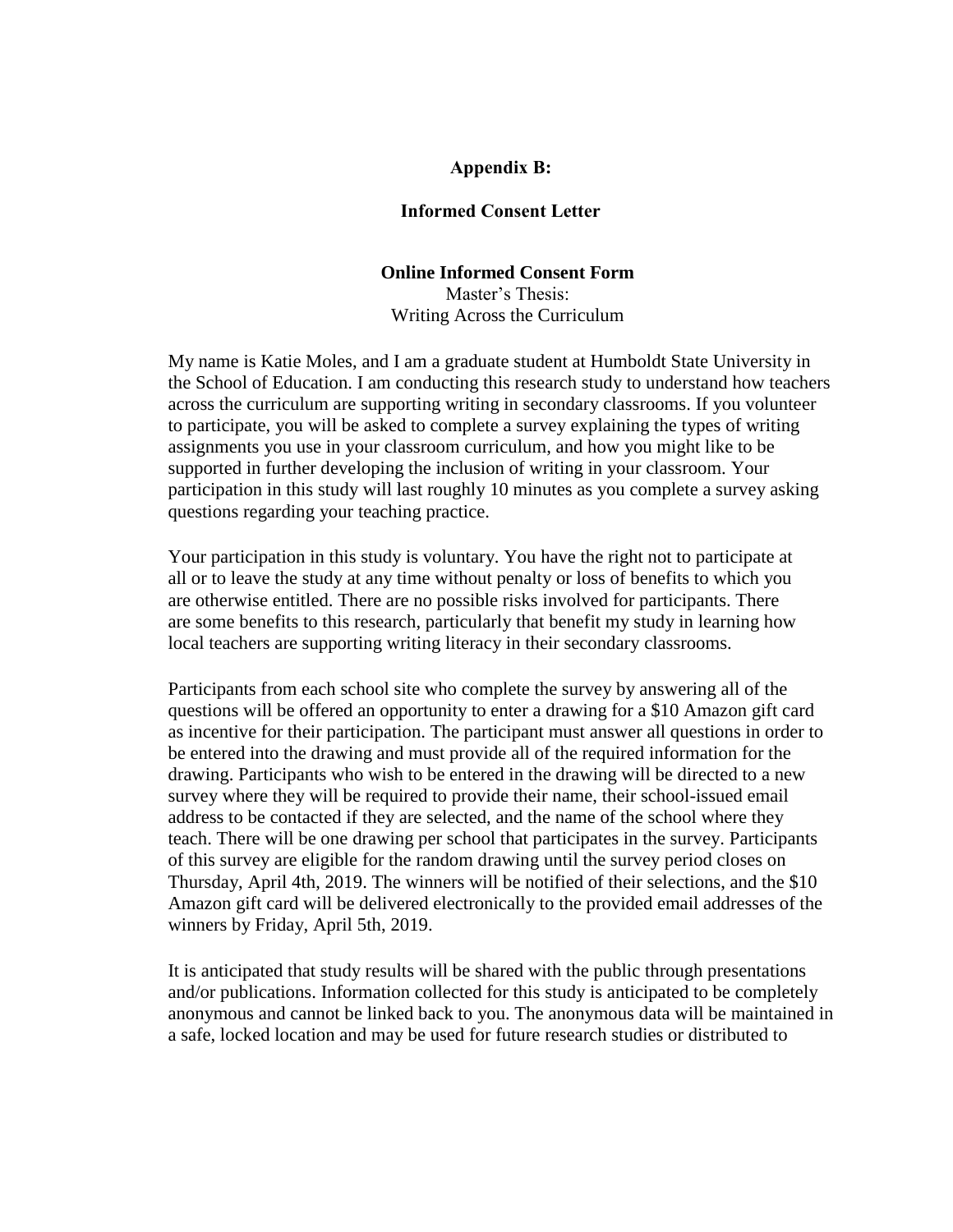another investigator for future research studies without additional informed consent from you. Raw data will be destroyed after a period of three after study completion.

If you have any questions about this research at any time, please call or email me at klm1123@humboldt.edu. If you have any concerns with this study or questions about your rights as a participant, contact the Institutional Review Board for the Protection of Human Subjects at irb@humboldt.edu or (707) 826-5165.

Your participation in this study indicates that you have read and understand the information provided above, that you willingly agree to participate, and that you may withdraw your consent at any time and discontinue participation at any time without penalty or loss of benefits to which you are otherwise entitled.

Please print this informed consent form now and retain it for your future reference.

○ I have read and understood this consent information and agree to participate in this study.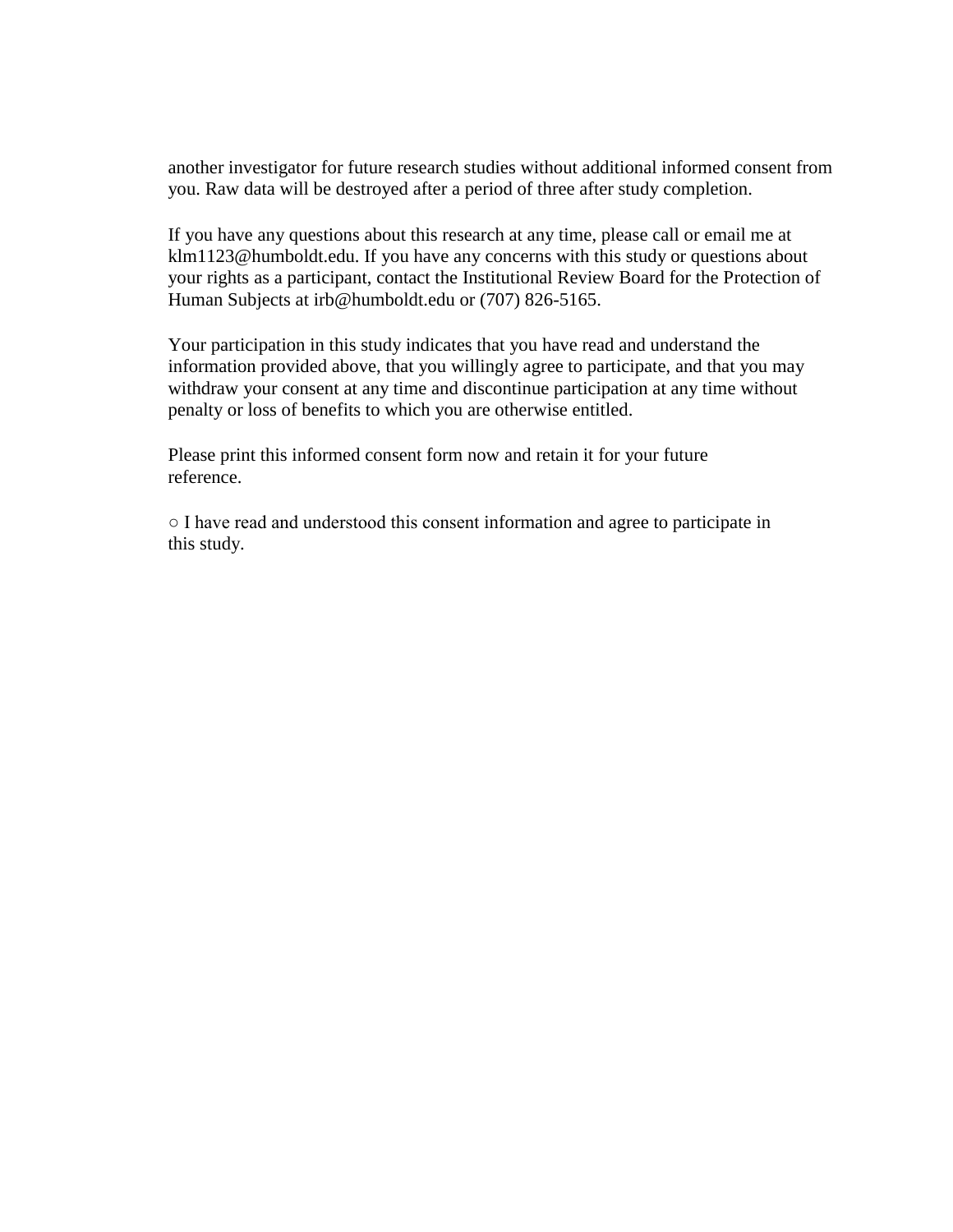## **Appendix C:**

## **The Research Survey**

Teaching Writing Survey

Online Informed Consent

Master's Thesis: Writing Across the Curriculum in Secondary Education

My name is Katie Moles, and I am a graduate student at Humboldt State University in the School of Education. I am conducting this research study to understand how teachers across the curriculum are supporting writing in secondary classrooms. If you volunteer to participate, you will be asked to complete a survey to explain the types of writing assignments you use in your classroom curriculum. Your participation in this study will last roughly 10 minutes as you complete a survey asking questions regarding your teaching practice.

Your participation in this study is voluntary. You have the right not to participate at all or to leave the study at any time without penalty or loss of benefits to which you are otherwise entitled. There are no possible risks involved for participants. There are some benefits to this research, particularly those that benefit my study in learning how local teachers are supporting writing literacy in their secondary classrooms.

Participants from each school site who provide their consent and participate in the survey will be offered an opportunity to enter a drawing for a \$10 Amazon gift card as incentive for their participation. The participant must provide consent to participate in the collection of data and must also provide all of the required information in order to be contacted if selected for the gift card drawing. Participants who wish to be entered in the drawing will be directed to a new survey where they will be required to provide their name, their school-issued email address to be contacted if they are selected, and the name of the school where they teach. There will be one drawing per school that participates in the survey. Participants of this survey are eligible for the random drawing until the survey period closes on Thursday, April 18th, 2019. The winners will be notified of their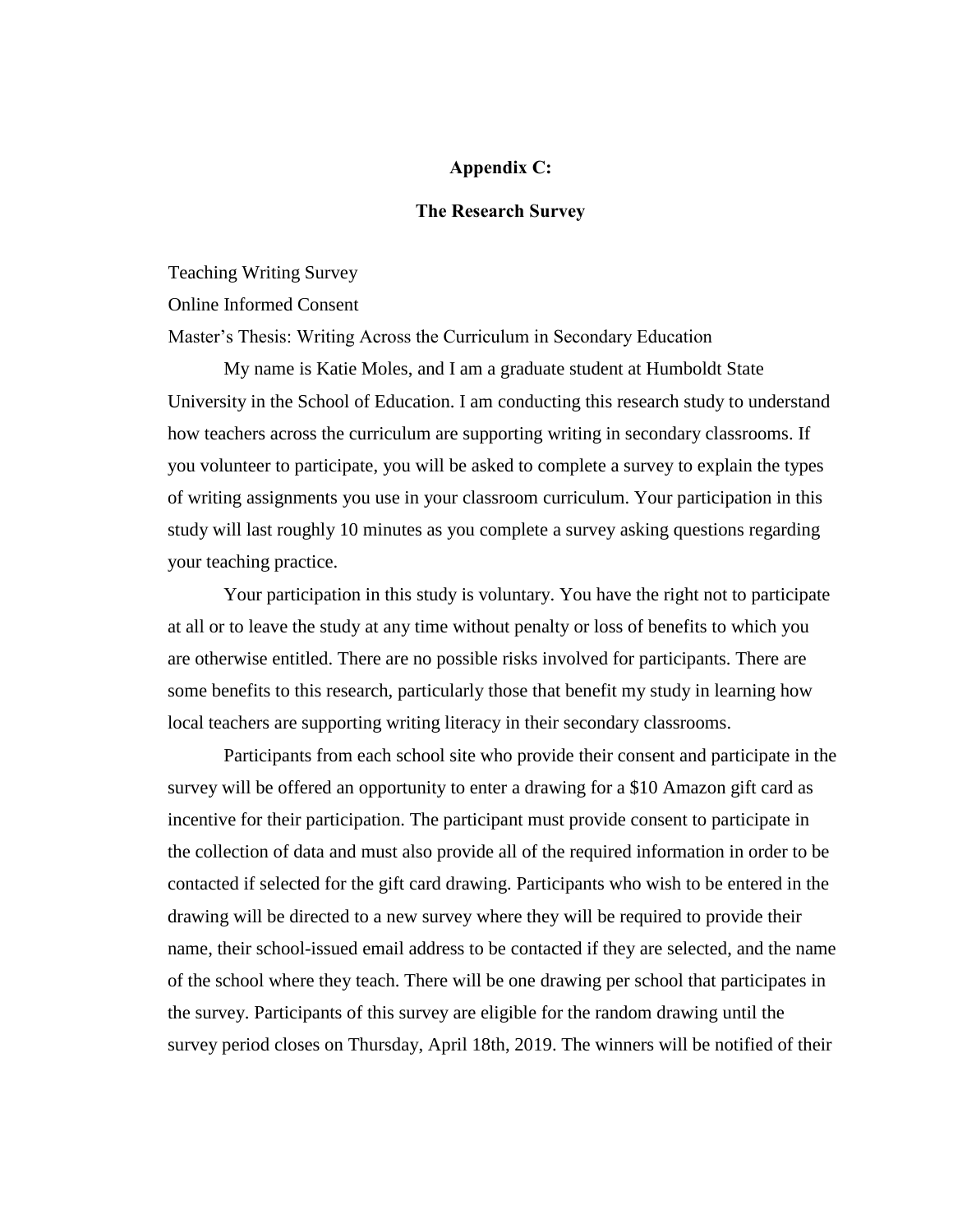selections, and the \$10 Amazon gift card will be delivered electronically to the provided email addresses of the winners by Friday, April 19th, 2019.

It is anticipated that study results will be shared with the public through presentations and/or publications. Information collected for this study is anticipated to be completely anonymous and cannot be linked back to you. The anonymous data will be maintained in a safe, locked location and may be used for future research studies or distributed to another investigator for future research studies without additional informed consent from you. Raw data will be destroyed after a period of three after study completion.

If you have any questions about this research at any time, please call or email me at klm1123@humboldt.edu, or my committee chair, Libbi Miller at erm81@humboldt.edu. If you have any concerns with this study or questions about your rights as a participant, contact the Institutional Review Board for the Protection of Human Subjects at  $irb@humboldt.edu$  or (707) 826-5165.</u>

Your participation in this study indicates that you have read and understand the information provided above, that you willingly agree to participate, and that you may withdraw your consent at any time and discontinue participation at any time without penalty or loss of benefits to which you are otherwise entitled.

Please print this informed consent form now and retain it for your future reference.

\* Required

**1**. **I have read and understood this consent information, and I agree to participate in this study. \*** *Mark only one oval.*



## **Your Teaching Experience**

The following section will ask you questions regarding your education and experiences in teaching.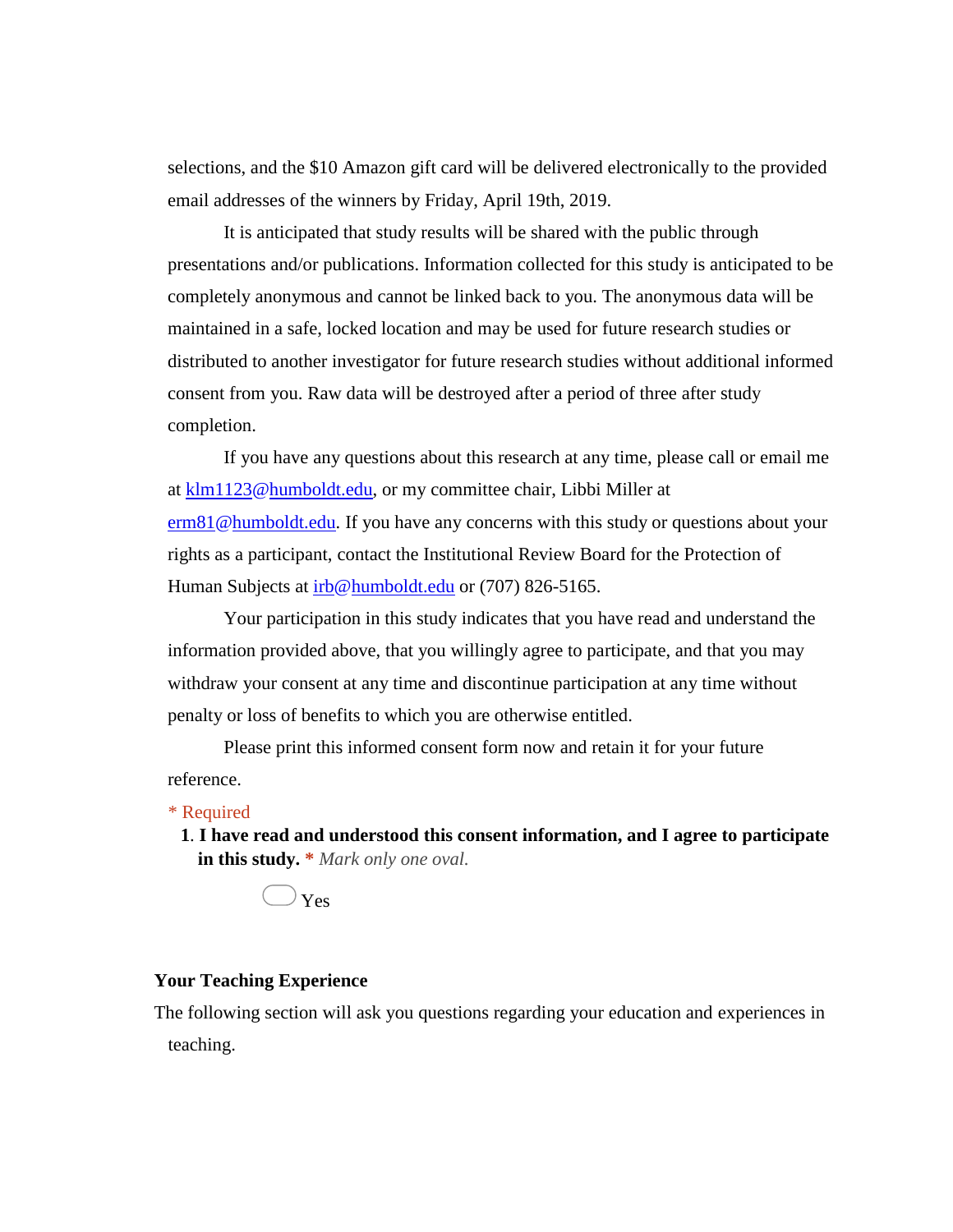**2. How long have you worked in the teaching profession? (Include all education and work relating to teaching.)** 

**3. How many years have you taught at your current school site?** 

- **4.What discipline or subject do you currently teach? If you teach more than one, please select the discipline you primarily teach.**  *Mark only one oval.*
	- o English (ELA or ELD)
	- o Mathematics
	- o Natural Sciences (Biology, Chemistry, Earth Sciences, Physics, etc.)
	- o Social Sciences (Economics, Political Science, Psychology, etc.)
	- o History
	- o Physical Education
	- o Foreign Language
	- o Art (Visual Arts, Performing Arts, etc.)
	- o Career and Technical Education
	- o Other:

## **Writing Inclusion**

The following section will ask you questions based on how you include writing within your classroom curriculum.

Please answer the following questions based on your primary teaching discipline.

**5. Use the following scale to describe the frequency in which you include the following formative assessments in your classroom curriculum in order to**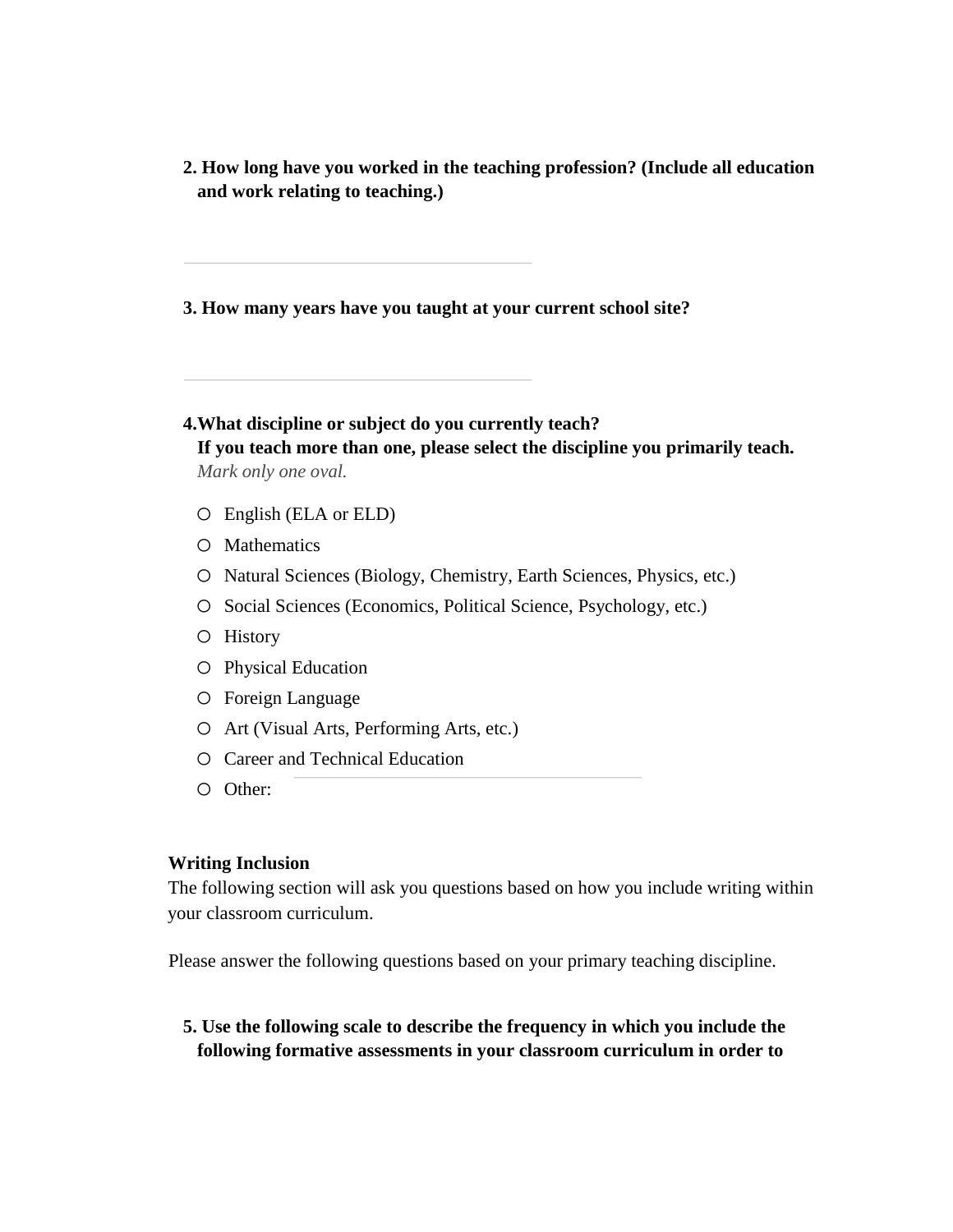#### **conduct in-process evaluations of student learning.**

*Mark only one oval per row.*

|                           | Daily Weekly | Once a<br>Quarter | Once a<br>Semester | Once a School Year /<br><b>Never</b> |
|---------------------------|--------------|-------------------|--------------------|--------------------------------------|
| Warm-up Activities        |              |                   |                    |                                      |
| <b>Closing Activities</b> |              |                   |                    |                                      |
| <b>Short Responses</b>    |              |                   |                    |                                      |
| Paragraph Responses       |              |                   |                    |                                      |

# **6.Use the following scale to describe the frequency in which you include summative assessments in your classroom curriculum in order to evaluate student learning at the end of an instructional unit. (Please notice options have changed.)**

*Mark only one oval per row.*

|                               | Weekly Monthly | Once a<br>Quarter | Once a<br>Semester | Once a<br>Year | Never |
|-------------------------------|----------------|-------------------|--------------------|----------------|-------|
| <b>Research Essay</b>         |                |                   |                    |                |       |
| <b>Analytical Review</b>      |                |                   |                    |                |       |
| <b>Annotated Bibliography</b> |                |                   |                    |                |       |
| <b>Processed Writing</b>      |                |                   |                    |                |       |
| Lab Reports                   |                |                   |                    |                |       |

**7. Use the following scale to describe the frequency in which you include the following formative assessments in your classroom curriculum in order to conduct in-process evaluations of student learning.** *Mark only one oval per row.*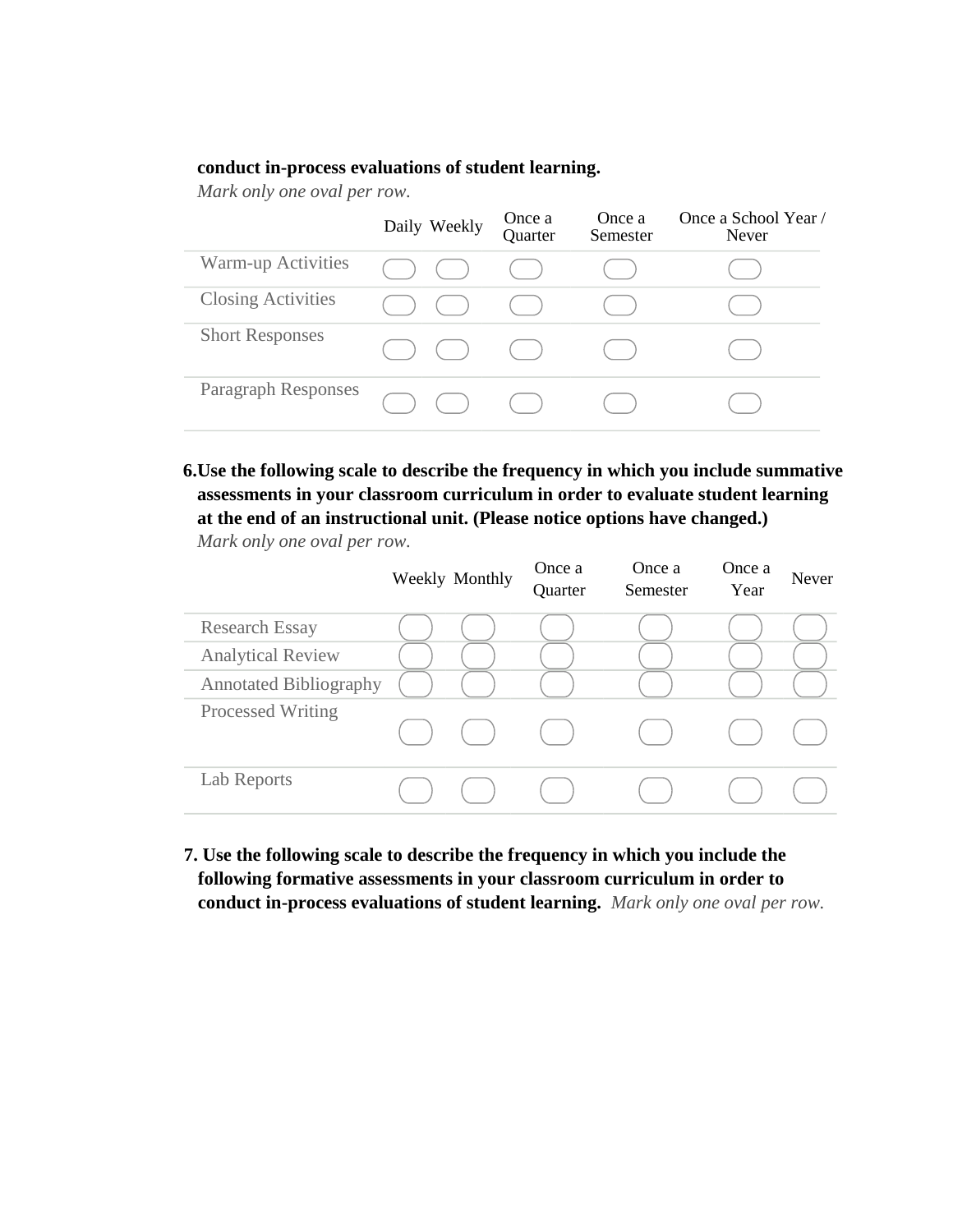|                                                  | Daily Weekly | Once a<br>Quarter | Once a<br>Semester | Once a School /<br>Never |
|--------------------------------------------------|--------------|-------------------|--------------------|--------------------------|
| <b>Tracking Journals</b>                         |              |                   |                    |                          |
| Reflective Journals                              |              |                   |                    |                          |
| Note Taking (Lectures)                           |              |                   |                    |                          |
| Note Taking<br>(while reading or<br>researching) |              |                   |                    |                          |
| Case Studies,<br>Observations                    |              |                   |                    |                          |
| <b>Timed Writing: Short</b><br>Responses         |              |                   |                    |                          |
| Timed Writing: In-Class<br><b>Essays</b>         |              |                   |                    |                          |

- **8. Considering the various different assignments you use throughout a school year, what types of writing do you include in your classroom curriculum? Select all that apply.** *Check all that apply.*
	- o Descriptive Writing: Writing that uses descriptive language to appeal to the five senses.
	- o Persuasive Writing: Opinion-based writing that includes reasons and examples to influence readers to action or thought.
	- o Expository Writing: Writing that demonstrates knowledge and understanding of a topic.
	- o Narrative Writing: Fictional or non-fictional writing that clearly recounts an experience by elaborating on sequential details of the event.

#### **Teaching the Writing Process**

The following section will discuss steps within the writing process, including prompt development, outlining, and revision practices.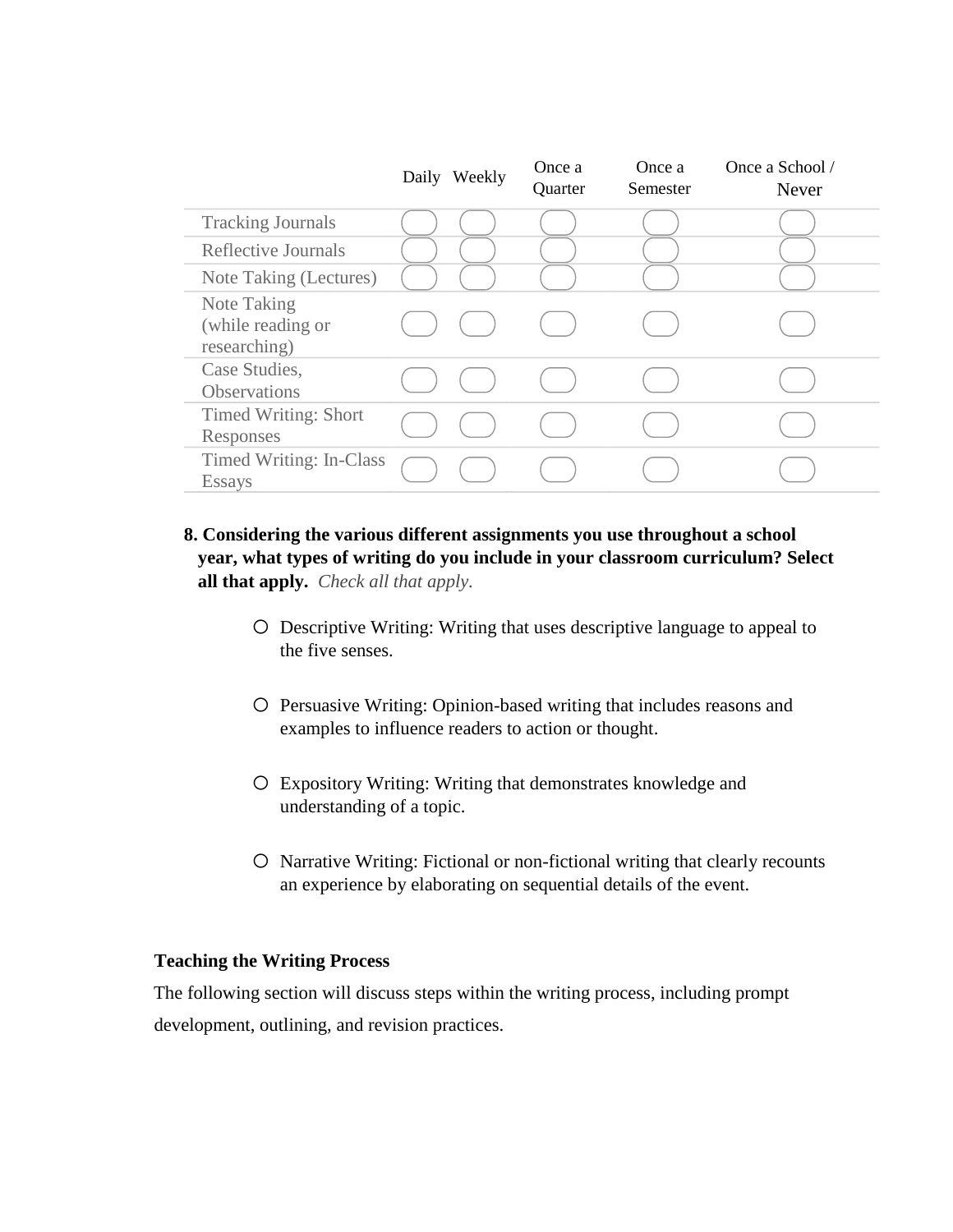## **9. Please rate your level of comfort in relation to the following aspects of the planning phase in teaching writing.**

*Mark only one oval per row.*

|                                                                     | Not at All<br>Comfortable | A little<br>Uncomfortable | Comfortable | Very<br>Comfortable |
|---------------------------------------------------------------------|---------------------------|---------------------------|-------------|---------------------|
| Developing a Writing Prompt<br>(Developing the prompt)<br>yourself) |                           |                           |             |                     |
| Developing a Writing Rubric                                         |                           |                           |             |                     |
| Teaching how to understand,<br>breakdown, and address a<br>prompt   |                           |                           |             |                     |
| Constructing a Thesis                                               |                           |                           |             |                     |
| Developing a Research Plan<br>or Outline                            |                           |                           |             |                     |
| Providing Graphic<br><b>Organizers for Research</b>                 |                           |                           |             |                     |

### **10. Please rate your level of comfort in relation to the following aspects of the writing phase in teaching writing.**

*Mark only one oval per row.*

|                                                              | Not at All<br>Comfortable | A little<br>Uncomfortable | Comfortable | Very |
|--------------------------------------------------------------|---------------------------|---------------------------|-------------|------|
| Providing Graphic<br>Organizers for the Essay<br>Composition |                           |                           |             |      |
| Including Evidence in Writing                                |                           |                           |             |      |
| <b>In-text Citations</b>                                     |                           |                           |             |      |
| Essay Structure: the<br><b>Introductory Paragraph</b>        |                           |                           |             |      |
| <b>Essay Structure: Body</b><br>Paragraphs                   |                           |                           |             |      |
| <b>Essay Structure: Concluding</b><br>Paragraph              |                           |                           |             |      |
| Writing on a Word Processor                                  |                           |                           |             |      |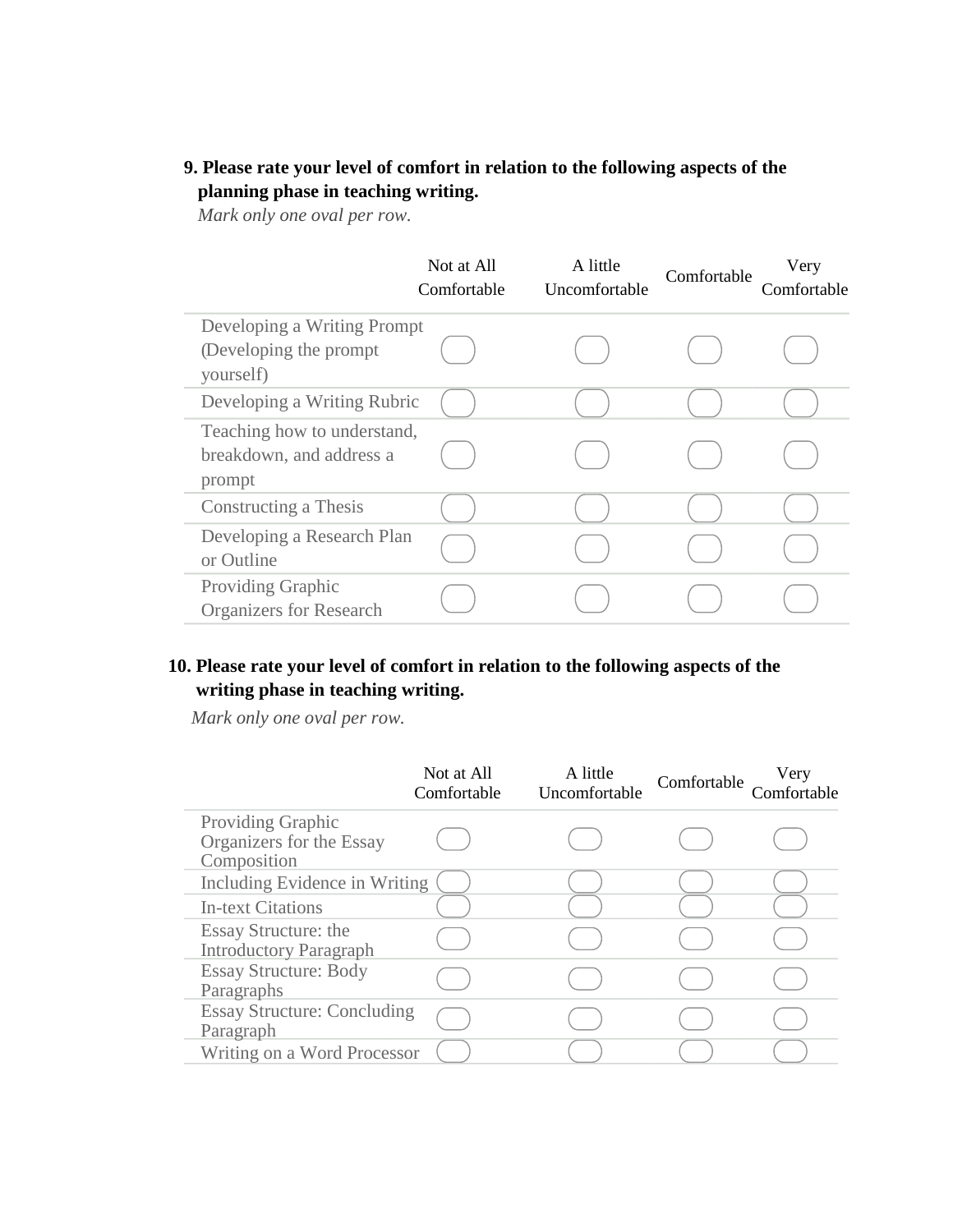### **11. Please rate your level of comfort in relation to the following aspects of the revision phase in teaching writing.**

*Mark only one oval per row.*

|                                       | Not at All<br>Comfortable | A little<br>Uncomfortable | Comfortable | Very<br>Comfortable |
|---------------------------------------|---------------------------|---------------------------|-------------|---------------------|
| Peer Review                           |                           |                           |             |                     |
| Self-Checking for Errors              |                           |                           |             |                     |
| Self-Evaluation on a<br><b>Rubric</b> |                           |                           |             |                     |

#### **Support for Teaching Writing**

Consider areas where you think you would need support in order to more effectively teach writing or implement writing practices into your classroom curriculum.

**12. Answer "Yes" or "No" to the following topics depending on your needs or desires for support in order to incorporate writing into your classroom curriculum. If a type of writing assignment does not apply to your primary discipline, please answer "Not Applicable to my Discipline."** 

*Mark only one oval per row.*